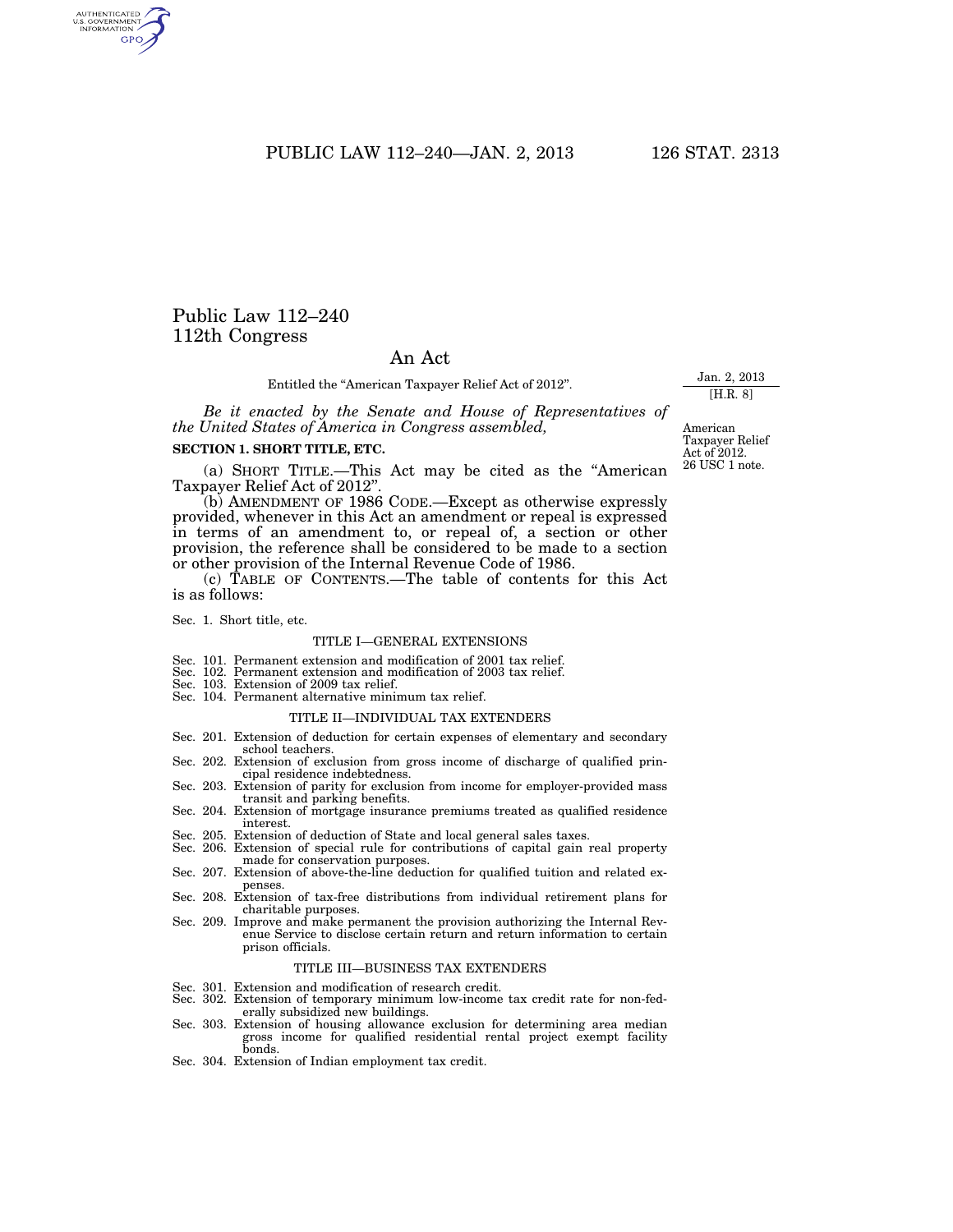- 
- Sec. 305. Extension of new markets tax credit.<br>Sec. 306. Extension of railroad track maintena<br>Sec. 307. Extension of mine rescue team traini Sec. 306. Extension of railroad track maintenance credit. Sec. 307. Extension of mine rescue team training credit.
- 
- Sec. 308. Extension of employer wage credit for employees who are active duty members of the uniformed services.
- 
- Sec. 309. Extension of work opportunity tax credit. Sec. 310. Extension of qualified zone academy bonds. Sec. 311. Extension of 15-year straight-line cost recovery for qualified leasehold improvements, qualified restaurant buildings and improvements, and
- qualified retail improvements. Sec. 312. Extension of 7-year recovery period for motorsports entertainment complexes. Sec. 313. Extension of accelerated depreciation for business property on an Indian
- reservation.
- Sec. 314. Extension of enhanced charitable deduction for contributions of food inventory. Sec. 315. Extension of increased expensing limitations and treatment of certain
- real property as section 179 property. Sec. 316. Extension of election to expense mine safety equipment.
- 
- Sec. 317. Extension of special expensing rules for certain film and television productions.
- Sec. 318. Extension of deduction allowable with respect to income attributable to  $\sim$  domestic production activities in Puerto Rico.
- Sec. 319. Extension of modification of tax treatment of certain payments to control-<br>ling exempt organizations.
- Sec. 320. Extension of treatment of certain dividends of regulated investment com-<br>panies. panies.<br>Sec. 321. Extension of RIC qualified investment entity treatment under FIRPTA.<br>Sec. 322. Extension of subpart F exception for active financing income.<br>Sec. 323. Extension of look-thru treatment of payments between
- 
- 
- foreign corporations under foreign personal holding company rules. Sec. 324. Extension of temporary exclusion of 100 percent of gain on certain small
- business stock.
- Sec. 325. Extension of basis adjustment to stock of S corporations making chari-
- table contributions of property.<br>Sec. 326. Extension of reduction in S-corporation recognition period for built-in gains tax. gains tax.<br>Sec. 327. Extension of empowerment zone tax incentives.<br>Sec. 328. Extension of tax-exempt financing for New York Liberty Zone.<br>Sec. 329. Extension of temporary increase in limit on cover over of rum excise taxes
- 
- 
- to Puerto Rico and the Virgin Islands. Sec. 330. Modification and extension of American Samoa economic development
- credit.
- Sec. 331. Extension and modification of bonus depreciation.

#### TITLE IV—ENERGY TAX EXTENDERS

- 
- Sec. 401. Extension of credit for energy-efficient existing homes.<br>Sec. 402. Extension of credit for alternative fuel vehicle refueling property.<br>Sec. 403. Extension of credit for 2- or 3-wheeled plug-in electric vehicles.
- 
- 
- 
- before 2009.
- Sec. 407. Extension and modification of credits with respect to facilities producing energy from certain renewable resources.<br>Sec. 408. Extension of credit for energy-efficient new homes.<br>Sec. 409. Extension of credit for energy-efficient appliances.<br>Sec. 410. Extension and modification of special allowanc
- 
- 
- property. Sec. 411. Extension of special rule for sales or dispositions to implement FERC or
- State electric restructuring policy for qualified electric utilities. Sec. 412. Extension of alternative fuels excise tax credits.
- 

#### TITLE V—UNEMPLOYMENT

- Sec. 501. Extension of emergency unemployment compensation program.<br>Sec. 502. Temporary extension of extended benefit provisions.
- Temporary extension of extended benefit provisions.
- Sec. 503. Extension of funding for reemployment services and reemployment and eligibility assessment activities. Sec. 504. Additional extended unemployment benefits under the Railroad Unem-
- ployment Insurance Act.

#### TITLE VI—MEDICARE AND OTHER HEALTH EXTENSIONS

#### Subtitle A—Medicare Extensions

Sec. 601. Medicare physician payment update.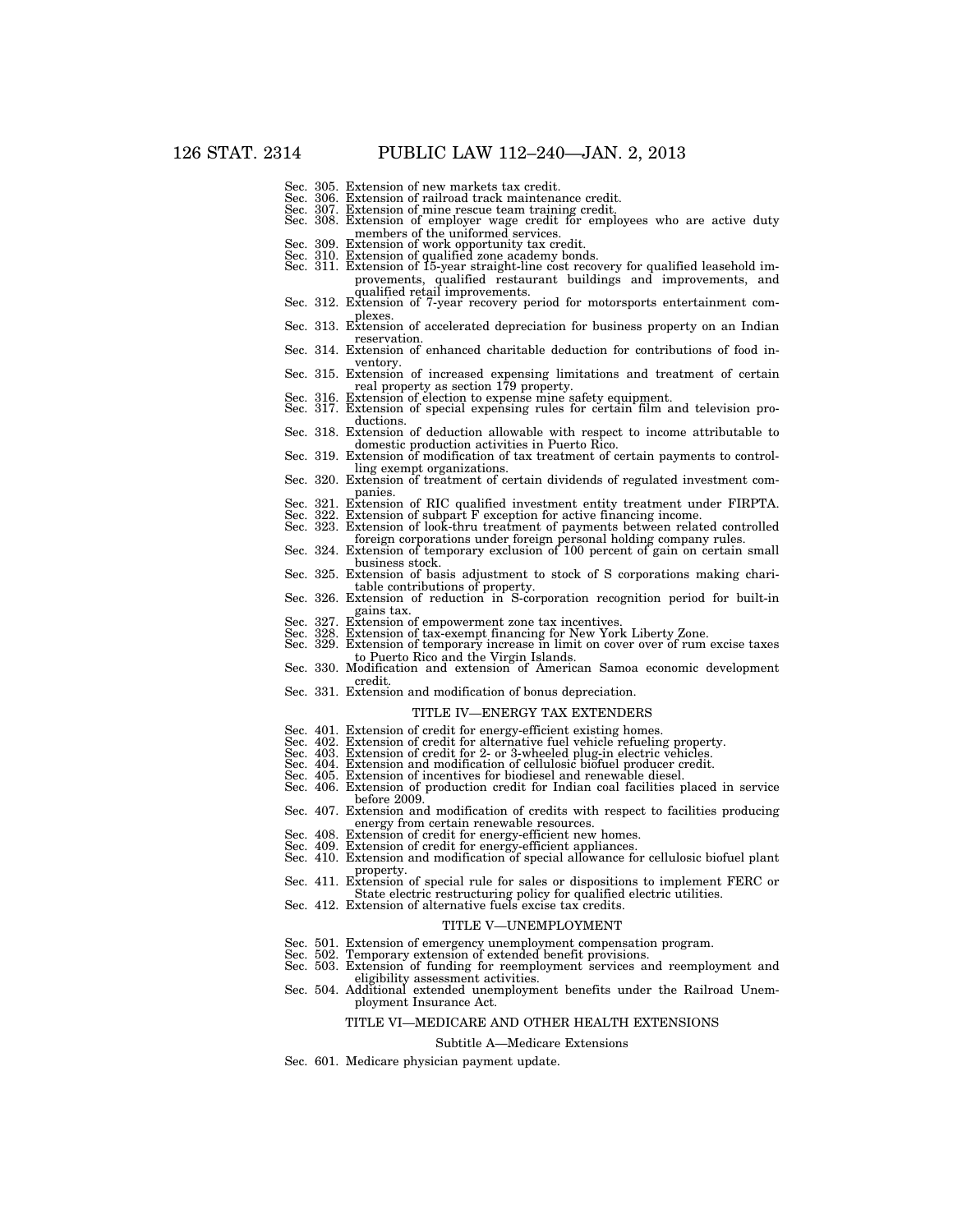- 
- Sec. 602. Work geographic adjustment. Sec. 603. Payment for outpatient therapy services. Sec. 604. Ambulance add-on payments.
- 
- Sec. 605. Extension of Medicare inpatient hospital payment adjustment for low-volume hospitals. Sec. 606. Extension of the Medicare-dependent hospital (MDH) program. Sec. 607. Extension for specialized Medicare Advantage plans for special needs in-
- 
- dividuals.
- Sec. 608. Extension of Medicare reasonable cost contracts. Sec. 609. Performance improvement.
- Sec. 610. Extension of funding outreach and assistance for low-income programs.

#### Subtitle B—Other Health Extensions

- 
- Sec. 621. Extension of the qualifying individual (QI) program. Sec. 622. Extension of Transitional Medical Assistance (TMA). Sec. 623. Extension of Medicaid and CHIP Express Lane option.
- 
- Sec. 624. Extension of family-to-family health information centers.
- Sec. 625. Extension of Special Diabetes Program for Type I diabetes and for Indians.

#### Subtitle C—Other Health Provisions

- Sec. 631. IPPS documentation and coding adjustment for implementation of MS-DRGs.
- Sec. 632. Revisions to the Medicare ESRD bundled payment system to reflect find-
- ings in the GAO report. Sec. 633. Treatment of multiple service payment policies for therapy services. Sec. 634. Payment for certain radiology services furnished under the Medicare hos-
- pital outpatient department prospective payment system. Sec. 635. Adjustment of equipment utilization rate for advanced imaging services.
- Sec. 636. Medicare payment of competitive prices for diabetic supplies and elimi-
- nation of overpayment for diabetic supplies. Sec. 637. Medicare payment adjustment for non-emergency ambulance transports for ESRD beneficiaries.
- Sec. 638. Removing obstacles to collection of overpayments.
- 
- Sec. 639. Medicare advantage coding intensity adjustment.<br>Sec. 640. Elimination of all funding for the Medicare Improvement Fund.<br>Sec. 641. Rebasing of State DSH allotments.<br>Sec. 642. Repeal of CLASS program.<br>Sec. 643. Com
- 
- 
- 
- 

#### TITLE VII—EXTENSION OF AGRICULTURAL PROGRAMS

- Sec. 701. 1-year extension of agricultural programs. Sec. 702. Supplemental agricultural disaster assistance.
- 

#### TITLE VIII—MISCELLANEOUS PROVISIONS

- Sec. 801. Strategic delivery systems.
- Sec. 802. No cost of living adjustment in pay of members of congress.

#### TITLE IX—BUDGET PROVISIONS

#### Subtitle A—Modifications of Sequestration

- Sec. 901. Treatment of sequester.
- Sec. 902. Amounts in applicable retirement plans may be transferred to designated Roth accounts without distribution.

#### Subtitle B—Budgetary Effects

Sec. 911. Budgetary effects.

# **TITLE I—GENERAL EXTENSIONS**

#### **SEC. 101. PERMANENT EXTENSION AND MODIFICATION OF 2001 TAX RELIEF.**

(a) PERMANENT EXTENSION.—

(1) IN GENERAL.—The Economic Growth and Tax Relief Reconciliation Act of 2001 is amended by striking title IX.

(2) CONFORMING AMENDMENT.—The Tax Relief, Unemploy-

ment Insurance Reauthorization, and Job Creation Act of 2010 is amended by striking section 304. 26 USC 121 note.

26 USC 1 note.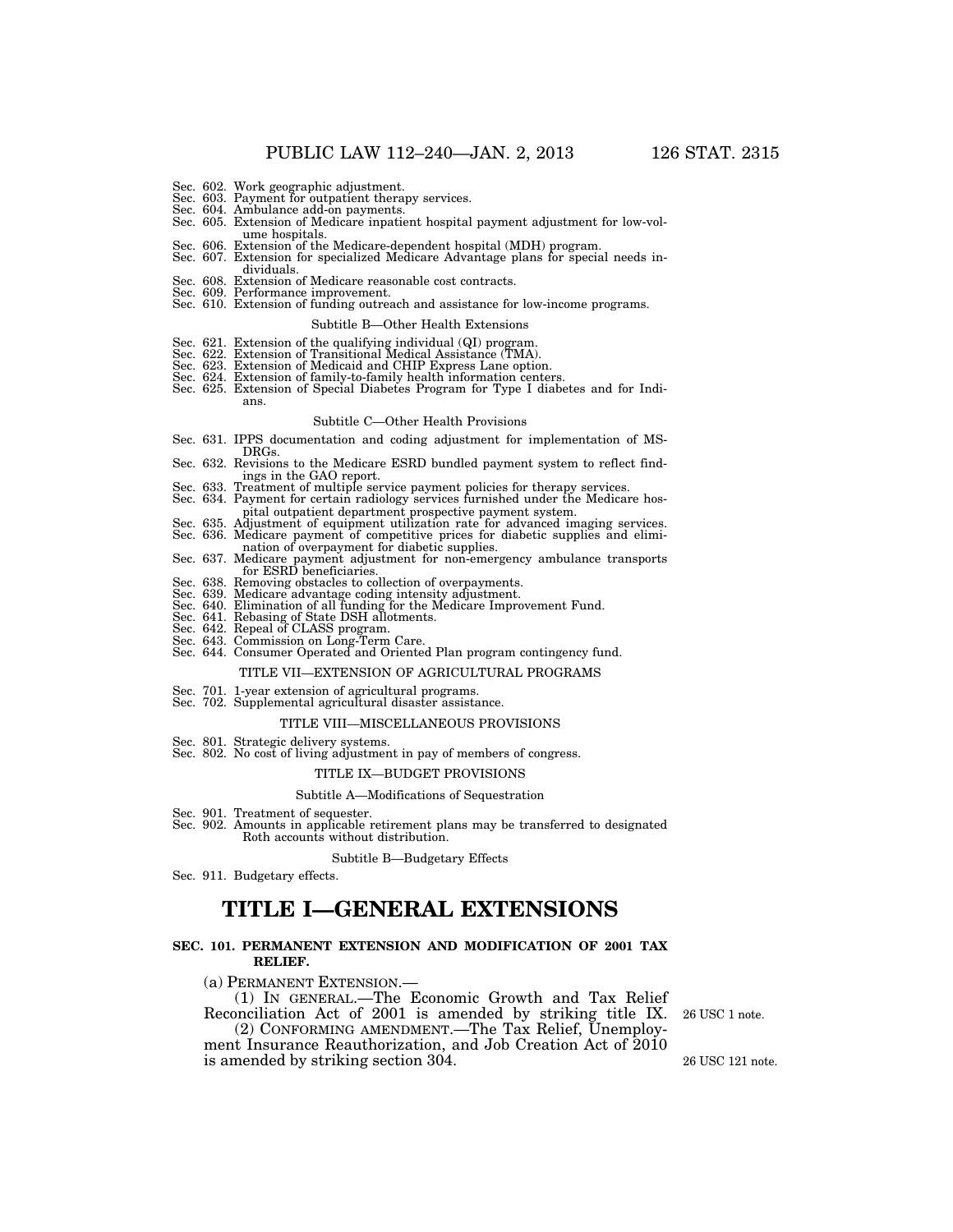Applicability. 26 USC 1 note.

(3) EFFECTIVE DATE.—The amendments made by this subsection shall apply to taxable, plan, or limitation years beginning after December 31, 2012, and estates of decedents dying, gifts made, or generation skipping transfers after December 31, 2012.

(b) APPLICATION OF INCOME TAX TO CERTAIN HIGH-INCOME TAXPAYERS.—

(1) INCOME TAX RATES.—

26 USC 1.

(A) TREATMENT OF 25-, 28-, AND 33-PERCENT RATE BRACKETS.—Paragraph  $(2)$  of section  $1(i)$  is amended to read as follows:

" $(2)$  25-, 28-, AND 33-PERCENT RATE BRACKETS.—The tables under subsections (a), (b), (c), (d), and (e) shall be applied—

"(A) by substituting  $25\%$  for  $28\%$  each place it appears (before the application of subparagraph (B)),

"(B) by substituting '28%' for '31%' each place it appears, and

"(C) by substituting '33%' for '36%' each place it appears.''.

(B) 35-PERCENT RATE BRACKET.—Subsection (i) of section 1 is amended by redesignating paragraph (3) as paragraph  $(4)$  and by inserting after paragraph  $(2)$  the following new paragraph:

"(3) MODIFICATIONS TO INCOME TAX BRACKETS FOR HIGH-INCOME TAXPAYERS.—

"(A) 35-PERCENT RATE BRACKET.—In the case of taxable years beginning after December 31, 2012—

 $\tilde{f}(i)$  the rate of tax under subsections (a), (b), (c), and (d) on a taxpayer's taxable income in the highest rate bracket shall be 35 percent to the extent such income does not exceed an amount equal to the excess of—

''(I) the applicable threshold, over

''(II) the dollar amount at which such bracket begins, and

"(ii) the 39.6 percent rate of tax under such subsections shall apply only to the taxpayer's taxable income in such bracket in excess of the amount to which clause (i) applies.

''(B) APPLICABLE THRESHOLD.—For purposes of this paragraph, the term 'applicable threshold' means—

"(i)  $$450,000$  in the case of subsection (a),

"(ii)  $$425,000$  in the case of subsection (b),

"(iii)  $$400,000$  in the case of subsection (c), and

"(iv)  $\frac{1}{2}$  the amount applicable under clause (i) (after adjustment, if any, under subparagraph (C)) in the case of subsection (d).

''(C) INFLATION ADJUSTMENT.—For purposes of this paragraph, with respect to taxable years beginning in calendar years after 2013, each of the dollar amounts under clauses (i), (ii), and (iii) of subparagraph (B) shall be adjusted in the same manner as under paragraph  $(1)(C)(i)$ , except that subsection  $(f)(3)(B)$  shall be applied by substituting '2012' for '1992'.''.

(2) PHASEOUT OF PERSONAL EXEMPTIONS AND ITEMIZED DEDUCTIONS.—

Definition.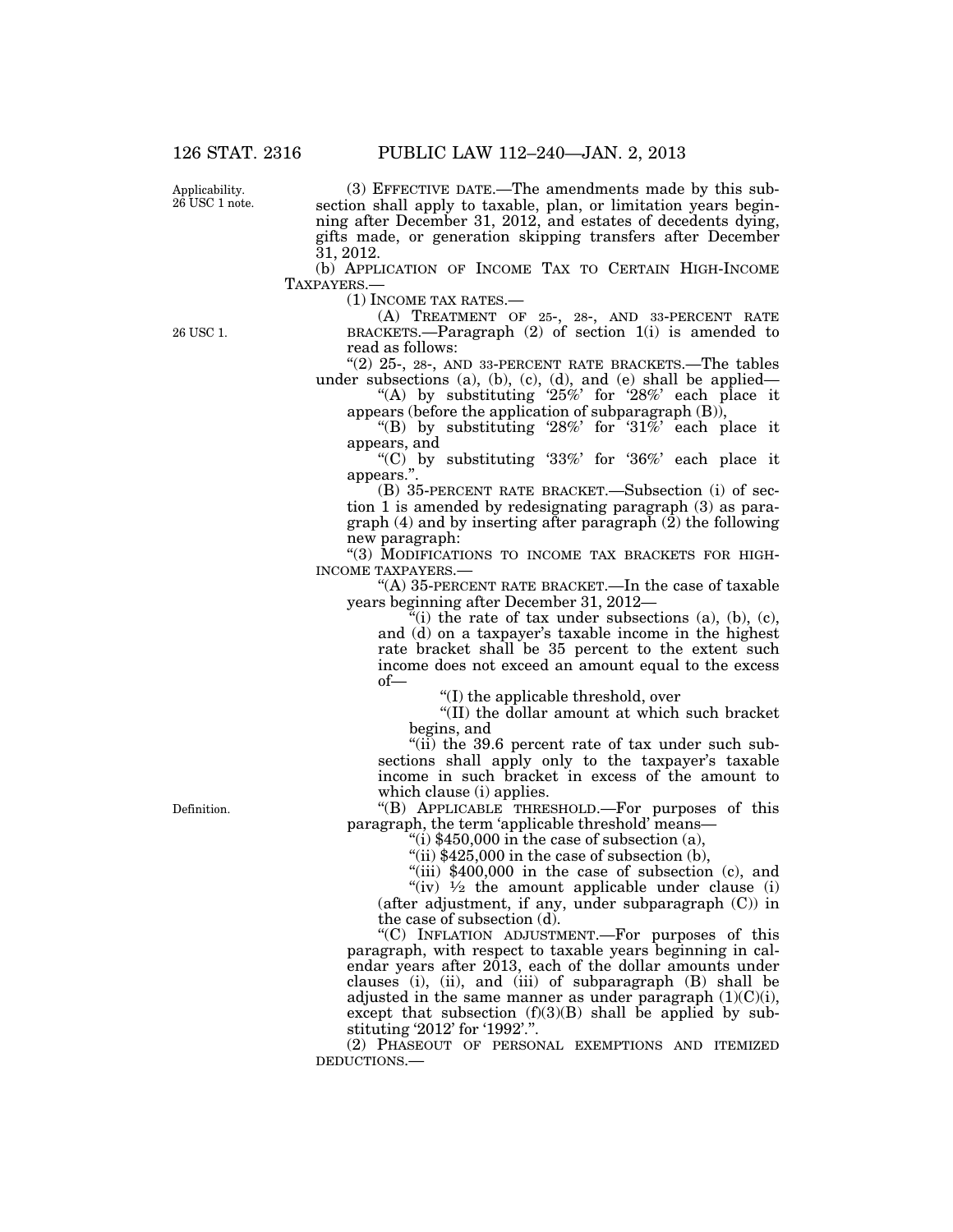(A) OVERALL LIMITATION ON ITEMIZED DEDUCTIONS.— Section 68 is amended—

(i) by striking subsection (b) and inserting the

following:<br>"(b) APPLICABLE AMOUNT.-

''(b) APPLICABLE AMOUNT.— ''(1) IN GENERAL.—For purposes of this section, the term Definition.

'applicable amount' means—<br>
"(A) \$300,000 in the case of a joint return or a surviving<br>
spouse (as defined in section  $2(a)$ ),

"(B)  $$275,000$  in the case of a head of household (as defined in section 2(b)),

 $(C)$  \$250,000 in the case of an individual who is not married and who is not a surviving spouse or head of household, and

"(D)  $\frac{1}{2}$  the amount applicable under subparagraph (A) (after adjustment, if any, under paragraph (2)) in the case of a married individual filing a separate return.

For purposes of this paragraph, marital status shall be determined under section 7703.

"(2) INFLATION ADJUSTMENT.—In the case of any taxable year beginning in calendar years after 2013, each of the dollar amounts under subparagraphs (A), (B), and (C) of paragraph (1) shall be shall be increased by an amount equal to—

"(A) such dollar amount, multiplied by

''(B) the cost-of-living adjustment determined under section  $1(f)(3)$  for the calendar year in which the taxable year begins, except that section  $1(f)(3)(B)$  shall be applied by substituting '2012' for '1992'.

If any amount after adjustment under the preceding sentence is not a multiple of \$50, such amount shall be rounded to the next lowest multiple of \$50.'', and

(ii) by striking subsections (f) and (g).

(B) PHASEOUT OF DEDUCTIONS FOR PERSONAL EXEMP-TIONS.—

(i) IN GENERAL.—Paragraph (3) of section 151(d) is amended—

(I) by striking ''the threshold amount'' in subparagraphs (A) and (B) and inserting ''the applicable amount in effect under section 68(b)'',

(II) by striking subparagraph (C) and redesignating subparagraph  $(D)$  as subparagraph  $(C)$ , and

 $(\overline{III})$  by striking subparagraphs  $(\overline{E})$  and  $(F)$ . (ii) CONFORMING AMENDMENTS.—Paragraph (4) of

section 151(d) is amended—

(I) by striking subparagraph (B),

(II) by redesignating clauses (i) and (ii) of subparagraph (A) as subparagraphs (A) and (B), respectively, and by indenting such subparagraphs (as so redesignated) accordingly, and

(III) by striking all that precedes ''in a calendar year after 1989," and inserting the following: "(4) INFLATION ADJUSTMENT.—In the case of any taxable year beginning''.

(3) EFFECTIVE DATE.—The amendments made by this subsection shall apply to taxable years beginning after December 31, 2012.

(c) MODIFICATIONS OF ESTATE TAX.—

26 USC 1 note.

26 USC 68.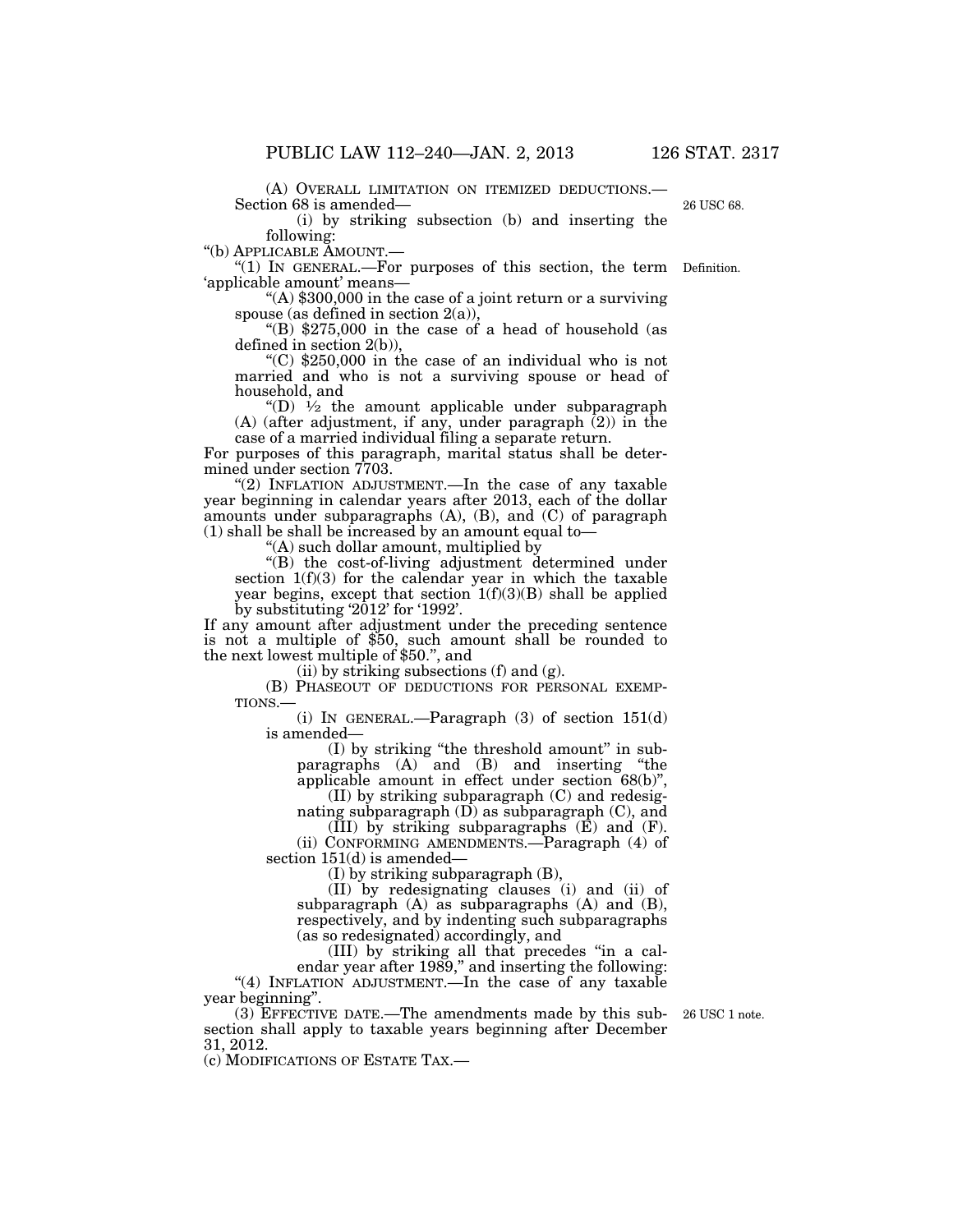26 USC 2001.

(1) MAXIMUM ESTATE TAX RATE EQUAL TO 40 PERCENT.— The table contained in subsection (c) of section 2001, as amended by section 302(a)(2) of the Tax Relief, Unemployment Insurance Reauthorization, and Job Creation Act of 2010, is amended by striking "Over \$500,000" and all that follows and inserting the following:

|              |            |  |  |  | "Over $$500,000$ but not over $$155,800$ , plus 37 percent of the |
|--------------|------------|--|--|--|-------------------------------------------------------------------|
|              | \$750,000. |  |  |  | excess of such amount over                                        |
|              |            |  |  |  | \$500,000.                                                        |
|              |            |  |  |  | Over $$750,000$ but not over $$248,300$ , plus 39 percent of the  |
| \$1,000,000. |            |  |  |  | excess of such amount over                                        |
|              |            |  |  |  | \$750,000.                                                        |
|              |            |  |  |  | $$345,800$ , plus 40 percent of the                               |
|              |            |  |  |  | excess of such amount over                                        |

(2) TECHNICAL CORRECTION.—Clause (i) of section  $2010(c)(4)(B)$  is amended by striking "basic exclusion amount" and inserting "applicable exclusion amount".

(3) EFFECTIVE DATES.—

(A) IN GENERAL.—Except as otherwise provided by in this paragraph, the amendments made by this subsection shall apply to estates of decedents dying, generation-skipping transfers, and gifts made, after December 31, 2012.

\$1,000,000.''.

(B) TECHNICAL CORRECTION.—The amendment made by paragraph (2) shall take effect as if included in the amendments made by section 303 of the Tax Relief, Unemployment Insurance Reauthorization, and Job Creation Act of 2010.

#### **SEC. 102. PERMANENT EXTENSION AND MODIFICATION OF 2003 TAX RELIEF.**

(a) PERMANENT EXTENSION.—The Jobs and Growth Tax Relief Reconciliation Act of 2003 is amended by striking section 303. (b) 20-PERCENT CAPITAL GAINS RATE FOR CERTAIN HIGH INCOME INDIVIDUALS.—

(1) IN GENERAL.—Paragraph (1) of section 1(h) is amended by striking subparagraph  $(C)$ , by redesignating subparagraphs  $(D)$  and  $(E)$  as subparagraphs  $(E)$  and  $(F)$  and by inserting after subparagraph (B) the following new subparagraphs:

 $\sqrt[7]{2}$ (C) 15 percent of the lesser of-

"(i) so much of the adjusted net capital gain (or, if less, taxable income) as exceeds the amount on which a tax is determined under subparagraph (B), or

''(ii) the excess of—

''(I) the amount of taxable income which would (without regard to this paragraph) be taxed at a rate below 39.6 percent, over

''(II) the sum of the amounts on which a tax is determined under subparagraphs (A) and (B),

''(D) 20 percent of the adjusted net capital gain (or, if less, taxable income) in excess of the sum of the amounts on which tax is determined under subparagraphs (B) and  $(C)$ ,".

26 USC 2001 note. Applicability.

26 USC 1 note.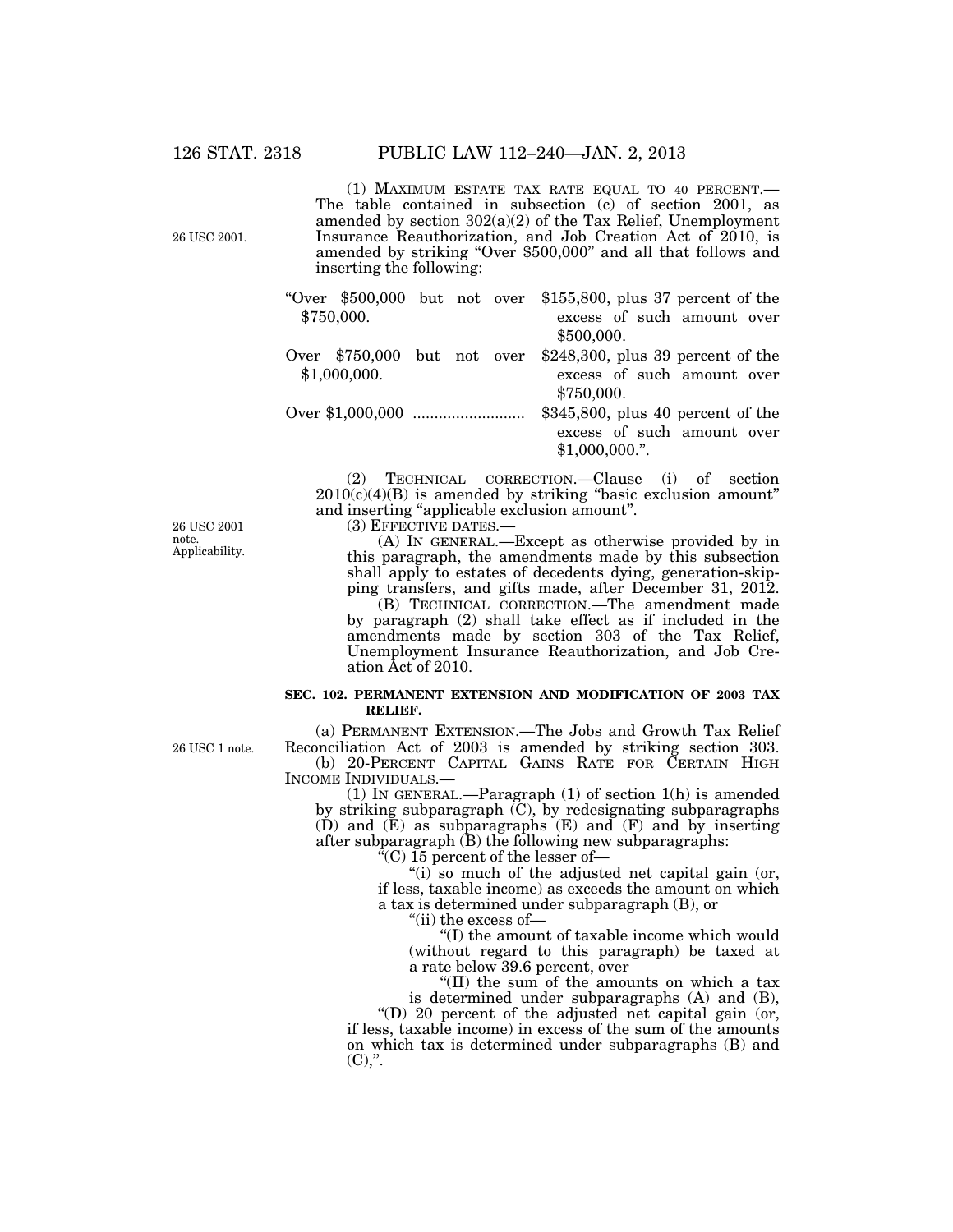(2) MINIMUM TAX.—Paragraph (3) of section 55(b) is 26 USC 55. amended by striking subparagraph (C), by redesignating subparagraph (D) as subparagraph (E), and by inserting after subparagraph (B) the following new subparagraphs:

 $\mathcal{C}(\overline{C})$  15 percent of the lesser of-

" $(i)$  so much of the adjusted net capital gain (or, if less, taxable excess) as exceeds the amount on which tax is determined under subparagraph (B), or

"(ii) the excess described in section  $1(h)(1)(C)(ii)$ , plus<br>

 $f(D)$  20 percent of the adjusted net capital gain (or, if less, taxable excess) in excess of the sum of the amounts on which tax is determined under subparagraphs (B) and (C), plus".<br>(c) CONFORMING AMENDMENTS.—

 $(1)$  The following provisions are each amended by striking "15 percent" and inserting "20 percent":

(A) Section 531.

(B) Section 541.

(C) Section 1445(e)(1).

(D) The second sentence of section  $7518(g)(6)(A)$ .

(E) Section 53511(f)(2) of title 46, United States Code. (2) Sections  $1(h)(1)(B)$  and  $55(h)(3)(B)$  are each amended by striking "5 percent (0 percent in the case of taxable years beginning after 2007)" and inserting "0 percent".

 $(3)$  Section 1445 $(e)(6)$  is amended by striking "15 percent (20 percent in the case of taxable years beginning after December 31, 2010)" and inserting "20 percent".

(d) EFFECTIVE DATES.—

Applicability. 26 USC 1 note.

(1) IN GENERAL.—Except as otherwise provided, the amendments made by subsections (b) and (c) shall apply to taxable years beginning after December 31, 2012.

(2) WITHHOLDING.—The amendments made by paragraphs (1)(C) and (3) of subsection (c) shall apply to amounts paid on or after January 1, 2013.

#### **SEC. 103. EXTENSION OF 2009 TAX RELIEF.**

(a) 5-YEAR EXTENSION OF AMERICAN OPPORTUNITY TAX CREDIT.—

(1) IN GENERAL.—Section 25A(i) is amended by striking "in 2009, 2010, 2011, or 2012" and inserting "after 2008 and before 2018''.

(2) TREATMENT OF POSSESSIONS.—Section  $1004(c)(1)$  of division B of the American Recovery and Reinvestment Tax Act of 2009 is amended by striking ''in 2009, 2010, 2011, and 2012'' each place it appears and inserting ''after 2008 and before 2018''.

(b) 5-YEAR EXTENSION OF CHILD TAX CREDIT.—Section 24(d)(4) is amended—

(1) by striking ''2009, 2010, 2011, AND 2012'' in the heading and inserting ''FOR CERTAIN YEARS'', and

(2) by striking ''in 2009, 2010, 2011, or 2012'' and inserting ''after 2008 and before 2018''.

(c) 5-YEAR EXTENSION OF EARNED INCOME TAX CREDIT.—Section  $32(b)(3)$  is amended—

(1) by striking ''2009, 2010, 2011, AND 2012'' in the heading and inserting ''FOR CERTAIN YEARS'', and

26 USC 25A note.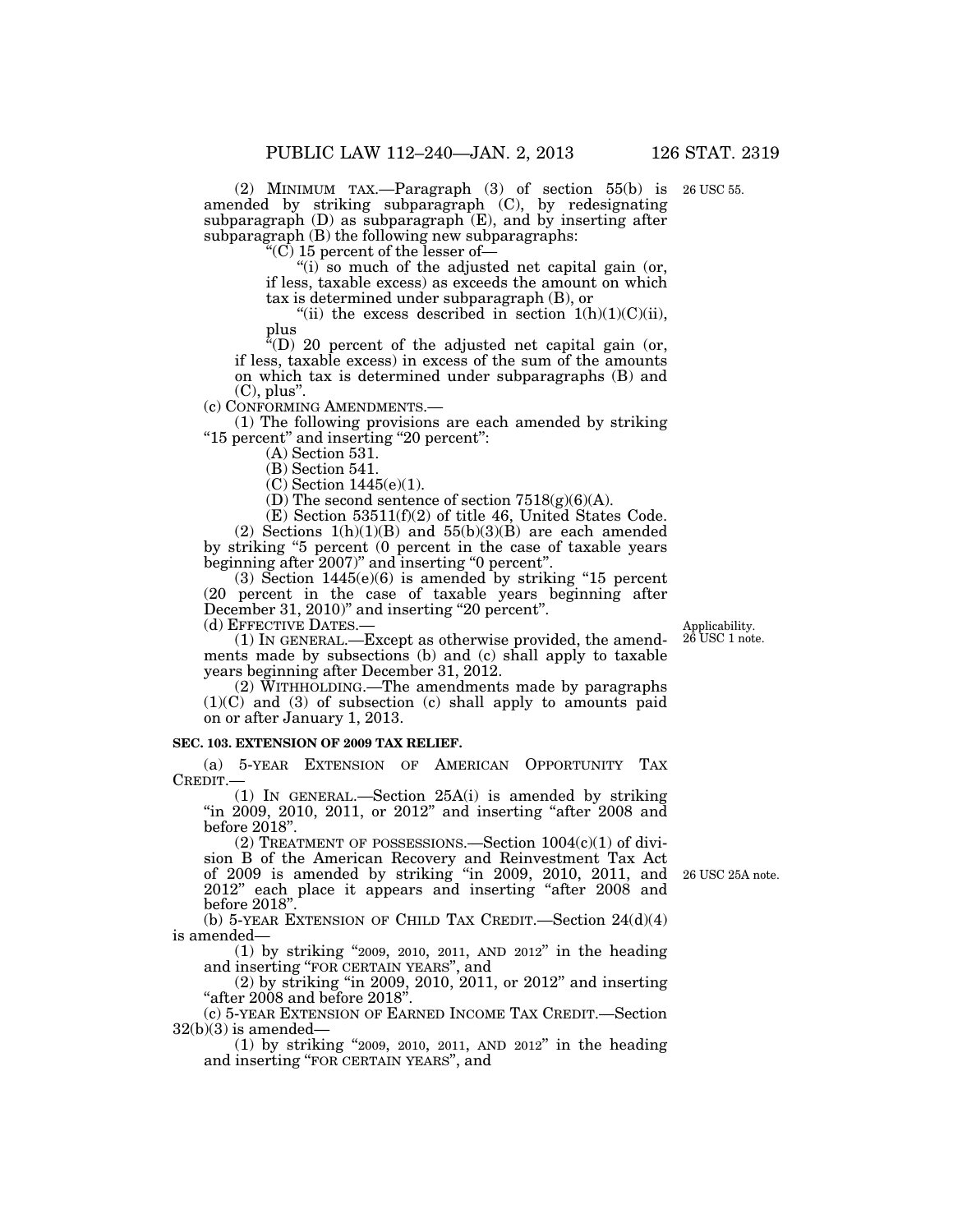(2) by striking ''in 2009, 2010, 2011, or 2012'' and inserting "after 2008 and before 2018".

(d) PERMANENT EXTENSION OF RULE DISREGARDING REFUNDS IN THE ADMINISTRATION OF FEDERAL PROGRAMS AND FEDERALLY ASSISTED PROGRAMS.—Section 6409 is amended to read as follows:

26 USC 6409.

#### **''SEC. 6409. REFUNDS DISREGARDED IN THE ADMINISTRATION OF FED-ERAL PROGRAMS AND FEDERALLY ASSISTED PROGRAMS.**

Time period.

Applicability. 26 USC 24 note.

''Notwithstanding any other provision of law, any refund (or advance payment with respect to a refundable credit) made to any individual under this title shall not be taken into account as income, and shall not be taken into account as resources for a period of 12 months from receipt, for purposes of determining the eligibility of such individual (or any other individual) for benefits or assistance (or the amount or extent of benefits or assistance) under any Federal program or under any State or local program financed in whole or in part with Federal funds.''.

(e) EFFECTIVE DATES.—

(1) IN GENERAL.—Except as provided in paragraph (2), the amendments made by this section shall apply to taxable years beginning after December 31, 2012.

(2) RULE REGARDING DISREGARD OF REFUNDS.—The amendment made by subsection (d) shall apply to amounts received after December 31, 2012.

### **SEC. 104. PERMANENT ALTERNATIVE MINIMUM TAX RELIEF.**

(a) 2012 EXEMPTION AMOUNTS MADE PERMANENT.—

(1) IN GENERAL.—Paragraph (1) of section 55(d) is amended—

(A) by striking ''\$45,000'' and all that follows through " $2011$ " in subparagraph (A) and inserting " $878,750$ ",

(B) by striking ''\$33,750'' and all that follows through

" $2011$ " in subparagraph  $(B)$  and inserting "\$50,600", and  $(C)$  by striking "paragraph  $(1)(A)$ " in subparagraph  $(C)$ 

and inserting "subparagraph  $(A)$ ".

(b) EXEMPTION AMOUNTS INDEXED FOR INFLATION.—

(1) IN GENERAL.—Subsection (d) of section 55 is amended by adding at the end the following new paragraph:

''(4) INFLATION ADJUSTMENT.—

"(A) In GENERAL.—In the case of any taxable year beginning in a calendar year after 2012, the amounts described in subparagraph (B) shall each be increased by an amount equal to—

''(i) such dollar amount, multiplied by

''(ii) the cost-of-living adjustment determined under section  $1(f)(3)$  for the calendar year in which the taxable year begins, determined by substituting 'calendar year 2011' for 'calendar year 1992' in subparagraph (B) thereof.

''(B) AMOUNTS DESCRIBED.—The amounts described in this subparagraph are—

''(i) each of the dollar amounts contained in subsection  $(b)(1)(A)(i)$ ,

''(ii) each of the dollar amounts contained in paragraph (1), and

"(iii) each of the dollar amounts in subparagraphs (A) and (B) of paragraph (3).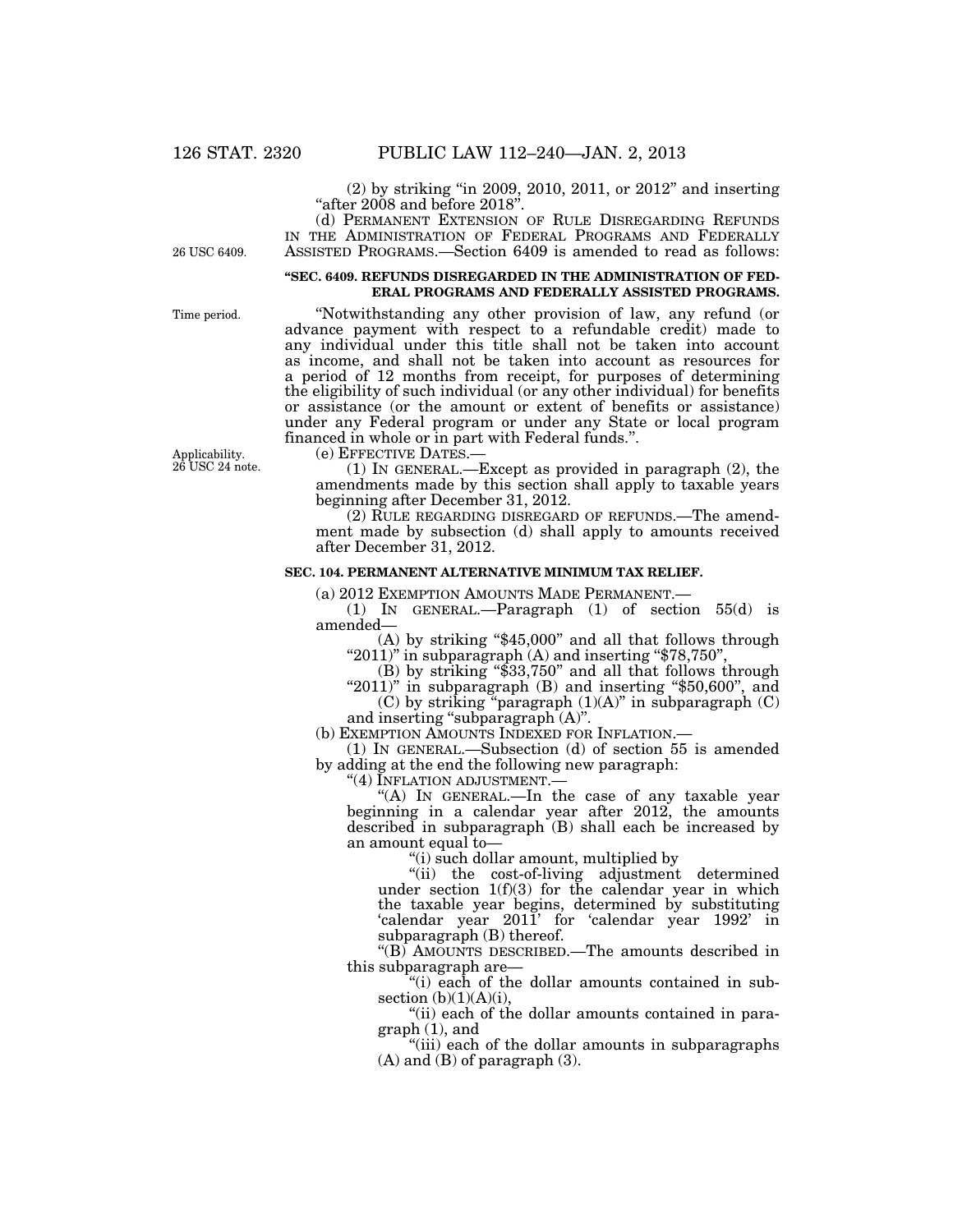''(C) ROUNDING.—Any increase determined under subparagraph (A) shall be rounded to the nearest multiple of  $$100.<sup>5</sup>$ 

(2) CONFORMING AMENDMENTS.— (A) Clause (iii) of section 55(b)(1)(A) is amended by 26 USC 55. striking "by substituting" and all that follows through ''appears.'' and inserting ''by substituting 50 percent of the dollar amount otherwise applicable under subclause (I) and subclause (II) thereof.''.

(B) Paragraph (3) of section 55(d) is amended—

(i) by striking "or  $(2)$ " in subparagraph  $(A)$ ,

(ii) by striking ''and'' at the end of subparagraph (B), and

(iii) by striking subparagraph (C) and inserting the following new subparagraphs:

''(C) 50 percent of the dollar amount applicable under subparagraph  $(A)$  in the case of a taxpayer described in subparagraph  $(C)$  or  $(D)$  of paragraph  $(1)$ , and

"(D)  $$150,000$  in the case of a taxpayer described in paragraph $(2)$ .'

(c) ALTERNATIVE MINIMUM TAX RELIEF FOR NONREFUNDABLE CREDITS.—

(1) IN GENERAL.—Subsection (a) of section 26 is amended to read as follows:

"(a) LIMITATION BASED ON AMOUNT OF TAX.—The aggregate amount of credits allowed by this subpart for the taxable year shall not exceed the sum of—

" $(1)$  the taxpayer's regular tax liability for the taxable year reduced by the foreign tax credit allowable under section 27(a), and

"(2) the tax imposed by section  $55(a)$  for the taxable year.". (2) CONFORMING AMENDMENTS.—

(A) ADOPTION CREDIT.—

(i) Section 23(b) is amended by striking paragraph (4).

(ii) Section 23(c) is amended by striking paragraphs (1) and (2) and inserting the following:

''(1) IN GENERAL.—If the credit allowable under subsection (a) for any taxable year exceeds the limitation imposed by section 26(a) for such taxable year reduced by the sum of the credits allowable under this subpart (other than this section and sections 25D and 1400C), such excess shall be carried to the succeeding taxable year and added to the credit allowable under subsection (a) for such taxable year.''.

> (iii) Section 23(c) is amended by redesignating paragraph (3) as paragraph (2).

(B) CHILD TAX CREDIT.—

(i) Section 24(b) is amended by striking paragraph (3).

(ii) Section  $24(d)(1)$  is amended—

(I) by striking "section  $26(a)(2)$  or subsection  $(b)(3)$ , as the case may be," each place it appears in subparagraphs (A) and (B) and inserting ''section  $26(a)$ ", and

(II) by striking "section  $26(a)(2)$  or subsection (b)(3), as the case may be'' in the second last sentence and inserting "section 26(a)".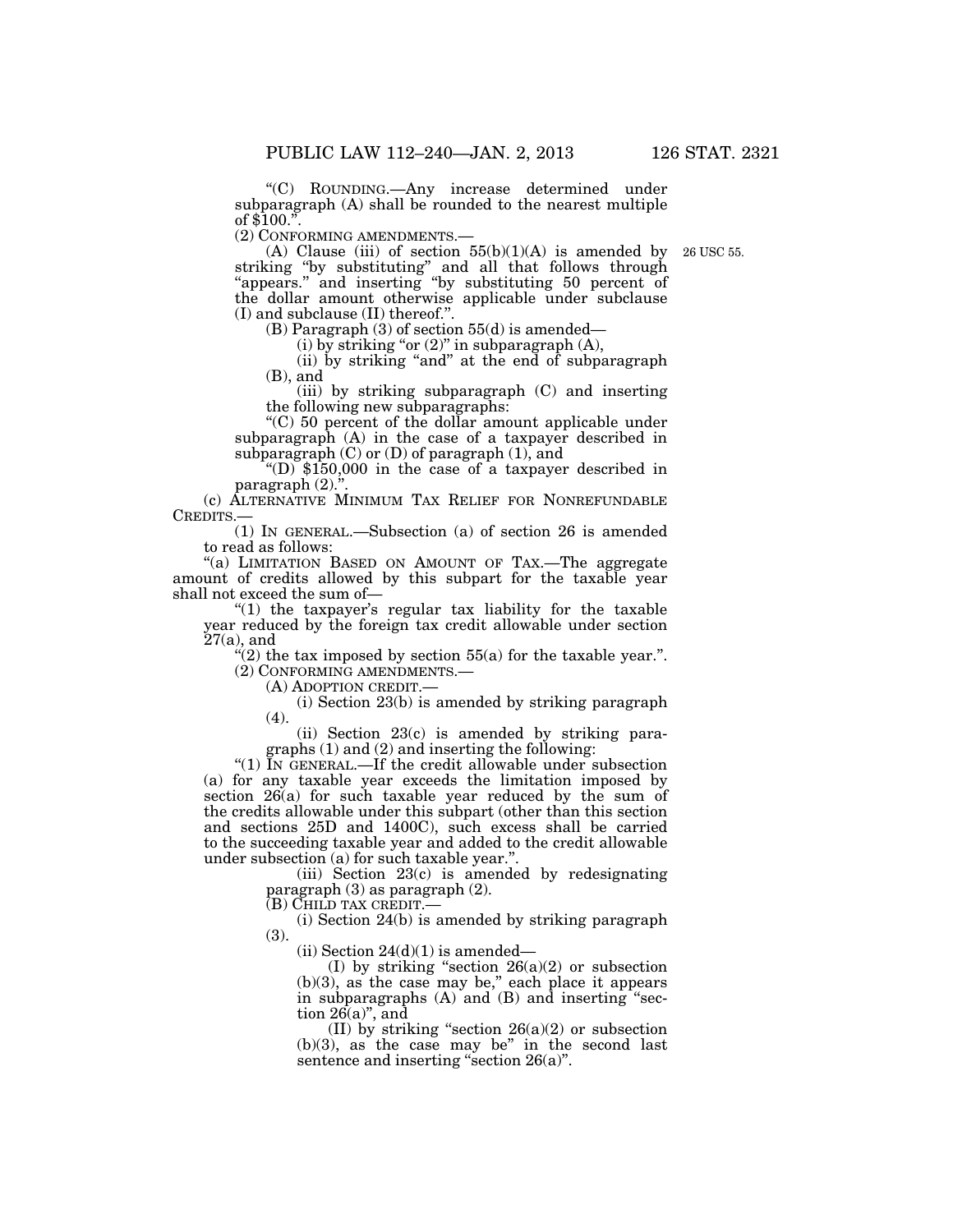26 USC 25.

(C) CREDIT FOR INTEREST ON CERTAIN HOME MORT-GAGES.—Section  $25(e)(1)(C)$  is amended to read as follows:

''(C) APPLICABLE TAX LIMIT.—For purposes of this paragraph, the term 'applicable tax limit' means the limitation imposed by section 26(a) for the taxable year reduced by the sum of the credits allowable under this subpart (other than this section and sections 23, 25D, and 1400C).''.

(D) HOPE AND LIFETIME LEARNING CREDITS.—Section 25A(i) is amended—

(i) by striking paragraph (5) and by redesignating paragraphs  $(6)$  and  $(7)$  as paragraphs  $(5)$  and  $(6)$ , respectively, and

(ii) by striking "section  $26(a)(2)$  or paragraph  $(5)$ , as the case may be'' in paragraph (5), as redesignated by clause (i), and inserting "section  $26(a)$ ".

(E) SAVERS' CREDIT.—Section 25B is amended by striking subsection (g).

(F) RESIDENTIAL ENERGY EFFICIENT PROPERTY.—Section 25D(c) is amended to read as follows:

''(c) CARRYFORWARD OF UNUSED CREDIT.—If the credit allowable under subsection (a) exceeds the limitation imposed by section 26(a) for such taxable year reduced by the sum of the credits allowable under this subpart (other than this section), such excess shall be carried to the succeeding taxable year and added to the credit allowable under subsection (a) for such succeeding taxable year.''.

(G) CERTAIN PLUG-IN ELECTRIC VEHICLES.—Section  $30(c)(2)$  is amended to read as follows:

''(2) PERSONAL CREDIT.—For purposes of this title, the credit allowed under subsection (a) for any taxable year (determined after application of paragraph (1)) shall be treated as a credit allowable under subpart A for such taxable year.''.

(H) ALTERNATIVE MOTOR VEHICLE CREDIT.—Section  $30B(g)(2)$  is amended to read as follows:

"(2) PERSONAL CREDIT.—For purposes of this title, the credit allowed under subsection (a) for any taxable year (determined after application of paragraph (1)) shall be treated as a credit allowable under subpart  $\breve{A}$  for such taxable year.".

(I) NEW QUALIFIED PLUG-IN ELECTRIC VEHICLE CREDIT.—Section  $30D(c)(2)$  is amended to read as follows:

''(2) PERSONAL CREDIT.—For purposes of this title, the credit allowed under subsection (a) for any taxable year (determined after application of paragraph (1)) shall be treated as a credit allowable under subpart A for such taxable year.''.

(J) CROSS REFERENCES.—Section  $55(c)(3)$  is amended by striking "26(a),  $30C(d)(2)$ ," and inserting " $30C(d)(2)$ ".

(K) FOREIGN TAX CREDIT.—Section 904 is amended by striking subsection (i) and by redesignating subsections

(j), (k), and (l) as subsections (i), (j), and (k), respectively. (L) FIRST-TIME HOME BUYER CREDIT FOR THE DISTRICT

OF COLUMBIA.—Section 1400C(d) is amended to read as follows:

''(d) CARRYFORWARD OF UNUSED CREDIT.—If the credit allowable under subsection (a) exceeds the limitation imposed by section 26(a) for such taxable year reduced by the sum of the credits allowable under subpart A of part IV of subchapter A (other than this section and section 25D), such excess shall be carried to the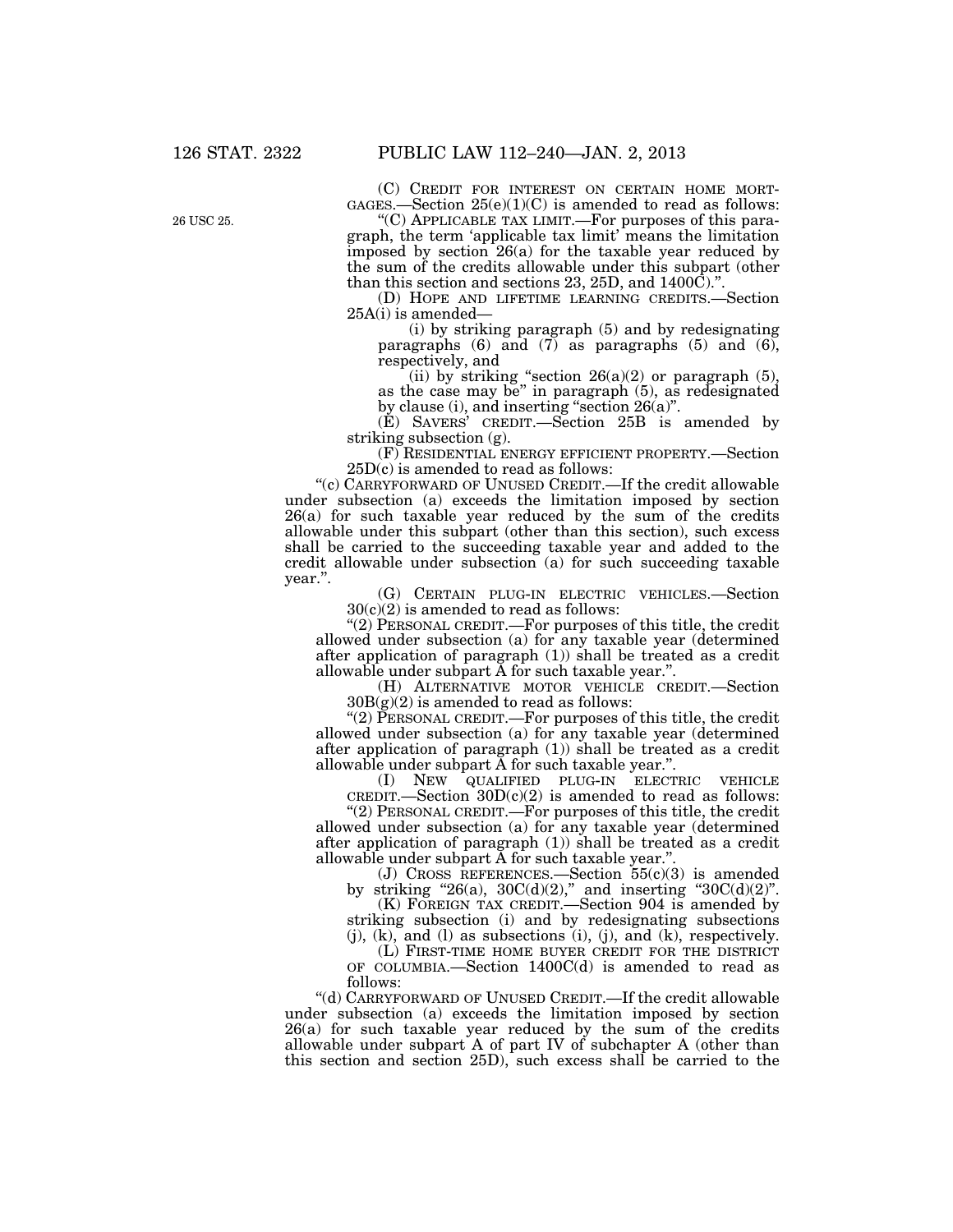succeeding taxable year and added to the credit allowable under subsection (a) for such taxable year.".

(d) EFFECTIVE DATE.—The amendments made by this section 26 USC 23 note. shall apply to taxable years beginning after December 31, 2011.

# **TITLE II—INDIVIDUAL TAX EXTENDERS**

#### **SEC. 201. EXTENSION OF DEDUCTION FOR CERTAIN EXPENSES OF ELEMENTARY AND SECONDARY SCHOOL TEACHERS.**

(a) IN GENERAL.—Subparagraph (D) of section  $62(a)(2)$  is amended by striking "or 2011" and inserting "2011, 2012, or 2013".

(b) EFFECTIVE DATE.—The amendment made by this section 26 USC 62 note. shall apply to taxable years beginning after December 31, 2011.

#### **SEC. 202. EXTENSION OF EXCLUSION FROM GROSS INCOME OF DIS-CHARGE OF QUALIFIED PRINCIPAL RESIDENCE INDEBT-EDNESS.**

(a) IN GENERAL.—Subparagraph  $(E)$  of section  $108(a)(1)$  is amended by striking "January 1, 2013" and inserting "January 1, 2014''.

(b) EFFECTIVE DATE.—The amendment made by this section shall apply to indebtedness discharged after December 31, 2012.

#### **SEC. 203. EXTENSION OF PARITY FOR EXCLUSION FROM INCOME FOR EMPLOYER-PROVIDED MASS TRANSIT AND PARKING BENEFITS.**

(a) IN GENERAL.—Paragraph (2) of section 132(f) is amended by striking "January 1,  $2012$ " and inserting "January 1,  $2014$ ".

(b) EFFECTIVE DATE.—The amendment made by this section 26 USC 132 note. shall apply to months after December 31, 2011.

#### **SEC. 204. EXTENSION OF MORTGAGE INSURANCE PREMIUMS TREATED AS QUALIFIED RESIDENCE INTEREST.**

(a) IN GENERAL.—Subclause (I) of section  $163(h)(3)(E)(iv)$  is amended by striking ''December 31, 2011'' and inserting ''December 31, 2013''.

(b) TECHNICAL AMENDMENTS.—Clause (i) of section  $163(h)(4)(E)$ is amended—

(1) by striking ''Veterans Administration'' and inserting ''Department of Veterans Affairs'', and

(2) by striking ''Rural Housing Administration'' and inserting "Rural Housing Service".

(c) EFFECTIVE DATE.—The amendments made by this section Applicability. shall apply to amounts paid or accrued after December 31, 2011. 26 USC 163 note.

#### **SEC. 205. EXTENSION OF DEDUCTION OF STATE AND LOCAL GENERAL SALES TAXES.**

(a) IN GENERAL.—Subparagraph (I) of section 164(b)(5) is amended by striking "January 1, 2012" and inserting "January 1, 2014''.

(b) EFFECTIVE DATE.—The amendment made by this section 26 USC 164 note. shall apply to taxable years beginning after December 31, 2011.

Applicability. 26 USC 108 note.

26 USC 62.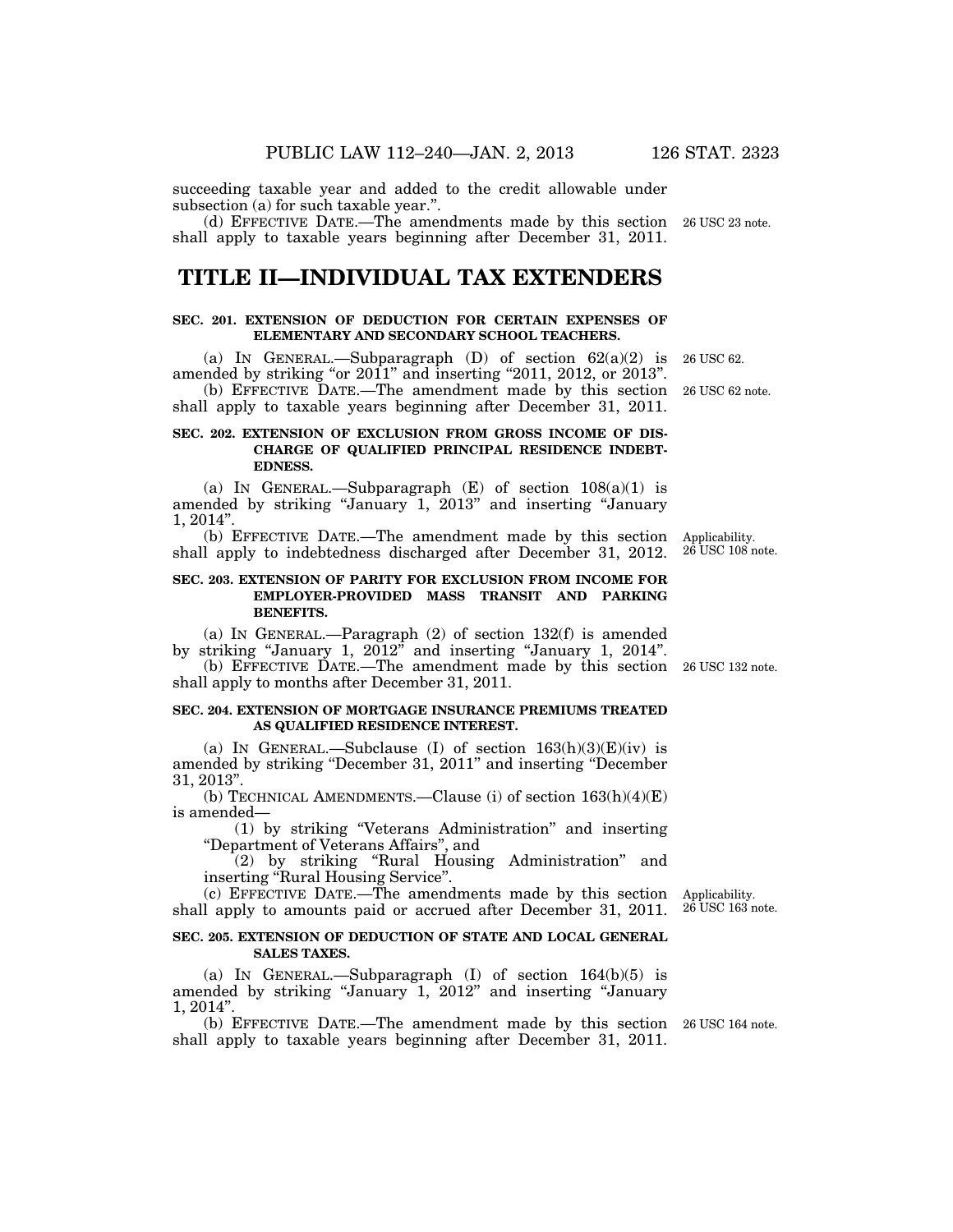#### **SEC. 206. EXTENSION OF SPECIAL RULE FOR CONTRIBUTIONS OF CAP-ITAL GAIN REAL PROPERTY MADE FOR CONSERVATION PURPOSES.**

26 USC 170.

Applicability. 26 USC 170 note.

(a) IN GENERAL.—Clause (vi) of section  $170(b)(1)(E)$  is amended by striking ''December 31, 2011'' and inserting ''December 31, 2013''.

(b) CONTRIBUTIONS BY CERTAIN CORPORATE FARMERS AND RANCHERS.—Clause (iii) of section 170(b)(2)(B) is amended by striking ''December 31, 2011'' and inserting ''December 31, 2013''.

(c) EFFECTIVE DATE.—The amendments made by this section shall apply to contributions made in taxable years beginning after December 31, 2011.

#### **SEC. 207. EXTENSION OF ABOVE-THE-LINE DEDUCTION FOR QUALI-FIED TUITION AND RELATED EXPENSES.**

(a) IN GENERAL.—Subsection (e) of section 222 is amended by striking ''December 31, 2011'' and inserting ''December 31, 2013''. (b) EFFECTIVE DATE.—The amendment made by this section shall apply to taxable years beginning after December 31, 2011.

#### **SEC. 208. EXTENSION OF TAX-FREE DISTRIBUTIONS FROM INDIVIDUAL RETIREMENT PLANS FOR CHARITABLE PURPOSES.**

(a) IN GENERAL.—Subparagraph  $(F)$  of section  $408(d)(8)$  is amended by striking ''December 31, 2011'' and inserting ''December 31, 2013''.

Applicability. 26 USC 408 note.

26 USC 222 note.

(b) EFFECTIVE DATE; SPECIAL RULE.—

(1) EFFECTIVE DATE.—The amendment made by this section shall apply to distributions made in taxable years beginning after December 31, 2011.

(2) SPECIAL RULES.—For purposes of subsections (a)(6),  $(b)(3)$ , and  $(d)(8)$  of section  $408$  of the Internal Revenue Code of 1986, at the election of the taxpayer (at such time and in such manner as prescribed by the Secretary of the Treasury)—

(A) any qualified charitable distribution made after December 31, 2012, and before February 1, 2013, shall be deemed to have been made on December 31, 2012, and

(B) any portion of a distribution from an individual retirement account to the taxpayer after November 30, 2012, and before January 1, 2013, may be treated as a qualified charitable distribution to the extent that—

(i) such portion is transferred in cash after the distribution to an organization described in section  $408(d)(8)(B)(i)$  before February 1, 2013, and

(ii) such portion is part of a distribution that would meet the requirements of section 408(d)(8) but for the fact that the distribution was not transferred directly to an organization described in section  $408(d)(8)(B)(i)$ .

#### **SEC. 209. IMPROVE AND MAKE PERMANENT THE PROVISION AUTHOR-IZING THE INTERNAL REVENUE SERVICE TO DISCLOSE CERTAIN RETURN AND RETURN INFORMATION TO CER-TAIN PRISON OFFICIALS.**

(a) In GENERAL.—Paragraph  $(10)$  of section  $6103(k)$  is amended to read as follows:

''(10) DISCLOSURE OF CERTAIN RETURNS AND RETURN INFORMATION TO CERTAIN PRISON OFFICIALS.—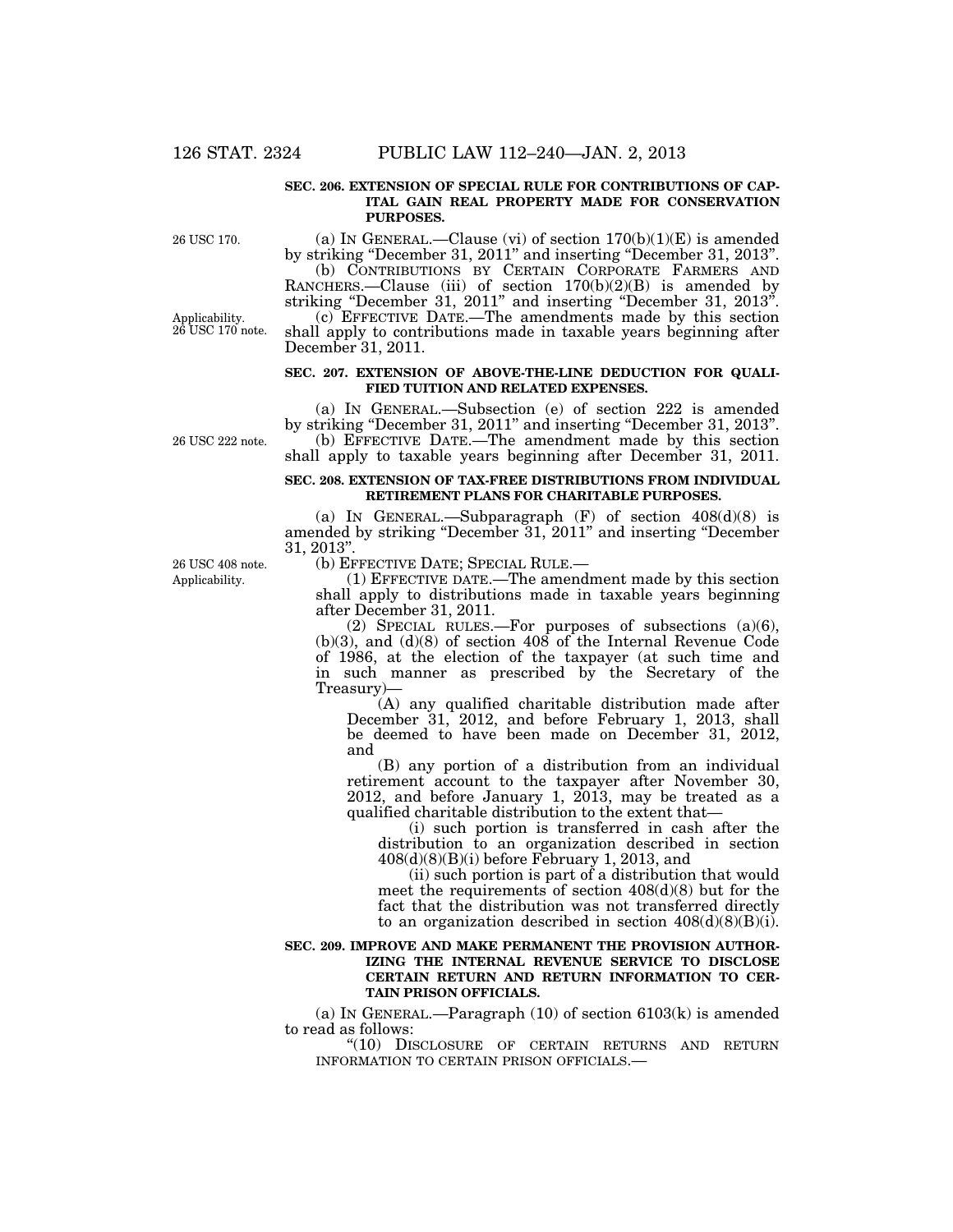''(A) IN GENERAL.—Under such procedures as the Secretary may prescribe, the Secretary may disclose to officers and employees of the Federal Bureau of Prisons and of any State agency charged with the responsibility for administration of prisons any returns or return information with respect to individuals incarcerated in Federal or State prison systems whom the Secretary has determined may have filed or facilitated the filing of a false or fraudulent return to the extent that the Secretary determines that such disclosure is necessary to permit effective Federal tax administration.

''(B) DISCLOSURE TO CONTRACTOR-RUN PRISONS.—Under such procedures as the Secretary may prescribe, the disclosures authorized by subparagraph  $(A)$  may be made to contractors responsible for the operation of a Federal or State prison on behalf of such Bureau or agency.

''(C) RESTRICTIONS ON USE OF DISCLOSED INFORMA-TION.—Any return or return information received under this paragraph shall be used only for the purposes of and to the extent necessary in taking administrative action to prevent the filing of false and fraudulent returns, including administrative actions to address possible violations of administrative rules and regulations of the prison facility and in administrative and judicial proceedings arising from such administrative actions.

''(D) RESTRICTIONS ON REDISCLOSURE AND DISCLOSURE TO LEGAL REPRESENTATIVES.—Notwithstanding subsection  $(h)$ —

''(i) RESTRICTIONS ON REDISCLOSURE.—Except as provided in clause (ii), any officer, employee, or contractor of the Federal Bureau of Prisons or of any State agency charged with the responsibility for administration of prisons shall not disclose any information obtained under this paragraph to any person other than an officer or employee or contractor of such Bureau or agency personally and directly engaged in the administration of prison facilities on behalf of such Bureau or agency.

''(ii) DISCLOSURE TO LEGAL REPRESENTATIVES.—The returns and return information disclosed under this paragraph may be disclosed to the duly authorized legal representative of the Federal Bureau of Prisons, State agency, or contractor charged with the responsibility for administration of prisons, or of the incarcerated individual accused of filing the false or fraudulent return who is a party to an action or proceeding described in subparagraph (C), solely in preparation for, or for use in, such action or proceeding.''.

(b) CONFORMING AMENDMENTS.

(1) Paragraph (3) of section 6103(a) is amended by inserting "subsection  $(k)(10)$ ," after "subsection  $(e)(1)(D)(iii)$ ,".

(2) Paragraph (4) of section  $6103(p)$  is amended—

(A) by inserting "subsection  $(k)(10)$ ," before "subsection  $(l)(10)$ ," in the matter preceding subparagraph  $(A)$ ,

 $(B)$  in subparagraph  $(F)(i)$ —

(i) by inserting " $(k)(10)$ ," before "or  $(l)(6)$ ,", and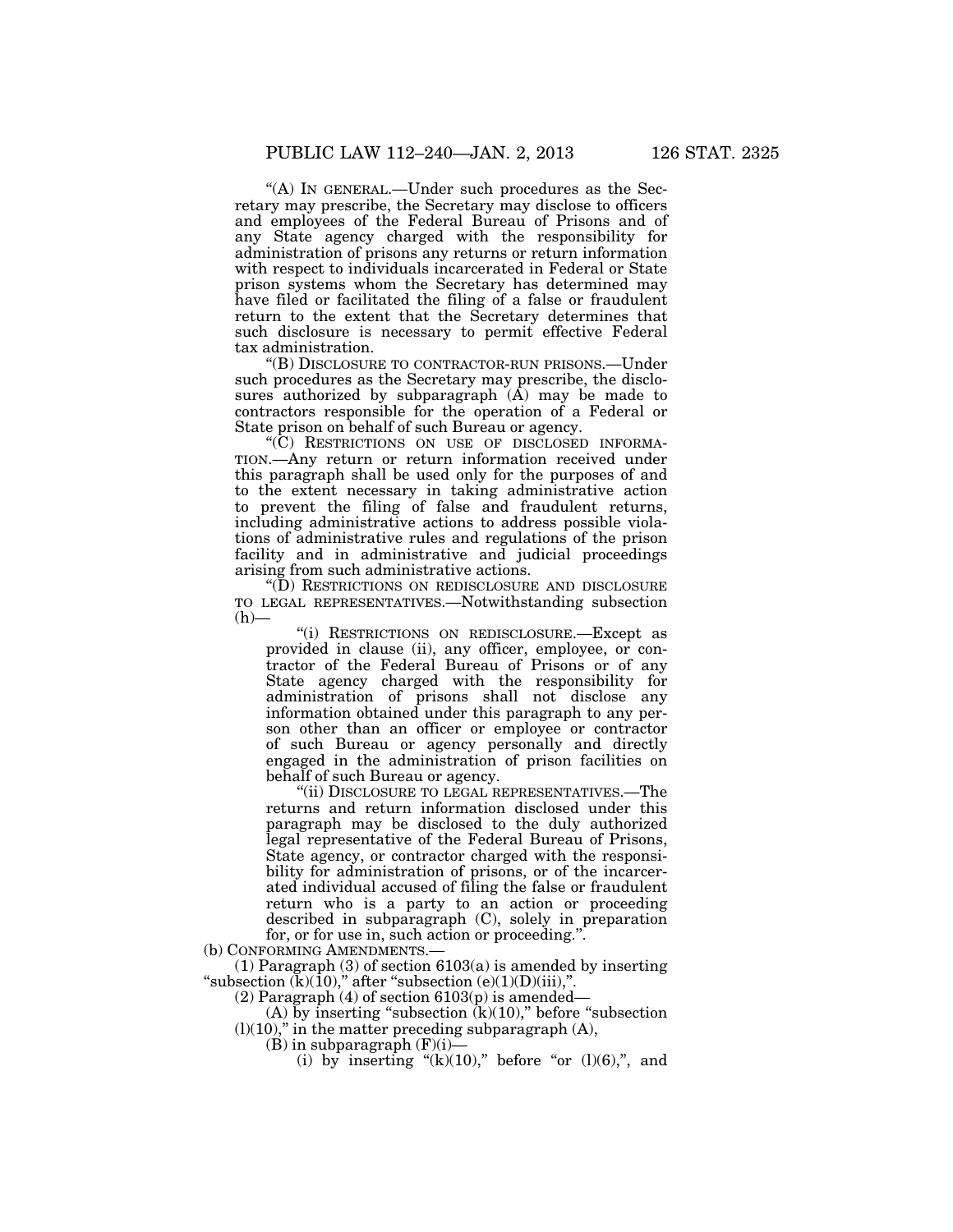(ii) by inserting "subsection  $(k)(10)$  or" before "subsection  $(l)(10)$ ,", and

 $(C)$  by inserting "subsection  $(k)(10)$  or" before "subsection  $(l)(10)$ ," both places it appears in the matter following subparagraph  $(F)(iii)$ .

26 USC 7213.

26 USC 6103 note.

(3) Paragraph  $(2)$  of section 7213(a) is amended by inserting "(k)(10)," before  $\tilde{f}$ "(l)(6),".

(c) EFFECTIVE DATE.—The amendments made by this section shall take effect on the date of the enactment of this Act.

# **TITLE III—BUSINESS TAX EXTENDERS**

#### **SEC. 301. EXTENSION AND MODIFICATION OF RESEARCH CREDIT.**

(a) EXTENSION.—<br>(1) IN GENERAL.—Subparagraph (B) of section  $41(h)(1)$  is amended by striking ''December 31, 2011'' and inserting ''December 31, 2013''.

(2) CONFORMING AMENDMENT.—Subparagraph (D) of section 45C(b)(1) is amended by striking ''December 31, 2011'' and inserting "December 31,  $2013$ ".

(b) INCLUSION OF QUALIFIED RESEARCH EXPENSES AND GROSS RECEIPTS OF AN ACQUIRED PERSON.—

(1) PARTIAL INCLUSION OF PRE-ACQUISITION QUALIFIED RESEARCH EXPENSES AND GROSS RECEIPTS.—Subparagraph (A) of section  $41(f)(3)$  is amended to read as follows:

''(A) ACQUISITIONS.—

''(i) IN GENERAL.—If a person acquires the major portion of either a trade or business or a separate unit of a trade or business (hereinafter in this paragraph referred to as the 'acquired business') of another person (hereinafter in this paragraph referred to as the 'predecessor'), then the amount of qualified research expenses paid or incurred by the acquiring person during the measurement period shall be increased by the amount determined under clause (ii), and the gross receipts of the acquiring person for such period shall be increased by the amount determined under clause (iii).

(ii) AMOUNT DETERMINED WITH RESPECT TO QUALI-FIED RESEARCH EXPENSES.—The amount determined under this clause is—

''(I) for purposes of applying this section for the taxable year in which such acquisition is made, the acquisition year amount, and

''(II) for purposes of applying this section for any taxable year after the taxable year in which such acquisition is made, the qualified research expenses paid or incurred by the predecessor with respect to the acquired business during the measurement period.

"(iii) AMOUNT DETERMINED WITH RESPECT TO GROSS RECEIPTS.—The amount determined under this clause is the amount which would be determined under clause (ii) if 'the gross receipts of' were substituted for 'the qualified research expenses paid or incurred by' each place it appears in clauses (ii) and (iv).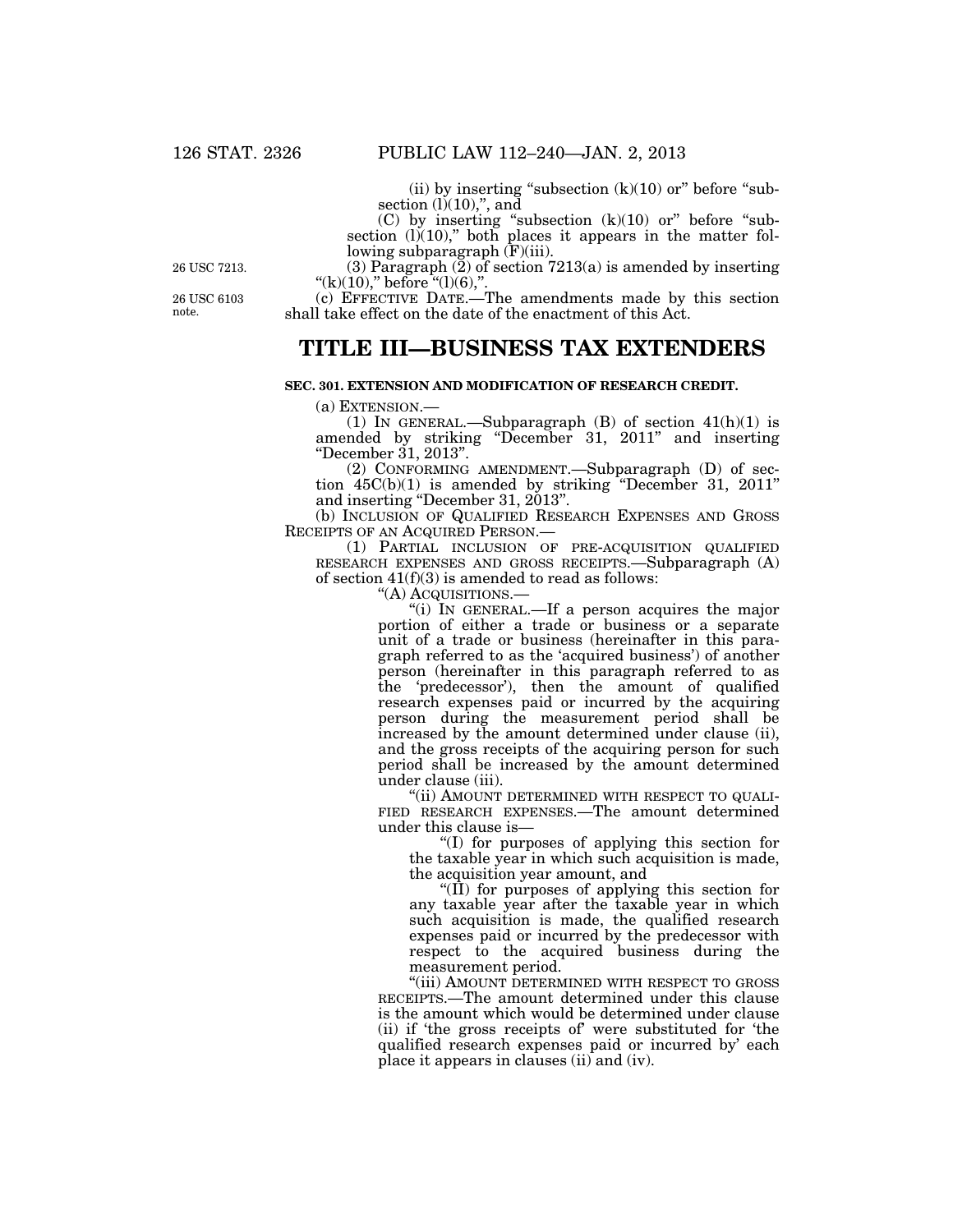"(iv) ACQUISITION YEAR AMOUNT.—For purposes of clause (ii), the acquisition year amount is the amount equal to the product of—

''(I) the qualified research expenses paid or incurred by the predecessor with respect to the acquired business during the measurement period, and

''(II) the number of days in the period beginning on the date of the acquisition and ending on the last day of the taxable year in which the acquisition is made,

divided by the number of days in the acquiring person's taxable year.

"(v) SPECIAL RULES FOR COORDINATING TAXABLE YEARS.—In the case of an acquiring person and a predecessor whose taxable years do not begin on the same date—

''(I) each reference to a taxable year in clauses (ii) and (iv) shall refer to the appropriate taxable year of the acquiring person,

''(II) the qualified research expenses paid or incurred by the predecessor, and the gross receipts of the predecessor, during each taxable year of the predecessor any portion of which is part of the measurement period shall be allocated equally among the days of such taxable year,

''(III) the amount of such qualified research expenses taken into account under clauses (ii) and (iv) with respect to a taxable year of the acquiring person shall be equal to the total of the expenses attributable under subclause (II) to the days occurring during such taxable year, and

''(IV) the amount of such gross receipts taken into account under clause (iii) with respect to a taxable year of the acquiring person shall be equal to the total of the gross receipts attributable under subclause (II) to the days occurring during such taxable year.

"(vi) MEASUREMENT PERIOD.—For purposes of this subparagraph, the term 'measurement period' means, with respect to the taxable year of the acquiring person for which the credit is determined, any period of the acquiring person preceding such taxable year which is taken into account for purposes of determining the credit for such year.''.

(2) EXPENSES AND GROSS RECEIPTS OF A PREDECESSOR.— Subparagraph  $(B)$  of section  $41(f)(3)$  is amended to read as 26 USC 41. follows:

''(B) DISPOSITIONS.—If the predecessor furnished to the acquiring person such information as is necessary for the application of subparagraph (A), then, for purposes of applying this section for any taxable year ending after such disposition, the amount of qualified research expenses paid or incurred by, and the gross receipts of, the predecessor during the measurement period (as defined in

Definition.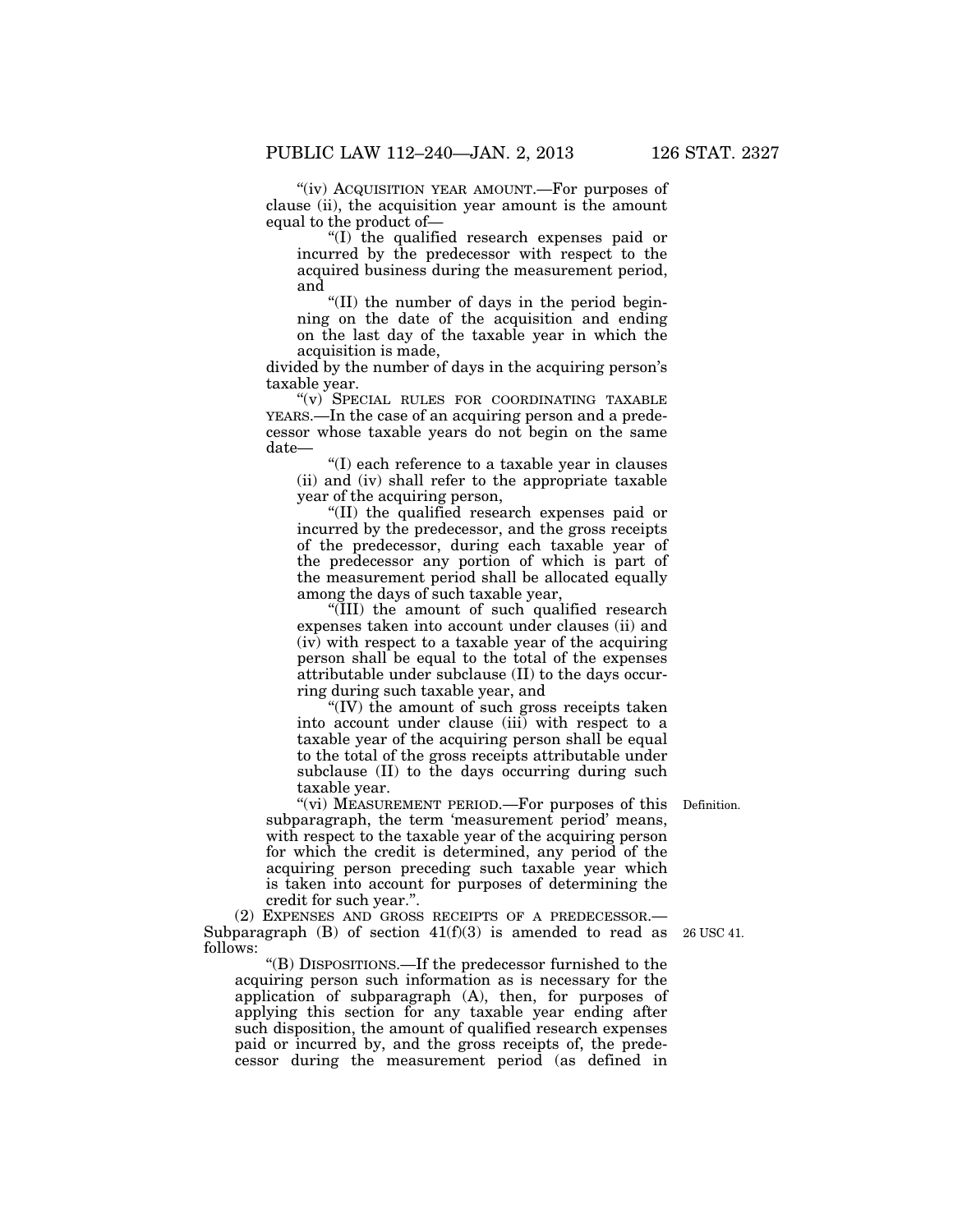subparagraph (A)(vi), determined by substituting 'predecessor' for 'acquiring person' each place it appears) shall be reduced by—

"(i) in the case of the taxable year in which such disposition is made, an amount equal to the product of—

''(I) the qualified research expenses paid or incurred by, or gross receipts of, the predecessor with respect to the acquired business during the measurement period (as so defined and so determined), and

''(II) the number of days in the period beginning on the date of acquisition (as determined for purposes of subparagraph  $(A)(iv)(II))$  and ending on the last day of the taxable year of the predecessor in which the disposition is made,

divided by the number of days in the taxable year of the predecessor, and

" $(i)$  in the case of any taxable year ending after the taxable year in which such disposition is made, the amount described in clause  $(i)(I)$ .".

(c) AGGREGATION OF EXPENDITURES.—Paragraph (1) of section 41(f) is amended—

(1) by striking ''shall be its proportionate shares of the qualified research expenses, basic research payments, and amounts paid or incurred to energy research consortiums, giving rise to the credit" in subparagraph  $(A)(ii)$  and inserting ''shall be determined on a proportionate basis to its share of the aggregate of the qualified research expenses, basic research payments, and amounts paid or incurred to energy research consortiums, taken into account by such controlled group for purposes of this section'', and

(2) by striking ''shall be its proportionate shares of the qualified research expenses, basic research payments, and amounts paid or incurred to energy research consortiums, giving rise to the credit'' in subparagraph (B)(ii) and inserting ''shall be determined on a proportionate basis to its share of the aggregate of the qualified research expenses, basic research payments, and amounts paid or incurred to energy research consortiums, taken into account by all such persons under common control for purposes of this section''.

(d) EFFECTIVE DATE.—

(1) EXTENSION.—The amendments made by subsection (a) shall apply to amounts paid or incurred after December 31, 2011.

(2) MODIFICATIONS.—The amendments made by subsections (b) and (c) shall apply to taxable years beginning after December 31, 2011.

#### **SEC. 302. EXTENSION OF TEMPORARY MINIMUM LOW-INCOME TAX CREDIT RATE FOR NON-FEDERALLY SUBSIDIZED NEW BUILDINGS.**

(a) IN GENERAL.—Subparagraph  $(A)$  of section  $42(b)(2)$  is amended by striking ''and before December 31, 2013'' and inserting "with respect to housing credit dollar amount allocations made before January 1, 2014''.

26 USC 41.

Applicability. 26 USC 41 note.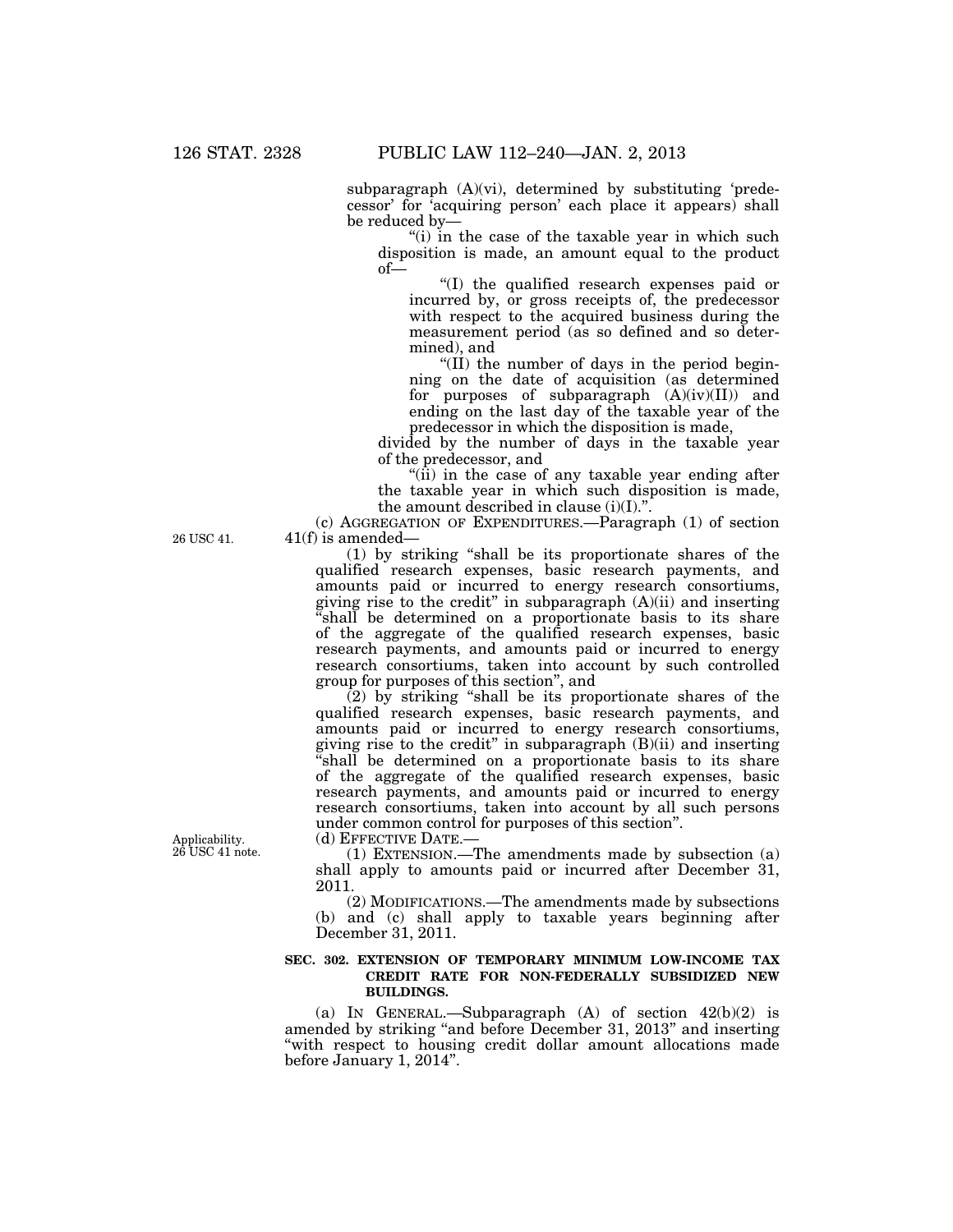(b) EFFECTIVE DATE.—The amendment made by this section 26 USC 42 note. shall take effect on the date of the enactment of this Act.

#### **SEC. 303. EXTENSION OF HOUSING ALLOWANCE EXCLUSION FOR DETERMINING AREA MEDIAN GROSS INCOME FOR QUALI-FIED RESIDENTIAL RENTAL PROJECT EXEMPT FACILITY BONDS.**

(a) IN GENERAL.—Subsection (b) of section 3005 of the Housing Assistance Tax Act of 2008 is amended by striking "January  $1$ , 2012'' each place it appears and inserting ''January 1, 2014''.

(b) EFFECTIVE DATE.—The amendment made by this section shall take effect as if included in the enactment of section 3005 of the Housing Assistance Tax Act of 2008.

#### **SEC. 304. EXTENSION OF INDIAN EMPLOYMENT TAX CREDIT.**

(a) IN GENERAL.—Subsection (f) of section 45A is amended by striking ''December 31, 2011'' and inserting ''December 31, 2013''.

(b) EFFECTIVE DATE.—The amendment made by this section 26 USC 45A note. shall apply to taxable years beginning after December 31, 2011.

#### **SEC. 305. EXTENSION OF NEW MARKETS TAX CREDIT.**

(a) IN GENERAL.—Subparagraph  $(G)$  of section  $45D(f)(1)$  is amended by striking "2010 and 2011" and inserting "2010, 2011, 2012, and 2013''.

(b) CARRYOVER OF UNUSED LIMITATION.—Paragraph (3) of section 45D(f) is amended by striking "2016" and inserting "2018".

(c) EFFECTIVE DATE.—The amendments made by this section 26 USC 45D shall apply to calendar years beginning after December 31, 2011. note.

#### **SEC. 306. EXTENSION OF RAILROAD TRACK MAINTENANCE CREDIT.**

(a) IN GENERAL.—Subsection (f) of section 45G is amended by striking ''January 1, 2012'' and inserting ''January 1, 2014''.

(b) EFFECTIVE DATE.—The amendment made by this section shall apply to expenditures paid or incurred in taxable years beginning after December 31, 2011.

#### **SEC. 307. EXTENSION OF MINE RESCUE TEAM TRAINING CREDIT.**

(a) IN GENERAL.—Subsection (e) of section 45N is amended by striking "December 31, 2011" and inserting "December 31, 2013".

(b) EFFECTIVE DATE.—The amendment made by this section shall apply to taxable years beginning after December 31, 2011.

#### **SEC. 308. EXTENSION OF EMPLOYER WAGE CREDIT FOR EMPLOYEES WHO ARE ACTIVE DUTY MEMBERS OF THE UNIFORMED SERVICES.**

(a) IN GENERAL.—Subsection (f) of section 45P is amended by striking ''December 31, 2011'' and inserting ''December 31, 2013''.

(b) EFFECTIVE DATE.—The amendment made by this section shall apply to payments made after December 31, 2011.

#### **SEC. 309. EXTENSION OF WORK OPPORTUNITY TAX CREDIT.**

(a) IN GENERAL.—Subparagraph  $(B)$  of section  $51(c)(4)$  is amended by striking "after" and all that follows and inserting ''after December 31, 2013''.

(b) EFFECTIVE DATE.—The amendment made by this section shall apply to individuals who begin work for the employer after December 31, 2011.

Applicability. 26 USC 45P note.

Applicability. 26 USC 45G

note.

26 USC 45N note.

26 USC 142 note.

26 USC 142 note.

26 USC 45A.

Applicability.  $26$  USC 51 note.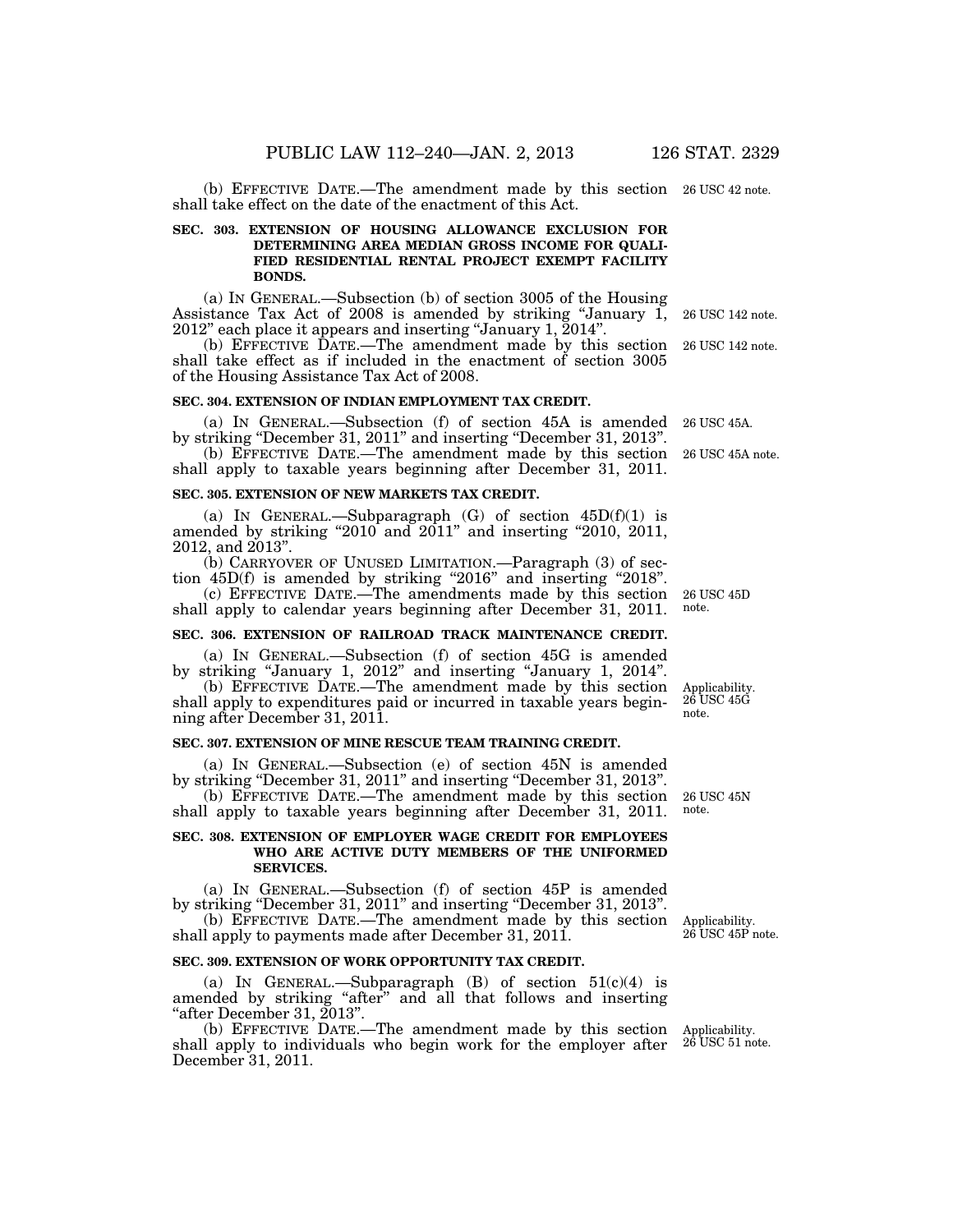#### **SEC. 310. EXTENSION OF QUALIFIED ZONE ACADEMY BONDS.**

Applicability. 26 USC 54E.

(a) IN GENERAL.—Paragraph (1) of section 54E(c) is amended by inserting ", 2012, and 2013" after "for 2011".

(b) EFFECTIVE DATE.—The amendments made by this section shall apply to obligations issued after December 31, 2011. 26 USC 54E note.

#### **SEC. 311. EXTENSION OF 15-YEAR STRAIGHT-LINE COST RECOVERY FOR QUALIFIED LEASEHOLD IMPROVEMENTS, QUALIFIED RESTAURANT BUILDINGS AND IMPROVEMENTS, AND QUALIFIED RETAIL IMPROVEMENTS.**

(a) IN GENERAL.—Clauses (iv), (v), and (ix) of section  $168(e)(3)(E)$  are each amended by striking "January 1, 2012" and inserting "January 1, 2014".

(b) EFFECTIVE DATE.—The amendments made by this section shall apply to property placed in service after December 31, 2011.

#### **SEC. 312. EXTENSION OF 7-YEAR RECOVERY PERIOD FOR MOTOR-SPORTS ENTERTAINMENT COMPLEXES.**

(a) IN GENERAL.—Subparagraph  $(D)$  of section  $168(i)(15)$  is amended by striking ''December 31, 2011'' and inserting ''December 31, 2013''.

(b) EFFECTIVE DATE.—The amendment made by this section shall apply to property placed in service after December 31, 2011.

#### **SEC. 313. EXTENSION OF ACCELERATED DEPRECIATION FOR BUSINESS PROPERTY ON AN INDIAN RESERVATION.**

(a) In GENERAL.—Paragraph  $(8)$  of section  $168(i)$  is amended by striking ''December 31, 2011'' and inserting ''December 31, 2013''. (b) EFFECTIVE DATE.—The amendment made by this section shall apply to property placed in service after December 31, 2011.

#### **SEC. 314. EXTENSION OF ENHANCED CHARITABLE DEDUCTION FOR CONTRIBUTIONS OF FOOD INVENTORY.**

(a) IN GENERAL.—Clause (iv) of section  $170(e)(3)(C)$  is amended by striking ''December 31, 2011'' and inserting ''December 31, 2013''. (b) EFFECTIVE DATE.—The amendment made by this section shall apply to contributions made after December 31, 2011.

#### **SEC. 315. EXTENSION OF INCREASED EXPENSING LIMITATIONS AND TREATMENT OF CERTAIN REAL PROPERTY AS SECTION 179 PROPERTY.**

(a) IN GENERAL.—

(1) DOLLAR LIMITATION.—Section 179(b)(1) is amended— (A) by striking "2010 or 2011," in subparagraph  $(B)$ 

and inserting "2010, 2011, 2012, or 2013, and",

(B) by striking subparagraph (C),

(C) by redesignating subparagraph (D) as subparagraph (C), and

(D) in subparagraph (C), as so redesignated, by striking "2012" and inserting "2013".

(2) REDUCTION IN LIMITATION.—Section 179(b)(2) is amended—

(A) by striking "2010 or 2011," in subparagraph  $(B)$ and inserting "2010, 2011, 2012, or 2013, and",

(B) by striking subparagraph (C),

(C) by redesignating subparagraph (D) as subparagraph (C), and

Applicability. 26 USC 168 note.

Applicability. 26 USC 168 note.

Applicability. 26 USC 170 note.

Applicability. 26 USC 168 note.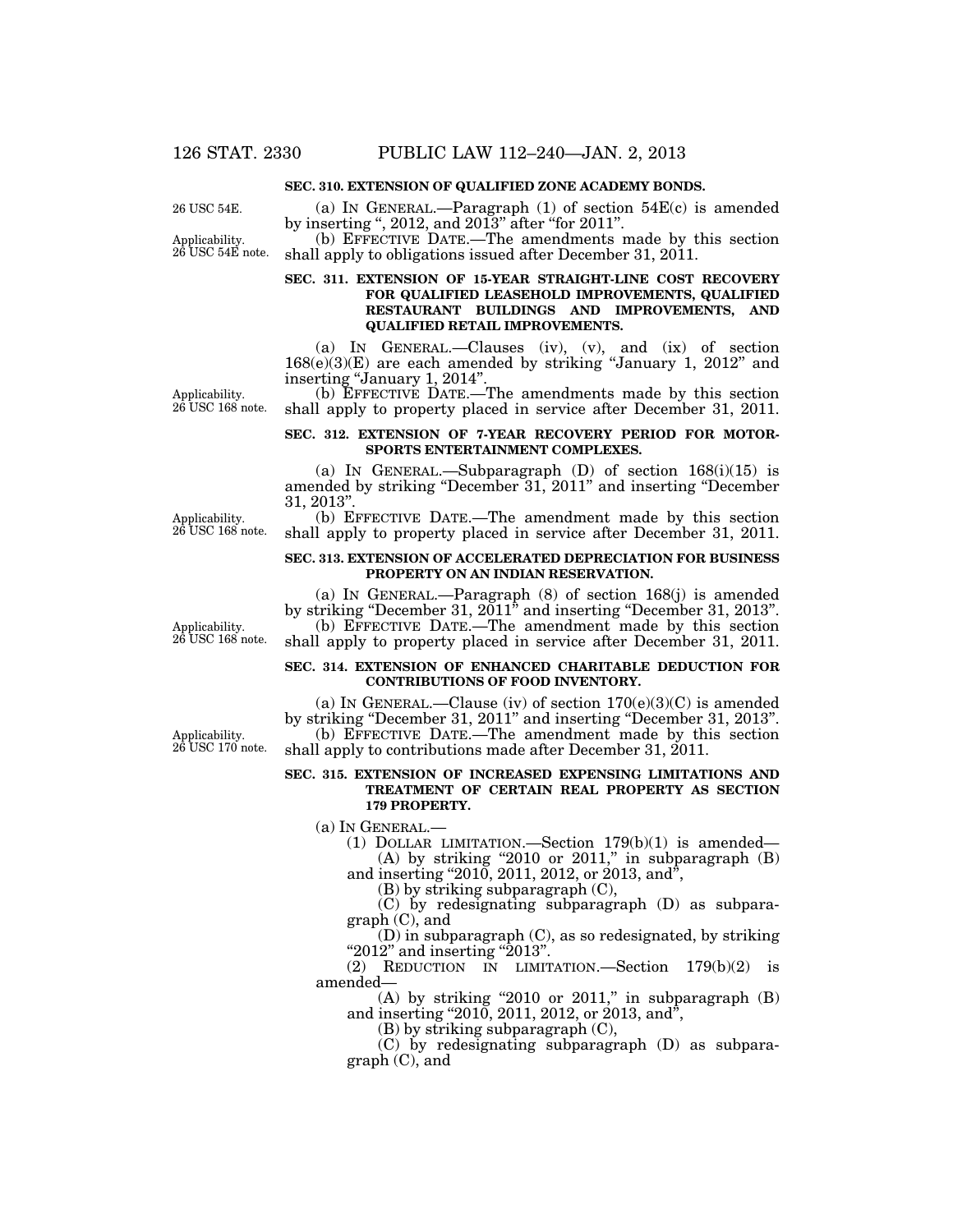(D) in subparagraph (C), as so redesignated, by striking "2012" and inserting "2013".

(3) CONFORMING AMENDMENT.—Subsection (b) of section 179 is amended by striking paragraph (6).

(b) COMPUTER SOFTWARE.—Section  $179(d)(1)(A)(ii)$  is amended by striking "2013" and inserting "2014".

(c) ELECTION.—Section  $179(c)(2)$  is amended by striking "2013" and inserting "2014".<br>(d) SPECIAL RULES FOR TREATMENT OF QUALIFIED REAL PROP-

(d) SPECIAL RULES FOR TREATMENT OF QUALIFIED REAL PROP-<br>ERTY.— (1) IN GENERAL.—Section 179(f)(1) is amended by striking

"2010 or 2011" and inserting "2010, 2011, 2012, or 2013". (2) CARRYOVER LIMITATION.—<br>(A) IN GENERAL.—Section 179(f)(4) is amended by

striking "2011" each place it appears and inserting "2013". (B) CONFORMING AMENDMENT.—Subparagraph (C) of

section  $179(f)(4)$  is amended— (i) in the heading, by striking ''2010'' and inserting

''2010, 2011 AND 2012'', and

(ii) by adding at the end the following: ''For the last taxable year beginning in 2013, the amount determined under subsection  $(b)(3)(A)$  for such taxable year shall be determined without regard to this paragraph.''.

(e) EFFECTIVE DATE.—The amendments made by this section 26 USC 179 note. shall apply to taxable years beginning after December 31, 2011. **SEC. 316. EXTENSION OF ELECTION TO EXPENSE MINE SAFETY EQUIP-MENT.** 

(a) IN GENERAL.—Subsection (g) of section 179E is amended by striking ''December 31, 2011'' and inserting ''December 31, 2013''.

 $(b)$  EFFECTIVE DATE.—The amendment made by this section shall apply to property placed in service after December 31, 2011. **SEC. 317. EXTENSION OF SPECIAL EXPENSING RULES FOR CERTAIN FILM AND TELEVISION PRODUCTIONS.** 

(a) IN GENERAL.—Subsection (f) of section 181 is amended by striking "December 31, 2011" and inserting "December 31, 2013".

(b) EFFECTIVE DATE.—The amendment made by this section shall apply to productions commencing after December 31, 2011.

#### **SEC. 318. EXTENSION OF DEDUCTION ALLOWABLE WITH RESPECT TO INCOME ATTRIBUTABLE TO DOMESTIC PRODUCTION ACTIVITIES IN PUERTO RICO.**

(a) IN GENERAL.—Subparagraph  $(C)$  of section  $199(d)(8)$  is amended—

(1) by striking ''first 6 taxable years'' and inserting ''first 8 taxable years'', and

(2) by striking ''January 1, 2012'' and inserting ''January 1, 2014''.

(b) EFFECTIVE DATE.—The amendments made by this section 26 USC 199 note. shall apply to taxable years beginning after December 31, 2011.

#### **SEC. 319. EXTENSION OF MODIFICATION OF TAX TREATMENT OF CER-TAIN PAYMENTS TO CONTROLLING EXEMPT ORGANIZA-TIONS.**

(a) IN GENERAL.—Clause (iv) of section  $512(b)(13)(E)$  is amended by striking ''December 31, 2011'' and inserting ''December 31, 2013''.

Applicability. 26 USC 179E note.

Applicability. 26 USC 181 note.

26 USC 179.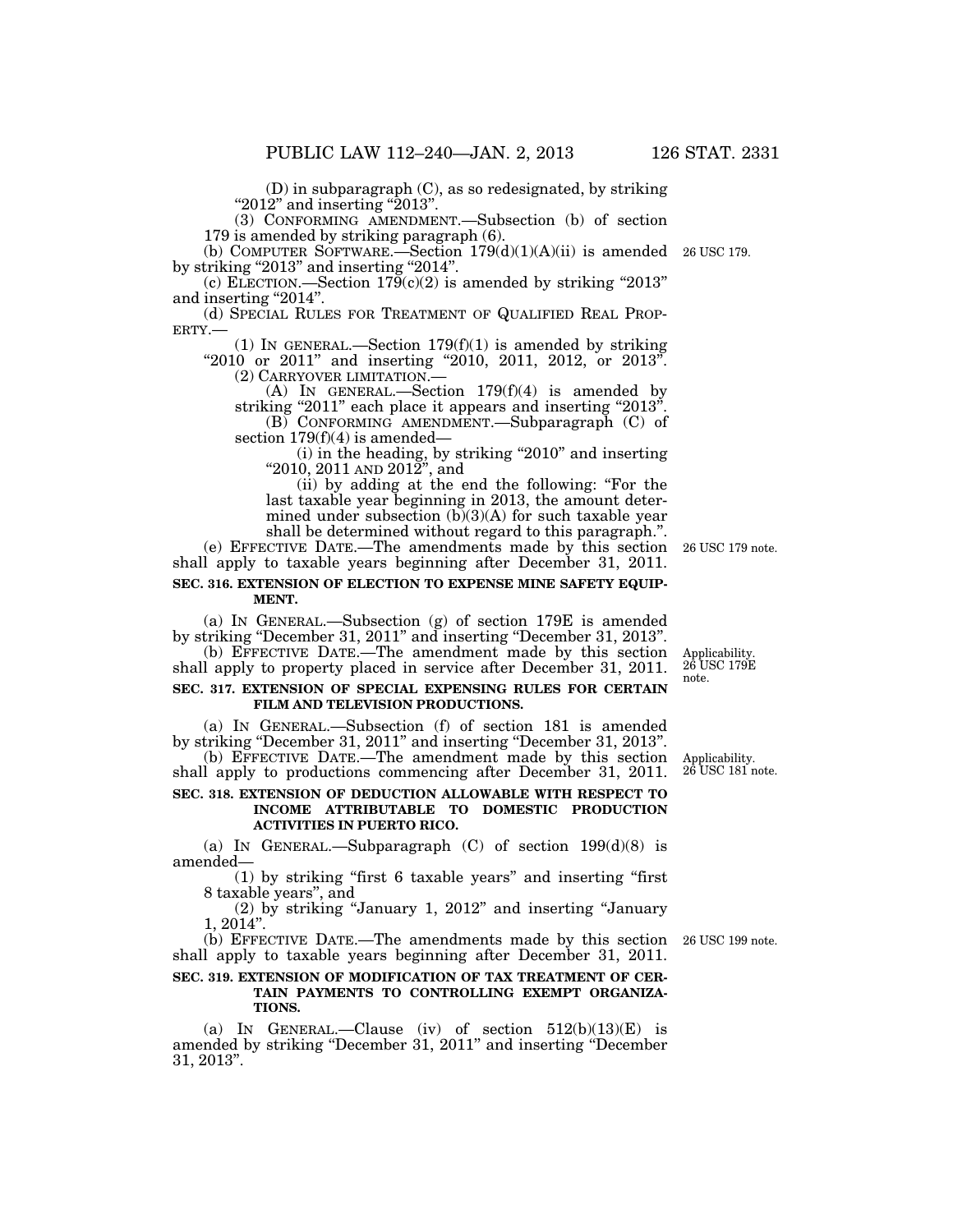Applicability. 26 USC 512 note.

(b) EFFECTIVE DATE.—The amendment made by this section shall apply to payments received or accrued after December 31, 2011.

#### **SEC. 320. EXTENSION OF TREATMENT OF CERTAIN DIVIDENDS OF REGULATED INVESTMENT COMPANIES.**

26 USC 871.

26 USC 871 note.

(a) IN GENERAL.—Paragraphs  $(1)(C)(v)$  and  $(2)(C)(v)$  of section 871(k) are each amended by striking ''December 31, 2011'' and inserting "December 31, 2013".

(b) EFFECTIVE DATE.—The amendments made by this section shall apply to taxable years beginning after December 31, 2011.

#### **SEC. 321. EXTENSION OF RIC QUALIFIED INVESTMENT ENTITY TREAT-MENT UNDER FIRPTA.**

(a) IN GENERAL.—Clause (ii) of section  $897(h)(4)(A)$  is amended by striking ''December 31, 2011'' and inserting ''December 31, 2013''. (b) EFFECTIVE DATE.—

(1) IN GENERAL.—The amendment made by subsection (a) shall take effect on January 1, 2012. Notwithstanding the preceding sentence, such amendment shall not apply with respect to the withholding requirement under section 1445 of the Internal Revenue Code of 1986 for any payment made before the date of the enactment of this Act.

(2) AMOUNTS WITHHELD ON OR BEFORE DATE OF ENACT-MENT.—In the case of a regulated investment company—

(A) which makes a distribution after December 31, 2011, and before the date of the enactment of this Act; and

(B) which would (but for the second sentence of paragraph (1)) have been required to withhold with respect to such distribution under section 1445 of such Code,

such investment company shall not be liable to any person to whom such distribution was made for any amount so withheld and paid over to the Secretary of the Treasury.

#### **SEC. 322. EXTENSION OF SUBPART F EXCEPTION FOR ACTIVE FINANCING INCOME.**

(a) EXEMPT INSURANCE INCOME.—Paragraph (10) of section 953(e) is amended—

(1) by striking ''January 1, 2012'' and inserting ''January 1, 2014'', and

(2) by striking ''December 31, 2011'' and inserting ''December 31, 2013''.

(b) SPECIAL RULE FOR INCOME DERIVED IN THE ACTIVE CONDUCT OF BANKING, FINANCING, OR SIMILAR BUSINESSES.—Paragraph (9) of section 954(h) is amended by striking ''January 1, 2012'' and inserting "January 1, 2014".

(c) EFFECTIVE DATE.—The amendments made by this section shall apply to taxable years of foreign corporations beginning after December 31, 2011, and to taxable years of United States shareholders with or within which any such taxable year of such foreign corporation ends.

26 USC 897 note.

Applicability. 26 USC 953 note.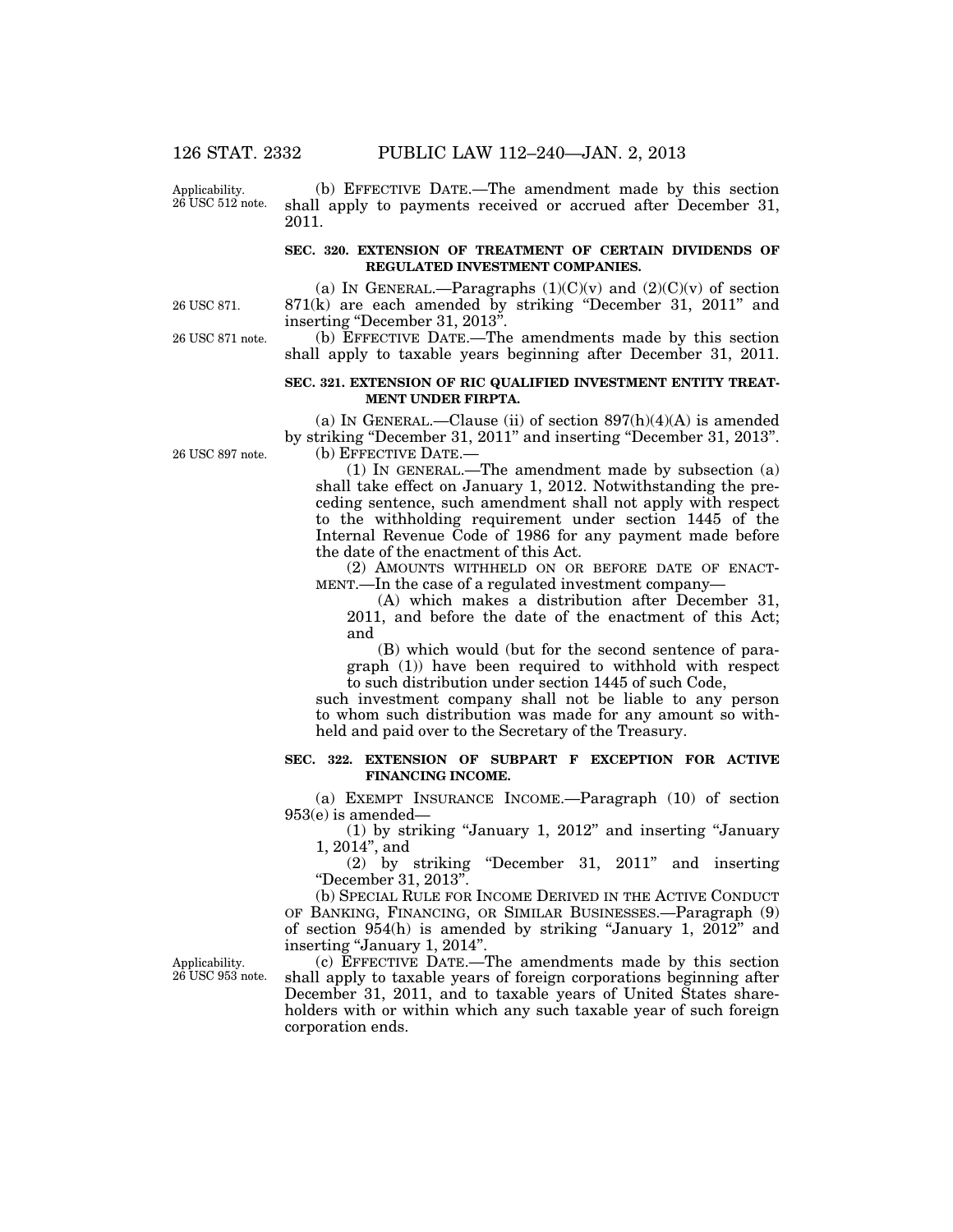#### **SEC. 323. EXTENSION OF LOOK-THRU TREATMENT OF PAYMENTS BETWEEN RELATED CONTROLLED FOREIGN CORPORA-TIONS UNDER FOREIGN PERSONAL HOLDING COMPANY RULES.**

(a) IN GENERAL.—Subparagraph  $(C)$  of section  $954(c)(6)$  is amended by striking ''January 1, 2012'' and inserting ''January  $1, 2014"$ 

(b) EFFECTIVE DATE.—The amendment made by this section shall apply to taxable years of foreign corporations beginning after December 31, 2011, and to taxable years of United States shareholders with or within which such taxable years of foreign corporations end.

#### **SEC. 324. EXTENSION OF TEMPORARY EXCLUSION OF 100 PERCENT OF GAIN ON CERTAIN SMALL BUSINESS STOCK.**

(a) IN GENERAL.—Paragraph  $(4)$  of section  $1202(a)$  is amended—

(1) by striking ''January 1, 2012'' and inserting ''January 1, 2014'', and

(2) by striking ''AND 2011'' and inserting '', 2011, 2012, AND 2013'' in the heading thereof.

(b) TECHNICAL AMENDMENTS.—

(1) SPECIAL RULE FOR 2009 AND CERTAIN PERIOD IN 2010.— Paragraph (3) of section 1202(a) is amended by adding at the end the following new flush sentence:

''In the case of any stock which would be described in the preceding sentence (but for this sentence), the acquisition date for purposes of this subsection shall be the first day on which such stock was held by the taxpayer determined after the application of section 1223.''.

(2) 100 PERCENT EXCLUSION.—Paragraph (4) of section  $1202(a)$  is amended by adding at the end the following new flush sentence:

''In the case of any stock which would be described in the preceding sentence (but for this sentence), the acquisition date for purposes of this subsection shall be the first day on which such stock was held by the taxpayer determined after the application of section 1223.''.

(c) EFFECTIVE DATES.—

(1) IN GENERAL.—The amendments made by subsection (a) shall apply to stock acquired after December 31, 2011.

(2) SUBSECTION  $(b)(1)$ .—The amendment made by subsection  $(b)(1)$  shall take effect as if included in section  $1241(a)$ of division B of the American Recovery and Reinvestment Act of 2009.

(3) SUBSECTION (b)(2).—The amendment made by subsection  $(b)(2)$  shall take effect as if included in section  $2011(a)$ of the Creating Small Business Jobs Act of 2010.

#### **SEC. 325. EXTENSION OF BASIS ADJUSTMENT TO STOCK OF S COR-PORATIONS MAKING CHARITABLE CONTRIBUTIONS OF PROPERTY.**

(a) IN GENERAL.—Paragraph (2) of section 1367(a) is amended by striking "December 31, 2011" and inserting "December 31, 2013".

(b) EFFECTIVE DATE.—The amendment made by this section shall apply to contributions made in taxable years beginning after December 31, 2011. Applicability. 26 USC 1367 note.

26 USC 1202 note. Applicability.

Applicability. 26 USC 954 note.

26 USC 954.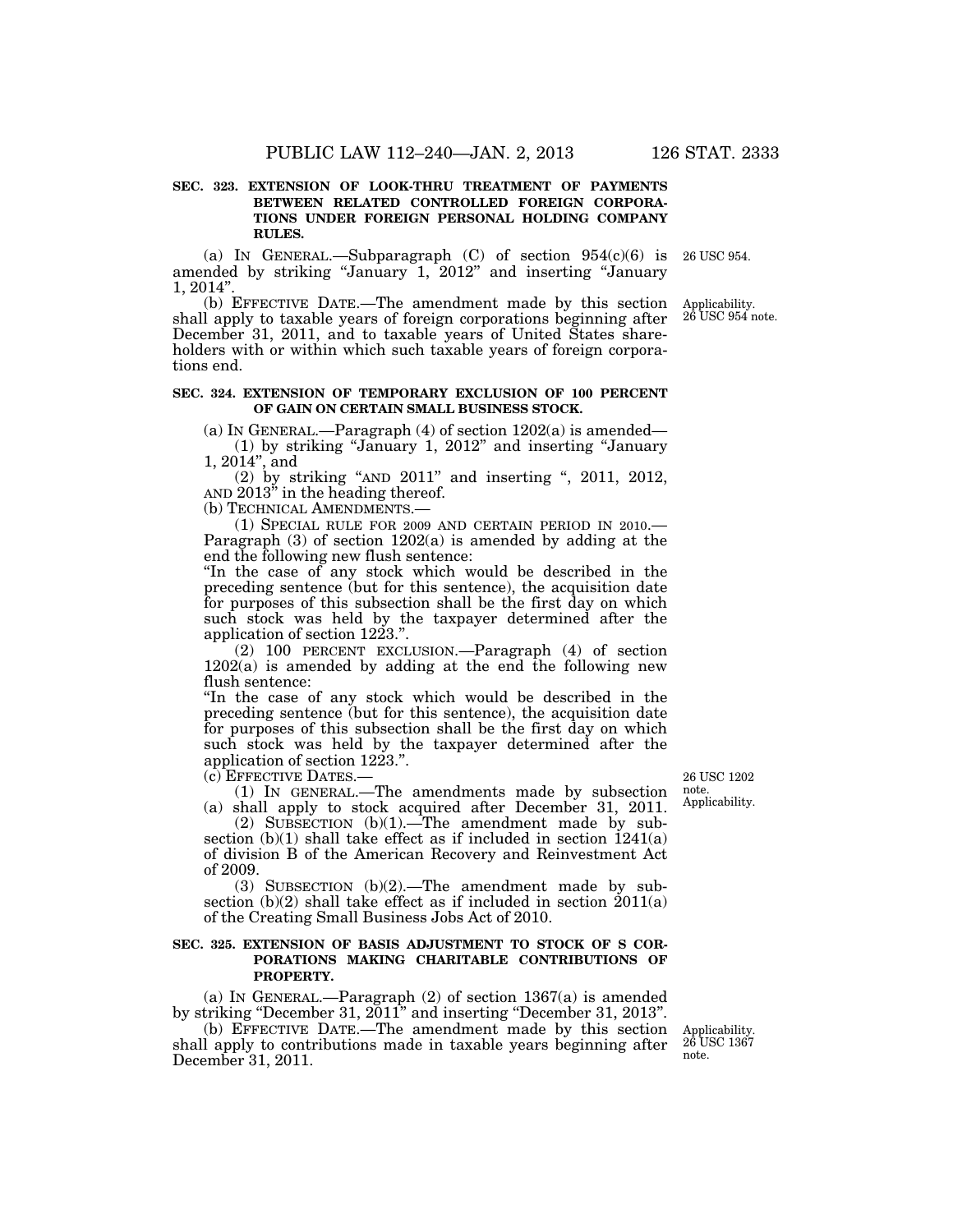#### **SEC. 326. EXTENSION OF REDUCTION IN S-CORPORATION RECOGNI-TION PERIOD FOR BUILT-IN GAINS TAX.**

26 USC 1374.

Applicability.

(a) IN GENERAL.—Paragraph  $(7)$  of section  $1374(d)$  is amended— (1) by redesignating subparagraph (C) as subparagraph (D), and

(2) by inserting after subparagraph (B) the following new subparagraph:

''(C) SPECIAL RULE FOR 2012 AND 2013.—For purposes of determining the net recognized built-in gain for taxable years beginning in 2012 or 2013, subparagraphs (A) and (D) shall be applied by substituting '5-year' for '10-year'.'', and

(3) by adding at the end the following new subparagraph: ''(E) INSTALLMENT SALES.—If an S corporation sells an asset and reports the income from the sale using the installment method under section 453, the treatment of all payments received shall be governed by the provisions of this paragraph applicable to the taxable year in which such sale was made.".

(b) TECHNICAL AMENDMENT.—Subparagraph (B) of section  $1374(d)(2)$  is amended by inserting "described in subparagraph  $(A)$ " after '', for any taxable year''.

(c) EFFECTIVE DATE.—The amendments made by this section shall apply to taxable years beginning after December 31, 2011.

#### **SEC. 327. EXTENSION OF EMPOWERMENT ZONE TAX INCENTIVES.**

(a) IN GENERAL.—Clause (i) of section  $1391(d)(1)(A)$  is amended by striking ''December 31, 2011'' and inserting ''December 31, 2013''.

(b) INCREASED EXCLUSION OF GAIN ON STOCK OF EMPOWERMENT ZONE BUSINESSES.—Subparagraph  $(C)$  of section  $1202(a)(2)$  is amended—

(1) by striking ''December 31, 2016'' and inserting ''December 31, 2018''; and

(2) by striking ''2016'' in the heading and inserting ''2018''.

(c) TREATMENT OF CERTAIN TERMINATION DATES SPECIFIED IN NOMINATIONS.—In the case of a designation of an empowerment zone the nomination for which included a termination date which is contemporaneous with the date specified in subparagraph  $(A)(i)$ of section  $1391(d)(1)$  of the Internal Revenue Code of 1986 (as in effect before the enactment of this Act), subparagraph (B) of such section shall not apply with respect to such designation if, after the date of the enactment of this section, the entity which made such nomination amends the nomination to provide for a new termination date in such manner as the Secretary of the Treasury (or the Secretary's designee) may provide.

(d) EFFECTIVE DATE.—The amendments made by this section shall apply to periods after December 31, 2011.

#### **SEC. 328. EXTENSION OF TAX-EXEMPT FINANCING FOR NEW YORK LIB-ERTY ZONE.**

(a) IN GENERAL.—Subparagraph (D) of section  $1400L(d)(2)$  is amended by striking ''January 1, 2012'' and inserting ''January 1, 2014''.

(b) EFFECTIVE DATE.—The amendment made by this section shall apply to bonds issued after December 31, 2011.

26 USC 1374 note.

Applicability. 26 USC 1202 note.

26 USC 1391 note.

Applicability. 26 USC 1400L note.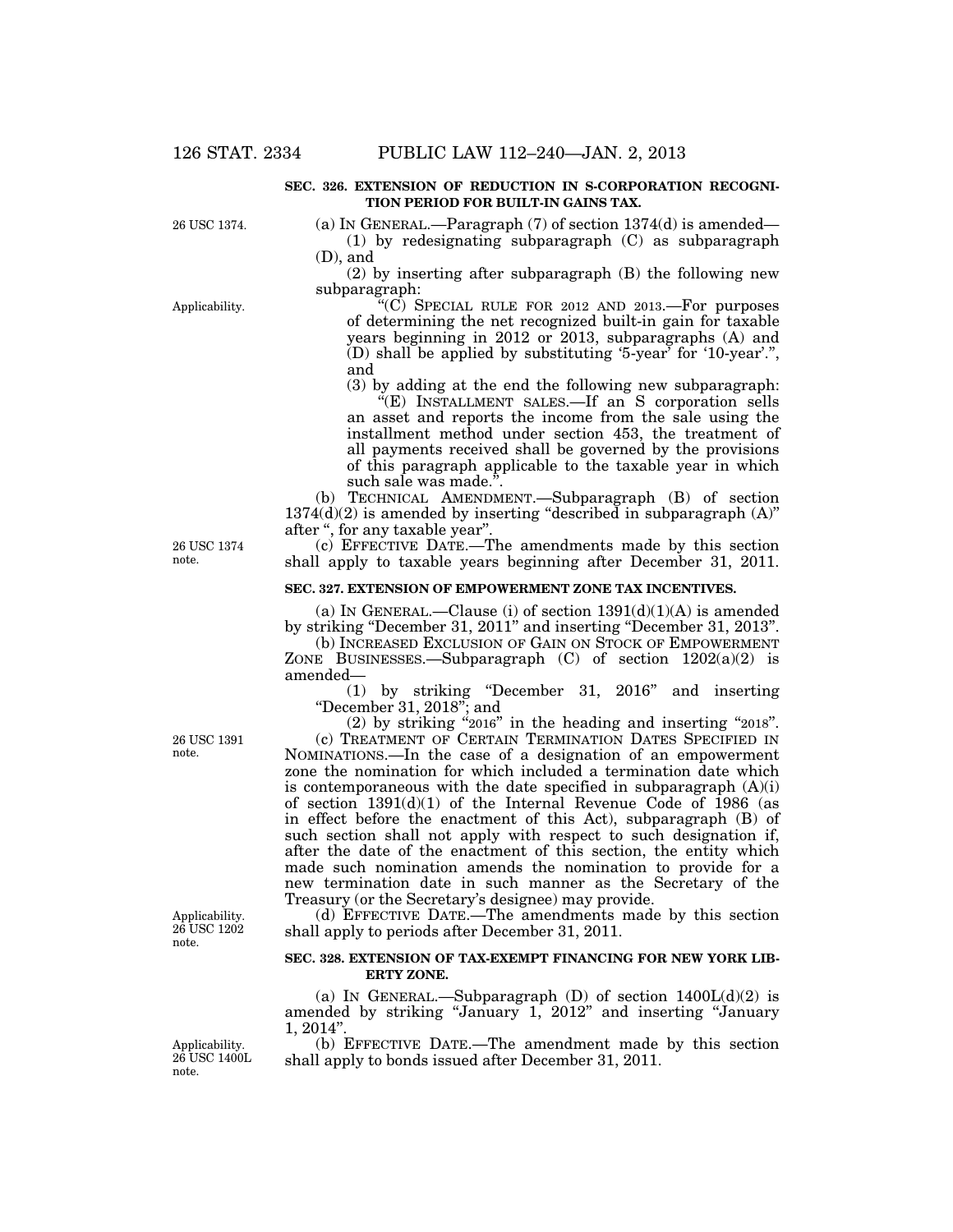#### **SEC. 329. EXTENSION OF TEMPORARY INCREASE IN LIMIT ON COVER OVER OF RUM EXCISE TAXES TO PUERTO RICO AND THE VIRGIN ISLANDS.**

(a) IN GENERAL.—Paragraph (1) of section 7652(f) is amended by striking ''January 1, 2012'' and inserting ''January 1, 2014''. 26 USC 7652.

(b) EFFECTIVE DATE.—The amendment made by this section shall apply to distilled spirits brought into the United States after December 31, 2011. Applicability. 26 USC 7652 note.

#### **SEC. 330. MODIFICATION AND EXTENSION OF AMERICAN SAMOA ECO-NOMIC DEVELOPMENT CREDIT.**

 $(a)$  MODIFICATION  $-$ 

(1) IN GENERAL.—Subsection (a) of section 119 of division A of the Tax Relief and Health Care Act of 2006 is amended by striking ''if such corporation'' and all that follows and inserting "if—

 $''(1)$  in the case of a taxable year beginning before January 1, 2012, such corporation—

''(A) is an existing credit claimant with respect to American Samoa, and

''(B) elected the application of section 936 of the Internal Revenue Code of 1986 for its last taxable year beginning before January 1, 2006, and

" $(2)$  in the case of a taxable year beginning after December 31, 2011, such corporation meets the requirements of subsection  $(e)$ .".

(2) REQUIREMENTS.—Section 119 of division A of such Act is amended by adding at the end the following new subsection:

''(e) QUALIFIED PRODUCTION ACTIVITIES INCOME REQUIRE-MENT.—A corporation meets the requirement of this subsection if such corporation has qualified production activities income, as defined in subsection (c) of section 199 of the Internal Revenue Code of 1986, determined by substituting 'American Samoa' for 'the United States' each place it appears in paragraphs (3), (4), and  $(6)$  of such subsection  $(c)$ , for the taxable year."

(b) EXTENSION.—Subsection (d) of section 119 of division A of the Tax Relief and Health Care Act of 2006 is amended by striking "shall apply" and all that follows and inserting "shall apply—

" $(1)$  in the case of a corporation that meets the requirements of subparagraphs  $(A)$  and  $(B)$  of subsection  $(a)(1)$ , to the first 8 taxable years of such corporation which begin after December 31, 2006, and before January 1, 2014, and

" $(2)$  in the case of a corporation that does not meet the requirements of subparagraphs  $(A)$  and  $(B)$  of subsection  $(a)(1)$ , to the first 2 taxable years of such corporation which begin after December 31, 2011, and before January 1, 2014.''.

(c) EFFECTIVE DATE.—The amendments made by this section 26 USC 30A note. shall apply to taxable years beginning after December 31, 2011.

#### **SEC. 331. EXTENSION AND MODIFICATION OF BONUS DEPRECIATION.**

(a) In GENERAL.—Paragraph  $(2)$  of section 168 $(k)$  is amended— (1) by striking "January 1, 2014" in subparagraph  $(A)(iv)$ and inserting ''January 1, 2015'', and

(2) by striking ''January 1, 2013'' each place it appears and inserting ''January 1, 2014''.

26 USC 30A note.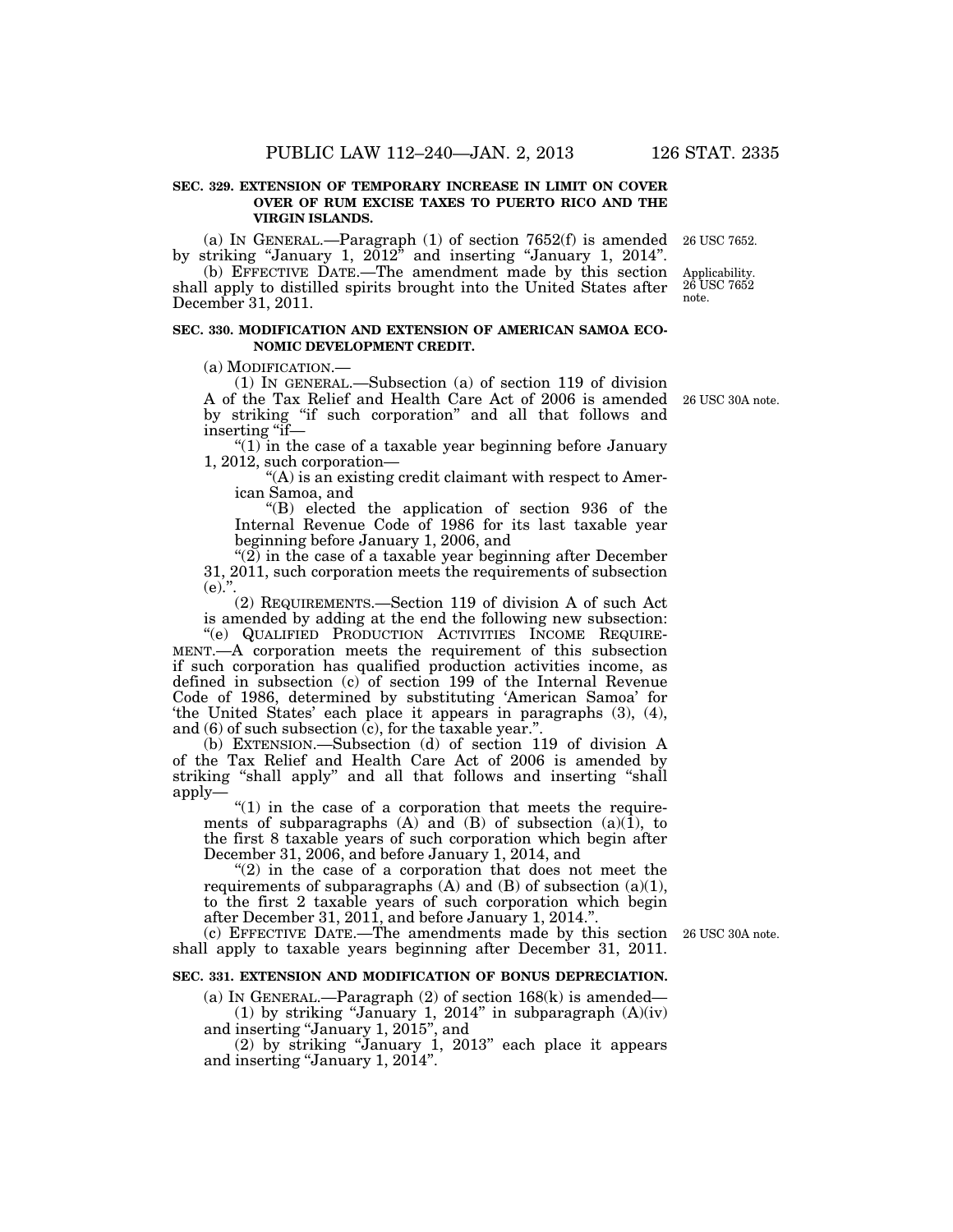26 USC 460.

(b) SPECIAL RULE FOR FEDERAL LONG-TERM CONTRACTS.— Clause (ii) of section  $460(c)(6)(B)$  is amended by inserting ", or after December 31, 2012, and before January 1, 2014 (January 1, 2015, in the case of property described in section  $168(k)(2)(B)$ " before the period.

(c) EXTENSION OF ELECTION TO ACCELERATE THE AMT CREDIT IN LIEU OF BONUS DEPRECIATION.—

(1) IN GENERAL.—Subclause (II) of section  $168(k)(4)(D)(iii)$ is amended by striking "2013" and inserting "2014".

(2) ROUND 3 EXTENSION PROPERTY.—Paragraph (4) of section 168(k) is amended by adding at the end the following new subparagraph:

"(J) SPECIAL RULES FOR ROUND 3 EXTENSION PROP-ERTY.—

''(i) IN GENERAL.—In the case of round 3 extension property, this paragraph shall be applied without regard to—

''(I) the limitation described in subparagraph (B)(i) thereof, and

''(II) the business credit increase amount under subparagraph  $(E)(iii)$  thereof.

"(ii) TAXPAYERS PREVIOUSLY ELECTING ACCELERA-TION.—In the case of a taxpayer who made the election under subparagraph (A) for its first taxable year ending after March 31, 2008, a taxpayer who made the election under subparagraph (H)(ii) for its first taxable year ending after December 31, 2008, or a taxpayer who made the election under subparagraph  $(I)(iii)$  for its first taxable year ending after December 31, 2010—

''(I) the taxpayer may elect not to have this paragraph apply to round 3 extension property, but

''(II) if the taxpayer does not make the election under subclause  $(I)$ , in applying this paragraph to the taxpayer the bonus depreciation amount, maximum amount, and maximum increase amount shall be computed and applied to eligible qualified property which is round 3 extension property.

The amounts described in subclause  $(II)$  shall be computed separately from any amounts computed with respect to eligible qualified property which is not round 3 extension property.

"(iii) TAXPAYERS NOT PREVIOUSLY ELECTING ACCEL-ERATION.—In the case of a taxpayer who neither made the election under subparagraph (A) for its first taxable year ending after March 31, 2008, nor made the election under subparagraph (H)(ii) for its first taxable year ending after December 31, 2008, nor made the election under subparagraph (I)(iii) for any taxable year ending after December 31, 2010—

" $(I)$  the taxpayer may elect to have this paragraph apply to its first taxable year ending after December 31, 2012, and each subsequent taxable year, and

''(II) if the taxpayer makes the election under subclause (I), this paragraph shall only apply to

Applicability.

Applicability.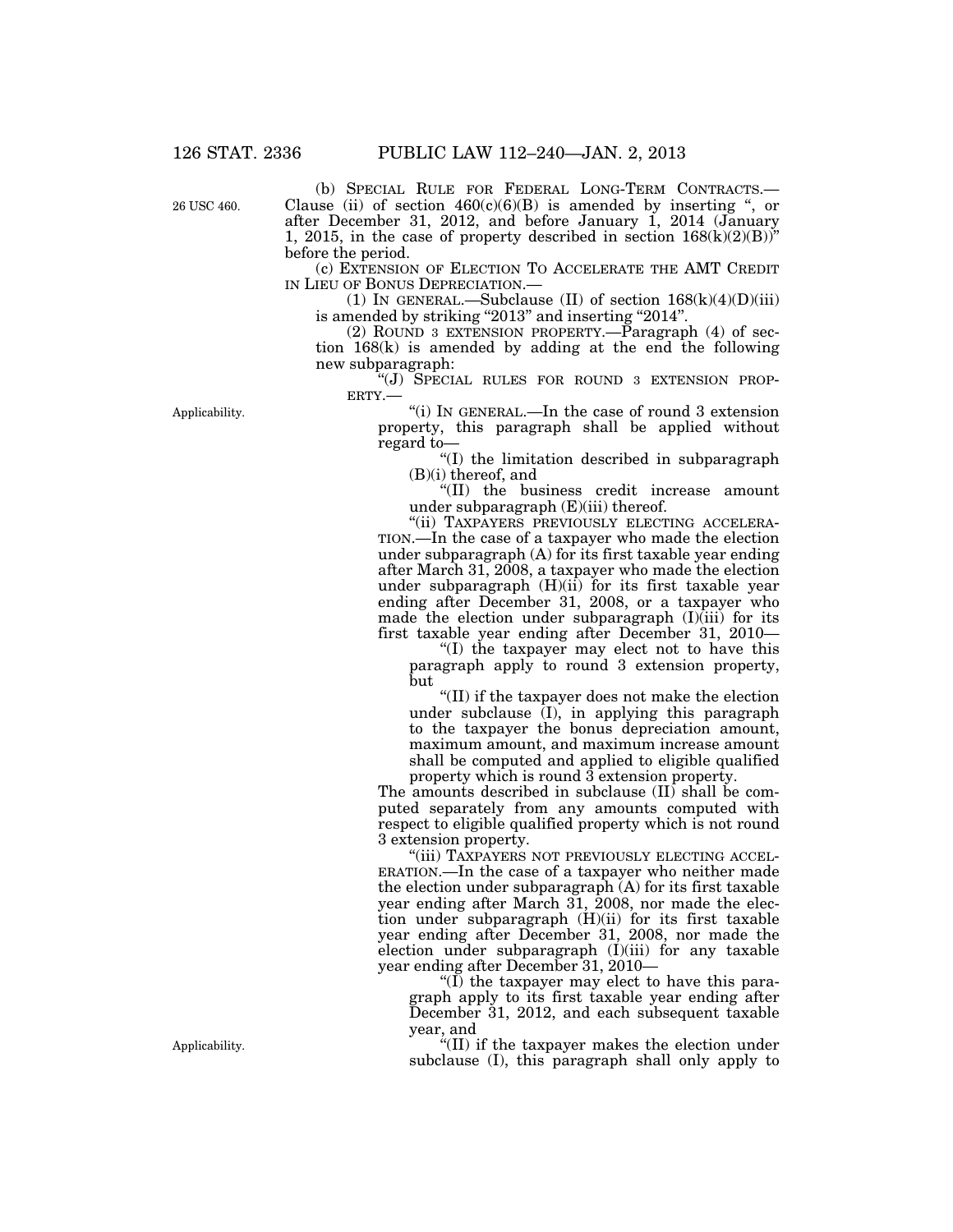eligible qualified property which is round 3 extension property.

"(iv) ROUND 3 EXTENSION PROPERTY.—For purposes of this subparagraph, the term 'round 3 extension property' means property which is eligible qualified property solely by reason of the extension of the application of the special allowance under paragraph (1) pursuant to the amendments made by section  $331(a)$  of the American Taxpayer Relief Act of 2012 (and the application of such extension to this paragraph pursuant to the amendment made by section  $331(c)(1)$  of such Act).".

(d) NORMALIZATION RULES AMENDMENT.—Clause (ii) of section  $168(i)(9)(A)$  is amended by inserting "(respecting all elections made by the taxpayer under this section)" after "such property".<br>
(e) CONFORMING AMENDMENTS.—

(1) The heading for subsection  $(k)$  of section 168 is amended by striking "JANUARY 1, 2013" and inserting "JANUARY 1, 2014".

(2) The heading for clause (ii) of section  $168(k)(2)(B)$  is amended by striking ''PRE-JANUARY 1, 2013'' and inserting ''PRE- JANUARY 1, 2014''.

(3) Subparagraph (C) of section  $168(n)(2)$  is amended by striking "January 1, 2013" and inserting "January 1,  $2014$ " (4) Subparagraph (D) of section  $1400L(b)(2)$  is amended

by striking "January 1, 2013" and inserting "January 1, 2014". (5) Subparagraph  $(B)$  of section  $1400N(d)(3)$  is amended

by striking ''January 1, 2013'' and inserting ''January 1, 2014''.

(f) EFFECTIVE DATE.—The amendments made by this section shall apply to property placed in service after December 31, 2012, in taxable years ending after such date.

# **TITLE IV—ENERGY TAX EXTENDERS**

#### **SEC. 401. EXTENSION OF CREDIT FOR ENERGY-EFFICIENT EXISTING HOMES.**

(a) IN GENERAL.—Paragraph  $(2)$  of section  $25C(g)$  is amended by striking ''December 31, 2011'' and inserting ''December 31, 2013''.

(b) EFFECTIVE DATE.—The amendment made by this section shall apply to property placed in service after December 31, 2011. Applicability.

### **SEC. 402. EXTENSION OF CREDIT FOR ALTERNATIVE FUEL VEHICLE REFUELING PROPERTY.**

(a) IN GENERAL.—Paragraph  $(2)$  of section  $30C(g)$  is amended by striking "December 31, 2011." and inserting "December 31, 2013".

(b) EFFECTIVE DATE.—The amendment made by this section shall apply to property placed in service after December 31, 2011.

#### **SEC. 403. EXTENSION OF CREDIT FOR 2- OR 3-WHEELED PLUG-IN ELEC-TRIC VEHICLES.**

(a) IN GENERAL.—Section 30D is amended by adding at the end the following new subsection:

"(g) CREDIT ALLOWED FOR 2- AND 3-WHEELED PLUG-IN ELECTRIC VEHICLES.—

" $(1)$  In GENERAL.—In the case of a qualified 2- or 3-wheeled plug-in electric vehicle—

''(A) there shall be allowed as a credit against the tax imposed by this chapter for the taxable year an amount equal to the sum of the applicable amount with respect

26 USC 25C note.

Applicability. 26 USC 30C note.

Applicability. 26 USC 168 note.

26 USC 168.

Definition.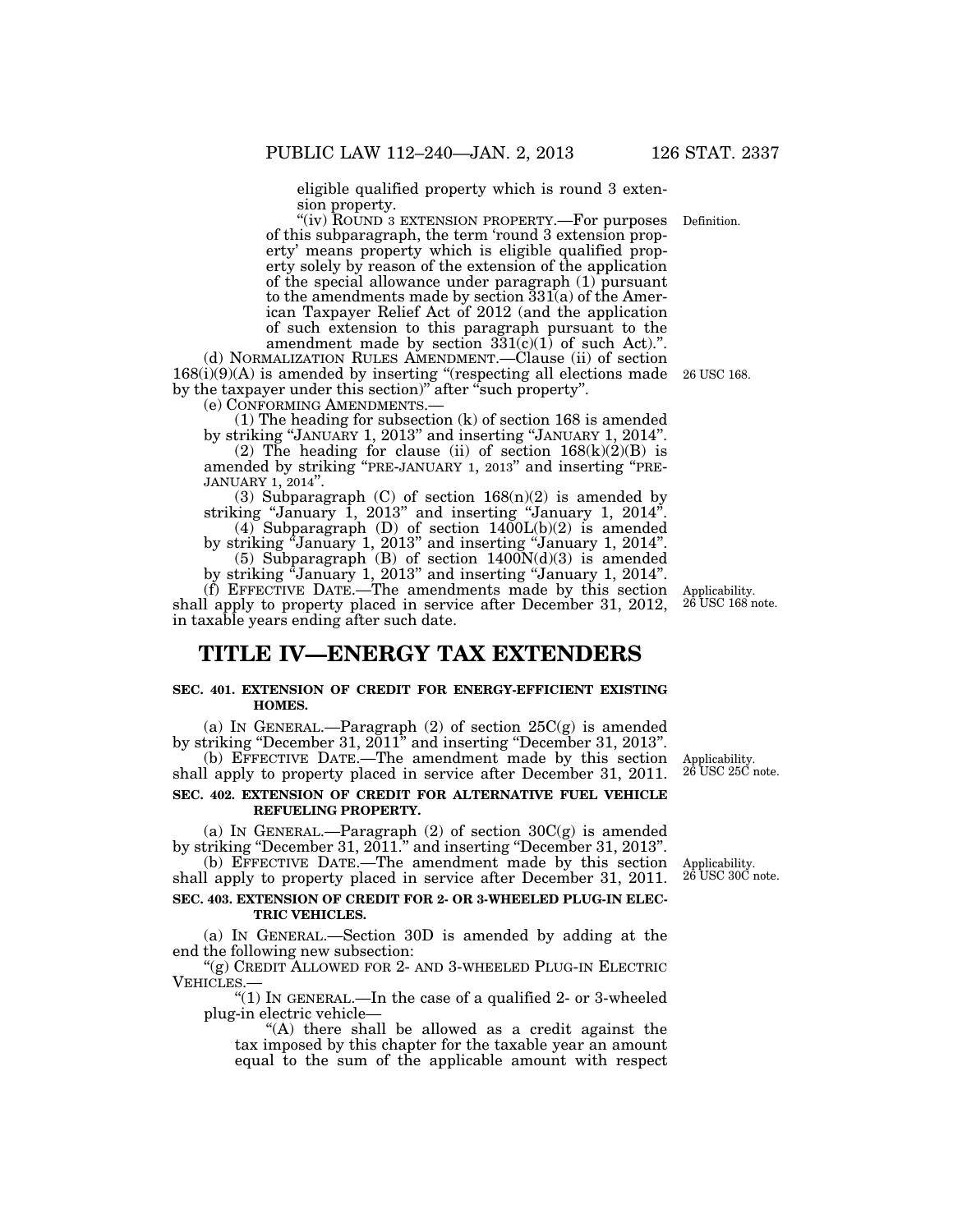to each such qualified 2- or 3-wheeled plug-in electric vehicle placed in service by the taxpayer during the taxable year, and

''(B) the amount of the credit allowed under subparagraph (A) shall be treated as a credit allowed under subsection (a).

"(2) APPLICABLE AMOUNT.—For purposes of paragraph (1), the applicable amount is an amount equal to the lesser of—

"(A) 10 percent of the cost of the qualified 2- or 3wheeled plug-in electric vehicle, or "(B) \$2,500.

''(3) QUALIFIED 2- OR 3-WHEELED PLUG-IN ELECTRIC VEHICLE.—The term 'qualified 2- or 3-wheeled plug-in electric vehicle' means any vehicle which—

"(A) has  $\dot{2}$  or 3 wheels,

" $(B)$  meets the requirements of subparagraphs  $(A)$ ,  $(B)$ ,  $(C)$ ,  $(E)$ , and  $(F)$  of subsection  $(d)(1)$  (determined by substituting '2.5 kilowatt hours' for '4 kilowatt hours' in subparagraph  $(F)(i)$ ),

 $(C)$  is manufactured primarily for use on public streets, roads, and highways,

" $(D)$  is capable of achieving a speed of 45 miles per hour or greater, and

" $(E)$  is acquired after December 31, 2011, and before January 1, 2014.''.

(b) CONFORMING AMENDMENTS.—

(1) NO DOUBLE BENEFIT.—Paragraph (2) of section 30D(f) is amended—

(A) by striking ''new qualified plug-in electric drive motor vehicle'' and inserting ''vehicle for which a credit is allowable under subsection  $(a)$ ", and

(B) by striking ''allowed under subsection (a)'' and inserting ''allowed under such subsection''.

(2) AIR QUALITY AND SAFETY STANDARDS.—Section  $30D(f)(7)$ 

is amended by striking ''motor vehicle'' and inserting ''vehicle''. (c) EFFECTIVE DATE.—The amendments made by this section shall apply to vehicles acquired after December 31, 2011.

#### **SEC. 404. EXTENSION AND MODIFICATION OF CELLULOSIC BIOFUEL PRODUCER CREDIT.**

(a) EXTENSION.—

(1) IN GENERAL.—Subparagraph  $(H)$  of section  $40(b)(6)$  is amended to read as follows:

''(H) APPLICATION OF PARAGRAPH.—

''(i) IN GENERAL.—This paragraph shall apply with respect to qualified cellulosic biofuel production after December 31, 2008, and before January 1, 2014.

''(ii) NO CARRYOVER TO CERTAIN YEARS AFTER EXPIRATION.—If this paragraph ceases to apply for any period by reason of clause (i), rules similar to the rules of subsection (e)(2) shall apply.''.

(2) CONFORMING AMENDMENT.—Paragraph (2) of section  $40(e)$  is amended by striking "or subsection  $(b)(6)(H)$ ".

(3) EFFECTIVE DATE.—The amendments made by this subsection shall take effect as if included in section 15321(b) of the Heartland, Habitat, and Horticulture Act of 2008.

(b) ALGAE TREATED AS A QUALIFIED FEEDSTOCK.—

26 USC 30D.

Applicability. 26 USC 30D note.

26 USC 40 note.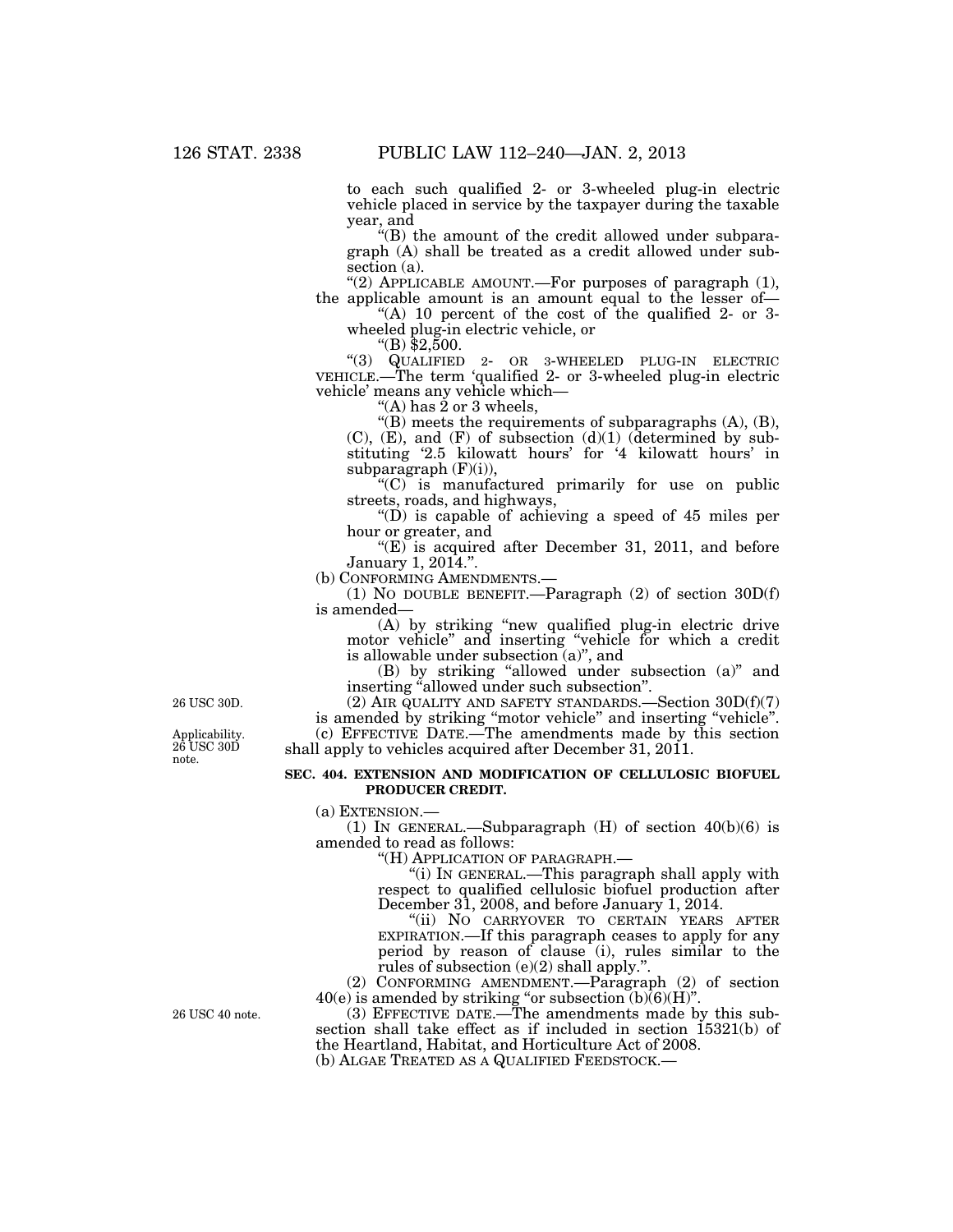(1) IN GENERAL.—Subclause (I) of section  $40(b)(6)(E)(i)$  is 26 USC 40. amended to read as follows:

 $f(T)$  is derived by, or from, qualified feedstocks, and''.

(2) QUALIFIED FEEDSTOCK; SPECIAL RULES FOR ALGAE.— Paragraph (6) of section 40(b) is amended by redesignating subparagraphs  $(F)$ ,  $(G)$ , and  $(H)$ , as amended by this Act, as subparagraphs  $(H)$ ,  $(I)$ , and  $(J)$ , respectively, and by inserting after subparagraph (E) the following new subparagraphs:

"(F) QUALIFIED FEEDSTOCK.—For purposes of this paragraph, the term 'qualified feedstock' means—

''(i) any lignocellulosic or hemicellulosic matter that is available on a renewable or recurring basis, and

"(ii) any cultivated algae, cyanobacteria, or lemna. "(G) SPECIAL RULES FOR ALGAE.—In the case of fuel

which is derived by, or from, feedstock described in subparagraph  $(F)(ii)$  and which is sold by the taxpayer to another person for refining by such other person into a fuel which meets the requirements of subparagraph  $(E)(i)(II)$  and the refined fuel is not excluded under subpara $graph(E)(iii)$ —

''(i) such sale shall be treated as described in subparagraph  $(C)(i)$ ,

''(ii) such fuel shall be treated as meeting the requirements of subparagraph  $(E)(i)(II)$  and as not being excluded under subparagraph (E)(iii) in the hands of such taxpayer, and

"(iii) except as provided in this subparagraph, such fuel (and any fuel derived from such fuel) shall not be taken into account under subparagraph (C) with respect to the taxpayer or any other person.''.

(3) CONFORMING AMENDMENTS.—

(A) Section 40, as amended by paragraph (2), is amended—

(i) by striking ''cellulosic biofuel'' each place it appears in the text thereof and inserting ''second generation biofuel'',

(ii) by striking ''CELLULOSIC'' in the headings of subsections  $(b)(6)$ ,  $(b)(6)(E)$ , and  $(d)(3)(D)$  and inserting ''SECOND GENERATION'', and

(iii) by striking ''CELLULOSIC'' in the headings of subsections (b)(6)(C), (b)(6)(D), (b)(6)(H), (d)(6), and (e)(3) and inserting ''SECOND GENERATION''.

(B) Clause (ii) of section  $40(b)(6)(E)$  is amended by striking "Such term shall not" and inserting "The term 'second generation biofuel' shall not''.

 $(C)$  Paragraph  $(1)$  of section  $4101(a)$  is amended by striking "cellulosic biofuel" and inserting "second generation biofuel''.

(4) EFFECTIVE DATE.—The amendments made by this subsection shall apply to fuels sold or used after the date of 26 USC 40 note. the enactment of this Act.

Applicability.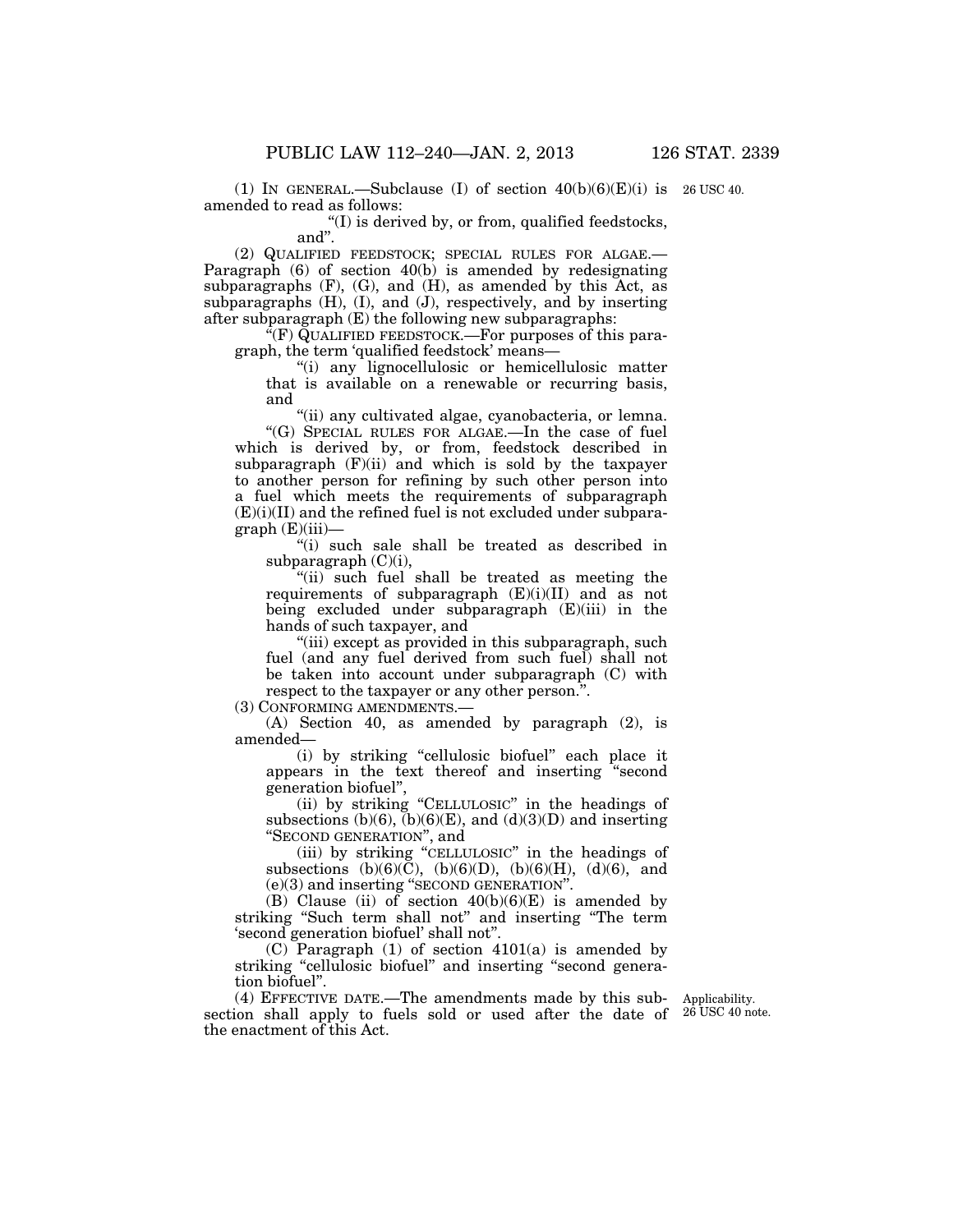#### **SEC. 405. EXTENSION OF INCENTIVES FOR BIODIESEL AND RENEW-ABLE DIESEL.**

26 USC 40A.

Applicability. 26 USC 40A note.

(a) CREDITS FOR BIODIESEL AND RENEWABLE DIESEL USED AS FUEL.—Subsection (g) of section 40A is amended by striking ''December 31, 2011'' and inserting ''December 31, 2013''.

(b) EXCISE TAX CREDITS AND OUTLAY PAYMENTS FOR BIODIESEL AND RENEWABLE DIESEL FUEL MIXTURES.—

(1) Paragraph (6) of section 6426(c) is amended by striking ''December 31, 2011'' and inserting ''December 31, 2013''.

(2) Subparagraph (B) of section  $6427(e)(6)$  is amended by striking "December 31, 2011" and inserting "December 31, 2013''.

(c) EFFECTIVE DATE.—The amendments made by this section shall apply to fuel sold or used after December 31, 2011.

#### **SEC. 406. EXTENSION OF PRODUCTION CREDIT FOR INDIAN COAL FACILITIES PLACED IN SERVICE BEFORE 2009.**

(a) IN GENERAL.—Subparagraph  $(A)$  of section  $45(e)(10)$  is amended by striking ''7-year period'' each place it appears and inserting ''8-year period''.

(b) EFFECTIVE DATE.—The amendment made by this section shall apply to coal produced after December 31, 2012.

#### **SEC. 407. EXTENSION AND MODIFICATION OF CREDITS WITH RESPECT TO FACILITIES PRODUCING ENERGY FROM CERTAIN RENEWABLE RESOURCES.**

(a) PRODUCTION TAX CREDIT.—

(1) EXTENSION FOR WIND FACILITIES.—Paragraph (1) of section 45(d) is amended by striking "January 1, 2013" and inserting "January 1, 2014".

(2) EXCLUSION OF PAPER WHICH IS COMMONLY RECYCLED FROM DEFINITION OF MUNICIPAL SOLID WASTE.-Section  $45(c)(6)$ is amended by inserting ", except that such term does not include paper which is commonly recycled and which has been segregated from other solid waste (as so defined)" after "(42) U.S.C. 6903)''.

(3) MODIFICATION TO DEFINITION OF QUALIFIED FACILITY.—

(A) IN GENERAL.—The following provisions of section 45(d), as amended by paragraph (1), are each amended by striking "before January 1,  $2014$ " and inserting "the construction of which begins before January 1, 2014'':

 $(i)$  Paragraph  $(1)$ .

 $(ii)$  Paragraph  $(2)(A)(i)$ .

 $(iii)$  Paragraph  $(3)(A)(i)(I)$ .

(iv) Paragraph (6).

(v) Paragraph (7).

(vi) Paragraph (9)(B).

 $(vii)$  Paragraph  $(11)(B)$ .

(B) CERTAIN CLOSED-LOOP BIOMASS FACILITIES.— Subparagraph  $(A)$  of section  $45(d)(2)$  is amended by adding at the end the following new flush sentence:

''For purposes of clause (ii), a facility shall be treated as modified before January 1, 2014, if the construction of such modification begins before such date.''.

Applicability. 26 USC 45 note.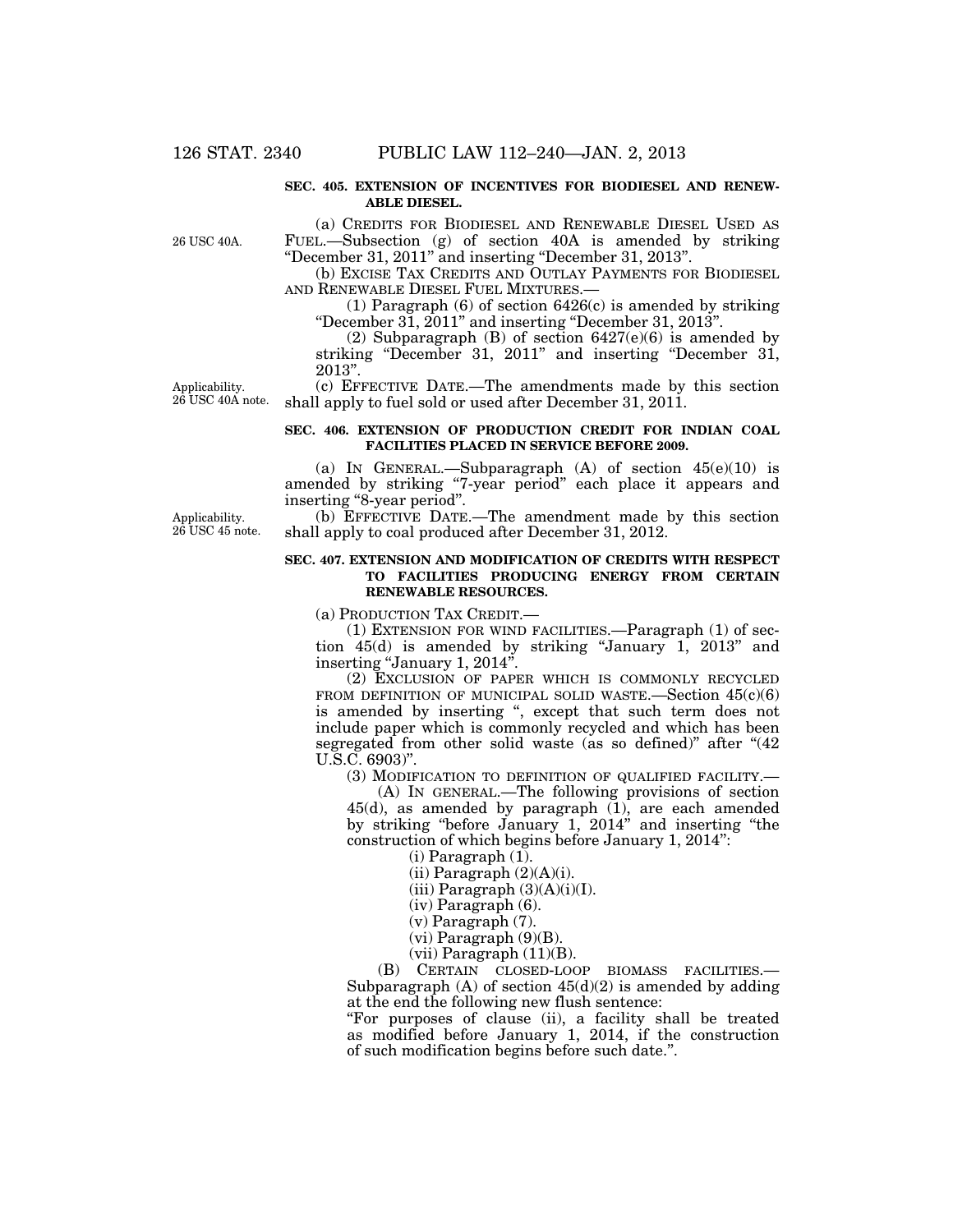(C) CERTAIN OPEN-LOOP BIOMASS FACILITIES.—Clause (ii) of section  $45(d)(3)(A)$  is amended by striking "is originally placed in service'' and inserting ''the construction of which begins''. 26 USC 45.

(i) IN GENERAL.—Paragraph  $(4)$  of section  $45(d)$ is amended by striking "and before January 1, 2014" and all that follows and inserting ''and which—

"(A) in the case of a facility using solar energy, is placed in service before January 1, 2006, or

''(B) in the case of a facility using geothermal energy, the construction of which begins before January 1, 2014. Such term shall not include any property described in section  $48(a)(3)$  the basis of which is taken into account by the taxpayer for purposes of determining the energy credit under section 48.''.

(E) INCREMENTAL HYDROPOWER PRODUCTION.—Paragraph (9) of section 45(d) is amended—

(i) by redesignating subparagraphs (A) and (B), as amended by subparagraph (A), as clauses (i) and (ii), respectively, and by moving such clauses (as so redesignated) 2 ems to the right,

(ii) by striking ''In the case of a facility'' and inserting the following:

"(A) IN GENERAL.—In the case of a facility"

(iii) by redesignating subparagraph  $(C)$  as subparagraph (B), and

(iv) by adding at the end the following new subparagraph:

''(C) SPECIAL RULE.—For purposes of subparagraph (A)(i), an efficiency improvement or addition to capacity shall be treated as placed in service before January 1, 2014, if the construction of such improvement or addition begins before such date.''.

(b) EXTENSION OF ELECTION TO TREAT QUALIFIED FACILITIES AS ENERGY PROPERTY.—Subparagraph  $(C)$  of section  $48(a)(5)$  is amended to read as follows:

''(C) QUALIFIED INVESTMENT CREDIT FACILITY.—For purposes of this paragraph, the term 'qualified investment credit facility' means any facility—

''(i) which is a qualified facility (within the meaning of section 45) described in paragraph (1), (2),  $(3), (4), (6), (7), (9),$  or  $(11)$  of section  $45(d)$ ,

"(ii) which is placed in service after 2008 and the construction of which begins before January 1, 2014, and

''(iii) with respect to which—

''(I) no credit has been allowed under section 45, and

''(II) the taxpayer makes an irrevocable election to have this paragraph apply.''.

(c) TECHNICAL CORRECTIONS.—

(1) Subparagraph (D) of section  $48(a)(5)$  is amended—

 $(A)$  by striking "and" at the end of clause (i)(II),

(B) by striking the period at the end of clause (ii) and inserting a comma, and

(C) by adding at the end the following new clauses: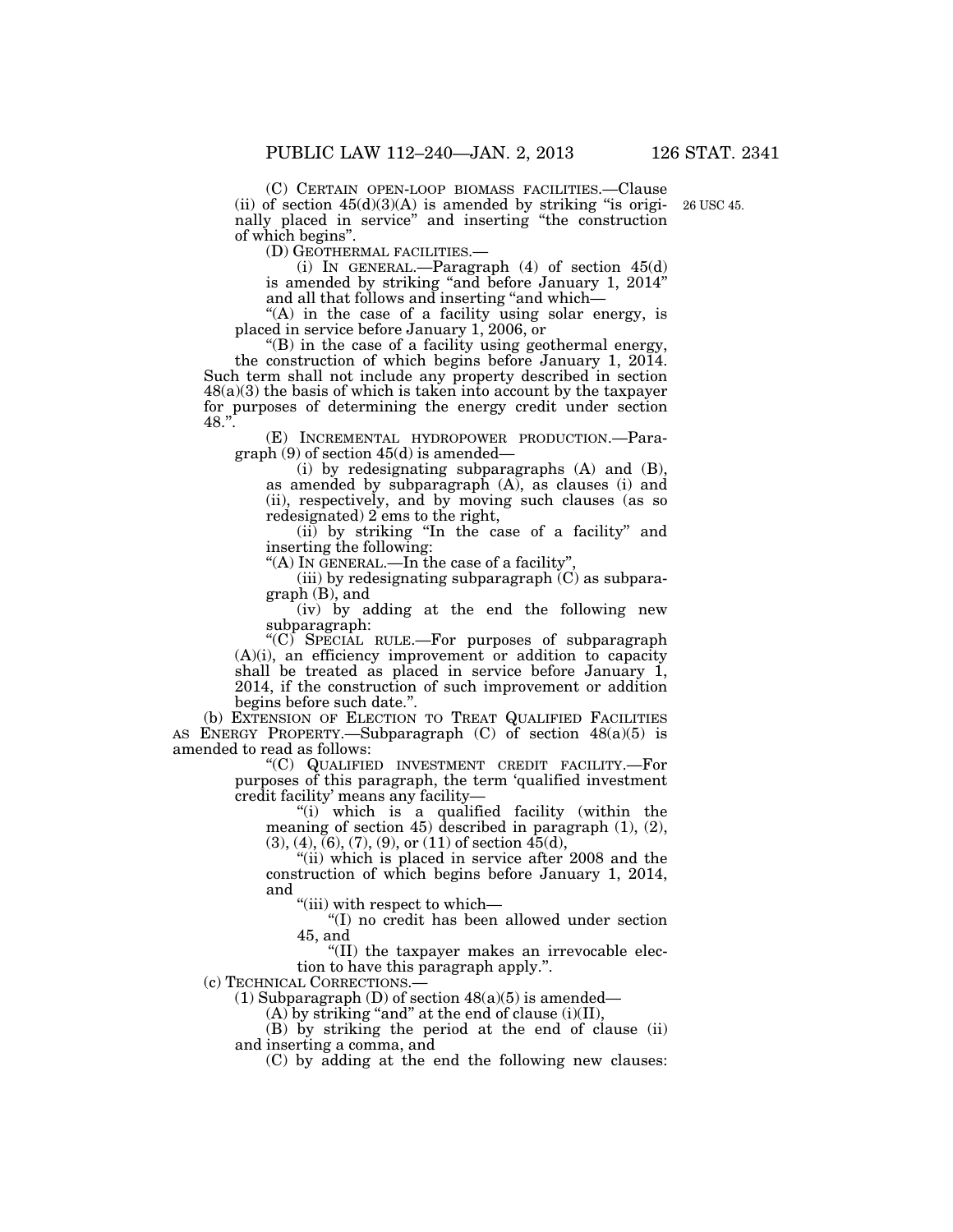''(iii) which is constructed, reconstructed, erected, or acquired by the taxpayer, and

''(iv) the original use of which commences with the taxpayer.''.

(2) Paragraphs (1) and (2) of subsection (a) of section 1603 of division B of the American Recovery and Reinvestment Act of 2009 are each amended by striking ''placed in service'' and inserting "originally placed in service by such person".

(d) EFFECTIVE DATES.—<br>(1) IN GENERAL.—Except as provided in paragraphs (2) and (3), the amendments made by this section shall take effect on the date of the enactment of this Act.

(2) MODIFICATION TO DEFINITION OF MUNICIPAL SOLID WASTE.—The amendments made by subsection (a)(2) shall apply to electricity produced and sold after the date of the enactment of this Act, in taxable years ending after such date.

(3) TECHNICAL CORRECTIONS.—The amendments made by subsection (c) shall apply as if included in the enactment of the provisions of the American Recovery and Reinvestment Act of 2009 to which they relate.

#### **SEC. 408. EXTENSION OF CREDIT FOR ENERGY-EFFICIENT NEW HOMES.**

(a) IN GENERAL.—Subsection (g) of section 45L is amended by striking ''December 31, 2011'' and inserting ''December 31, 2013''.

(b) ENERGY SAVINGS REQUIREMENTS.—Clause (i) of section 45L(c)(1)(A) is amended by striking ''2003 International Energy Conservation Code, as such Code (including supplements) is in effect on the date of the enactment of this section''and inserting "2006 International Energy Conservation Code, as such Code (including supplements) is in effect on January 1, 2006''.

(c) EFFECTIVE DATE.—The amendments made by this section shall apply to homes acquired after December 31, 2011.

#### **SEC. 409. EXTENSION OF CREDIT FOR ENERGY-EFFICIENT APPLI-ANCES.**

(a) IN GENERAL.—Section 45M(b) is amended by striking ''2011'' each place it appears other than in the provisions specified in subsection (b) and inserting "2011, 2012, or 2013".

(b) PROVISIONS SPECIFIED.—The provisions of section 45M(b) specified in this subsection are subparagraph (C) of paragraph (1) and subparagraph (E) of paragraph (2).

(c) EFFECTIVE DATE.—The amendments made by this section shall apply to appliances produced after December 31, 2011.

#### **SEC. 410. EXTENSION AND MODIFICATION OF SPECIAL ALLOWANCE FOR CELLULOSIC BIOFUEL PLANT PROPERTY.**

(a) EXTENSION.—

(1) IN GENERAL.—Subparagraph  $(D)$  of section 168 $(l)(2)$  is amended by striking "January 1, 2013" and inserting "January  $1, 2014"$ 

(2) EFFECTIVE DATE.—The amendment made by this subsection shall apply to property placed in service after December 31, 2012.

(b) ALGAE TREATED AS A QUALIFIED FEEDSTOCK FOR PURPOSES OF BONUS DEPRECIATION FOR BIOFUEL PLANT PROPERTY.— (1) IN GENERAL.—Subparagraph (A) of section 168(l)(2) is

amended by striking ''solely to produce cellulosic biofuel'' and

26 USC 48 note.

Applicability. 26 USC 45 note.

26 USC 45L.

Applicability. 26 USC 45L note.

note.

Applicability. 26 USC 45M

Applicability. 26 USC 168 note.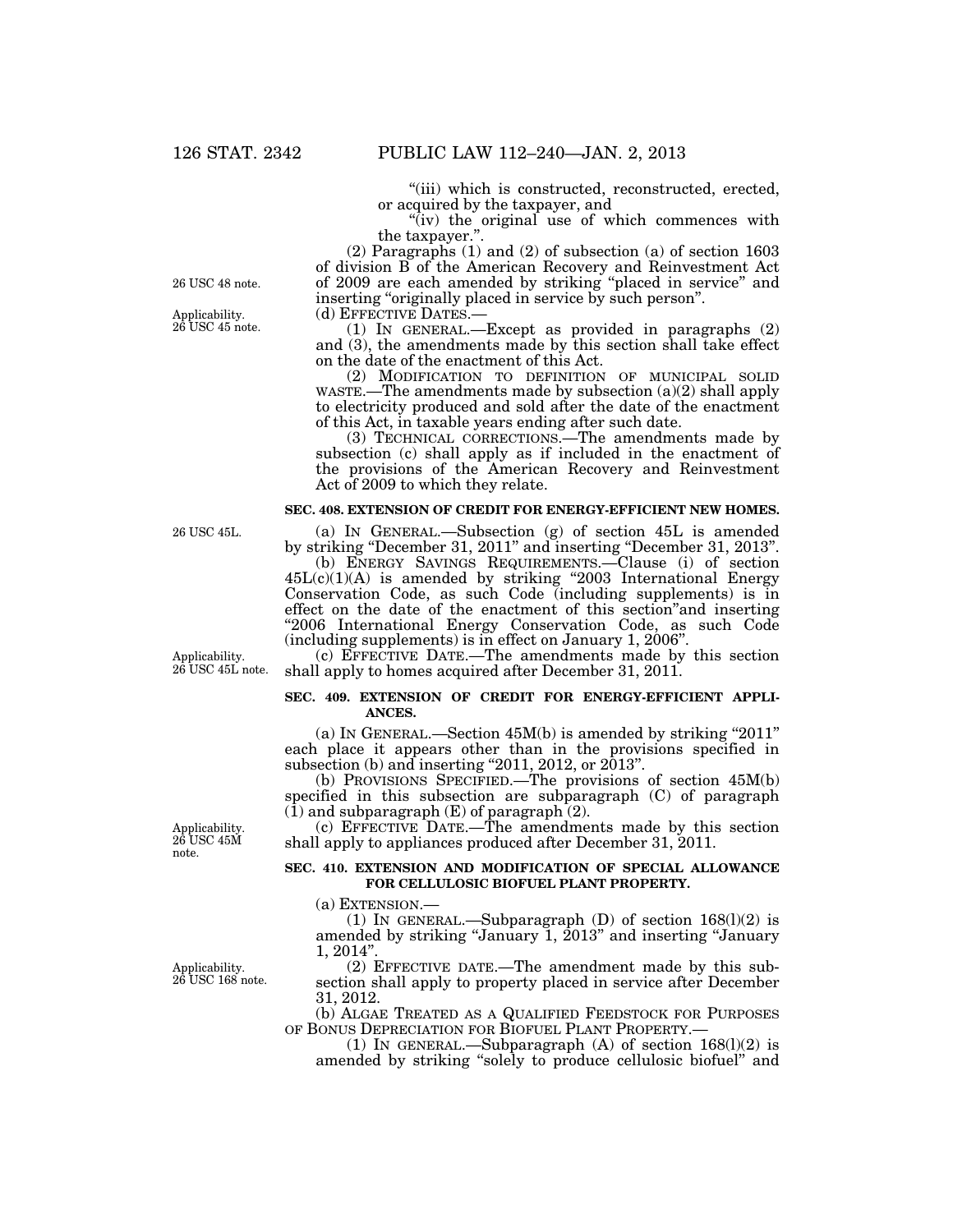26 USC 168.

inserting ''solely to produce second generation biofuel (as defined in section  $40(b)(6)(E)$ ".

(2) CONFORMING AMENDMENTS.—Subsection (l) of section 168, as amended by subsection (a), is amended—

(A) by striking "cellulosic biofuel" each place it appears in the text thereof and inserting ''second generation biofuel'',

(B) by striking paragraph (3) and redesignating paragraphs  $(4)$  through  $(8)$  as paragraphs  $(3)$  through  $(7)$ , respectively,

(C) by striking ''CELLULOSIC'' in the heading of such subsection and inserting ''SECOND GENERATION'', and

(D) by striking ''CELLULOSIC'' in the heading of paragraph (2) and inserting ''SECOND GENERATION''.

(3) EFFECTIVE DATE.—The amendments made by this subsection shall apply to property placed in service after the date of the enactment of this Act.

#### **SEC. 411. EXTENSION OF SPECIAL RULE FOR SALES OR DISPOSITIONS TO IMPLEMENT FERC OR STATE ELECTRIC RESTRUC-TURING POLICY FOR QUALIFIED ELECTRIC UTILITIES.**

(a) IN GENERAL.—Paragraph (3) of section 451(i) is amended by striking "January 1,  $2012$ " and inserting "January 1, 2014". (b) EFFECTIVE DATE.—The amendment made by this section shall apply to dispositions after December 31, 2011.

#### **SEC. 412. EXTENSION OF ALTERNATIVE FUELS EXCISE TAX CREDITS.**

(a) IN GENERAL.—Sections  $6426(d)(5)$  and  $6426(e)(3)$  are each amended by striking ''December 31, 2011'' and inserting ''December 31, 2013''.

(b) OUTLAY PAYMENTS FOR ALTERNATIVE FUELS.—Paragraph (6) of section 6427(e) is amended—

 $(1)$  in subparagraph  $(C)$ —

(A) by striking ''or alternative fuel mixture (as defined in subsection  $(d)(2)$  or  $(e)(3)$  of section 6426)" and inserting "(as defined in section  $6426(d)(2)$ ", and

(B) by striking ''December 31, 2011, and'' and inserting ''December 31, 2013,'',

(2) in subparagraph (D)—

(A) by striking ''or alternative fuel mixture'', and

(B) by striking the period at the end and inserting '', and'', and

(3) by adding at the end the following new subparagraph:  $E(E)$  any alternative fuel mixture (as defined in section

 $6426(e)(2)$  sold or used after December 31, 2011.".

(c) EFFECTIVE DATE.—The amendments made by this section shall apply to fuel sold or used after December 31, 2011.

# **TITLE V—UNEMPLOYMENT**

#### **SEC. 501. EXTENSION OF EMERGENCY UNEMPLOYMENT COMPENSA-TION PROGRAM.**

(a) EXTENSION.—Section  $4007(a)(2)$  of the Supplemental Appropriations Act, 2008 (Public Law 110–252; 26 U.S.C. 3304 note) is amended by striking ''January 2, 2013'' and inserting ''January 1, 2014''.

Applicability. 26 USC 168 note.

Applicability. 26 USC 451 note.

Applicability. 26 USC 6426 note.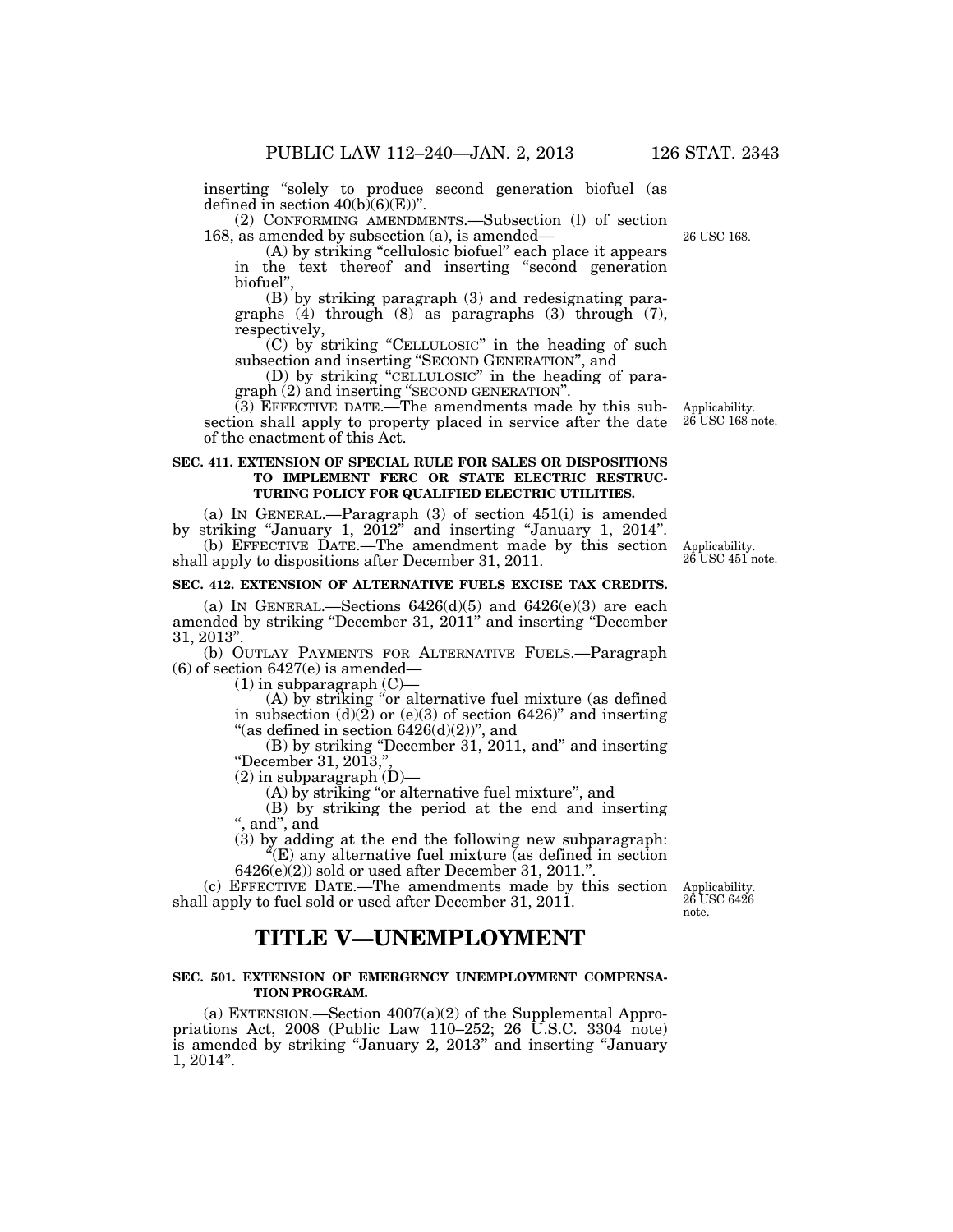(b) FUNDING.—Section 4004(e)(1) of the Supplemental Appropriations Act, 2008 (Public Law 110–252; 26 U.S.C. 3304 note) is amended—

 $(1)$  in subparagraph  $(H)$ , by striking "and" at the end; and

(2) by inserting after subparagraph (I) the following:

 $f'(J)$  the amendments made by section 501(a) of the American Taxpayer Relief Act of 2012;''.

26 USC 3304 note.

(c) EFFECTIVE DATE.—The amendments made by this section shall take effect as if included in the enactment of the Unemployment Benefits Extension Act of 2012 (Public Law 112–96)

#### **SEC. 502. TEMPORARY EXTENSION OF EXTENDED BENEFIT PROVI-SIONS.**

(a) IN GENERAL.—Section 2005 of the Assistance for Unemployed Workers and Struggling Families Act, as contained in Public Law 111–5 (26 U.S.C. 3304 note), is amended—

(1) by striking ''December 31, 2012'' each place it appears and inserting ''December 31, 2013''; and

(2) in subsection (c), by striking ''June 30, 2013'' and inserting "June 30, 2014".

(b) EXTENSION OF MATCHING FOR STATES WITH NO WAITING WEEK.—Section 5 of the Unemployment Compensation Extension Act of 2008 (Public Law 110–449; 26 U.S.C. 3304 note) is amended by striking ''June 30, 2013'' and inserting ''June 30, 2014''.

(c) EXTENSION OF MODIFICATION OF INDICATORS UNDER THE EXTENDED BENEFIT PROGRAM.—Section 203 of the Federal-State Extended Unemployment Compensation Act of 1970 (26 U.S.C. 3304 note) is amended—

(1) in subsection (d), by striking ''December 31, 2012'' and inserting "December 31, 2013"; and

 $(2)$  in subsection  $(f)(2)$ , by striking "December 31, 2012" and inserting ''December 31, 2013''.

26 USC 3304 note.

(d) EFFECTIVE DATE.—The amendments made by this section shall take effect as if included in the enactment of the Unemployment Benefits Extension Act of 2012 (Public Law 112–96).

#### **SEC. 503. EXTENSION OF FUNDING FOR REEMPLOYMENT SERVICES AND REEMPLOYMENT AND ELIGIBILITY ASSESSMENT ACTIVITIES.**

(a) IN GENERAL.—Section  $4004(c)(2)(A)$  of the Supplemental Appropriations Act, 2008 (Public Law 110–252; 26 U.S.C. 3304 note) is amended by striking ''through fiscal year 2013'' and inserting "through fiscal year 2014".

(b) EFFECTIVE DATE.—The amendments made by this section shall take effect as if included in the enactment of the Unemployment Benefits Extension Act of 2012 (Public Law 112–96).

#### **SEC. 504. ADDITIONAL EXTENDED UNEMPLOYMENT BENEFITS UNDER THE RAILROAD UNEMPLOYMENT INSURANCE ACT.**

(a) EXTENSION.—Section 2(c)(2)(D)(iii) of the Railroad Unemployment Insurance Act, as added by section 2006 of the American Recovery and Reinvestment Act of 2009 (Public Law 111–5) and as amended by section 9 of the Worker, Homeownership, and Business Assistance Act of 2009 (Public Law 111–92), section 505 of the Tax Relief, Unemployment Insurance Reauthorization, and Job Creation Act of 2010 (Public Law 111–312), section 202 of the Temporary Payroll Tax Cut Continuation Act of 2011 (Public

26 USC 3304 note.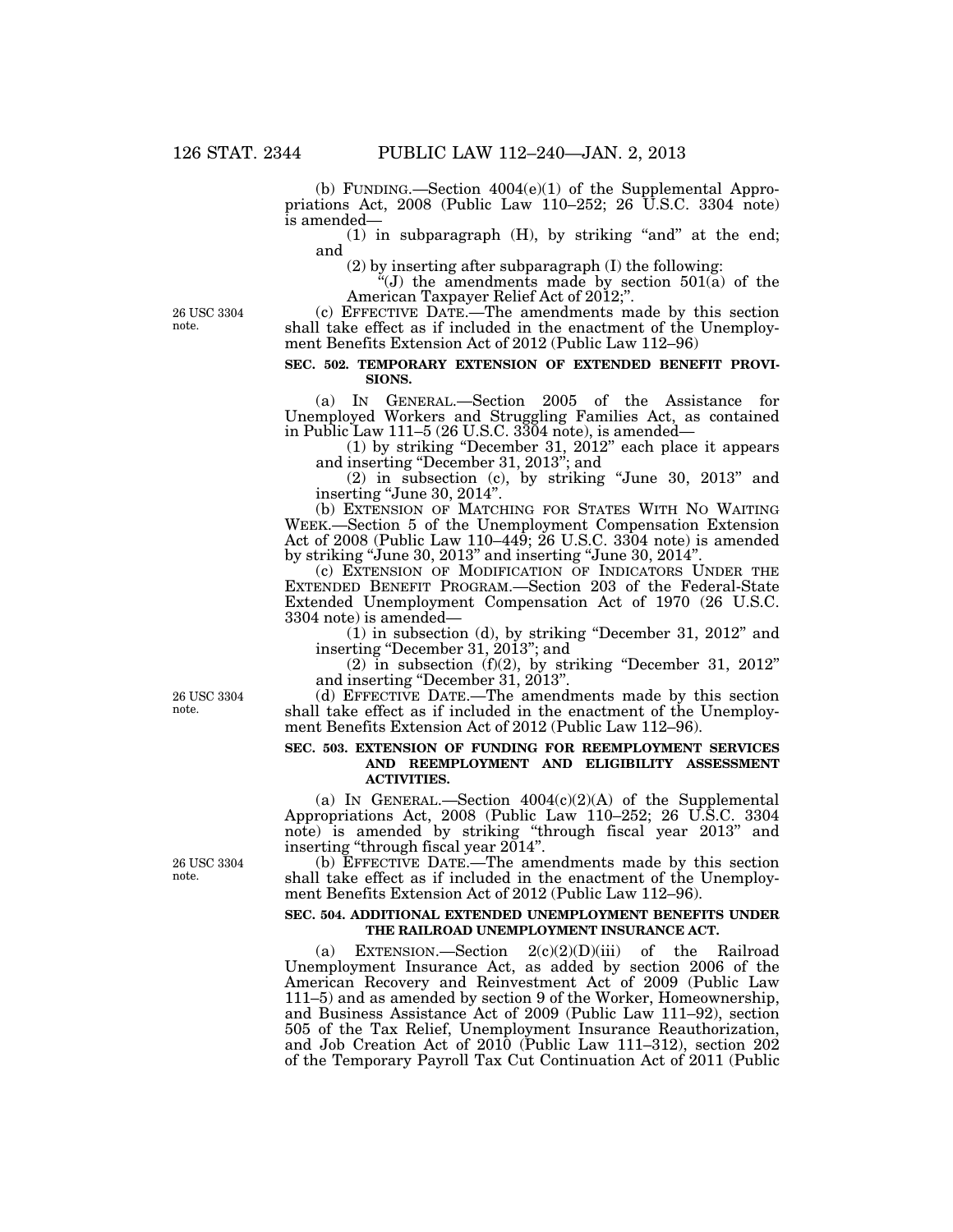Law 112–78), and section 2124 of the Unemployment Benefits Extension Act of 2012 (Public Law 112–96), is amended—

(1) by striking ''June 30, 2012'' and inserting ''June 30, 2013''; and

(2) by striking ''December 31, 2012'' and inserting ''December 31, 2013''.

(b) CLARIFICATION ON AUTHORITY TO USE FUNDS.—Funds appropriated under either the first or second sentence of clause  $(iv)$  of section  $2(c)(2)(D)$  of the Railroad Unemployment Insurance Act shall be available to cover the cost of additional extended unemployment benefits provided under such section  $2(c)(2)(D)$  by reason of the amendments made by subsection (a) as well as to cover the cost of such benefits provided under such section  $2(c)(2)(D)$ , as in effect on the day before the date of enactment of this Act.

(c) FUNDING FOR ADMINISTRATION.—Out of any funds in the Treasury not otherwise appropriated, there are appropriated to the Railroad Retirement Board \$250,000 for administrative expenses associated with the payment of additional extended unemployment benefits provided under section  $2(c)(2)(D)$  of the Railroad Unemployment Insurance Act by reason of the amendments made by subsection (a), to remain available until expended.

# **TITLE VI—MEDICARE AND OTHER HEALTH EXTENSIONS**

### **Subtitle A—Medicare Extensions**

#### **SEC. 601. MEDICARE PHYSICIAN PAYMENT UPDATE.**

(a) IN GENERAL.—Section 1848(d) of the Social Security Act  $(42 \text{ U.S.C. } 1395\text{w}-4(d))$  is amended by adding at the end the following new paragraph:

 $"$ (14) UPDATE FOR 2013.—

''(A) IN GENERAL.—Subject to paragraphs (7)(B), (8)(B),  $(9)(B)$ ,  $(10)(B)$ ,  $(11)(B)$ ,  $(12)(B)$ , and  $(13)(B)$ , in lieu of the update to the single conversion factor established in paragraph (1)(C) that would otherwise apply for 2013, the update to the single conversion factor for such year shall be zero percent.

''(B) NO EFFECT ON COMPUTATION OF CONVERSION FACTOR FOR 2014 AND SUBSEQUENT YEARS.—The conversion factor under this subsection shall be computed under paragraph (1)(A) for 2014 and subsequent years as if subparagraph (A) had never applied.''.

(b) ADVANCEMENT OF CLINICAL DATA REGISTRIES TO IMPROVE THE QUALITY OF HEALTH CARE.—

(1) IN GENERAL.—Section  $1848(m)(3)$  of the Social Security Act (42 U.S.C. 1395w–4(m)(3)) is amended—

(A) by redesignating subparagraph (D) as subparagraph (F); and

(B) by inserting after subparagraph (C) the following new subparagraphs:

''(D) SATISFACTORY REPORTING MEASURES THROUGH PARTICIPATION IN A QUALIFIED CLINICAL DATA REGISTRY.— For 2014 and subsequent years, the Secretary shall treat

45 USC 352.

45 USC 352 note.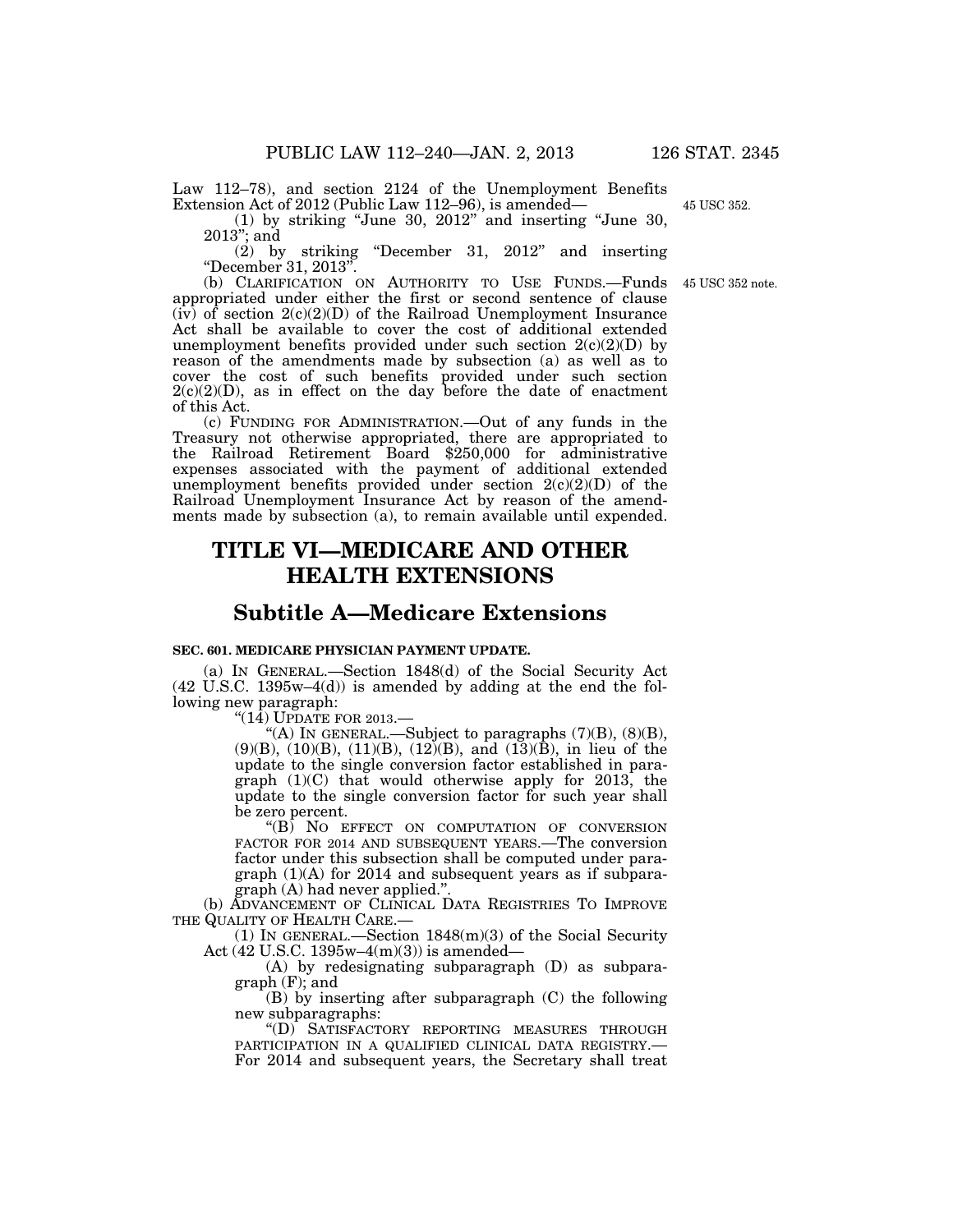an eligible professional as satisfactorily submitting data on quality measures under subparagraph (A) if, in lieu of reporting measures under subsection (k)(2)(C), the eligible professional is satisfactorily participating, as determined by the Secretary, in a qualified clinical data registry (as described in subparagraph (E)) for the year.

''(E) QUALIFIED CLINICAL DATA REGISTRY.—

''(i) IN GENERAL.—The Secretary shall establish requirements for an entity to be considered a qualified clinical data registry. Such requirements shall include a requirement that the entity provide the Secretary with such information, at such times, and in such manner, as the Secretary determines necessary to carry out this subsection.

''(ii) CONSIDERATIONS.—In establishing the requirements under clause (i), the Secretary shall consider whether an entity—

''(I) has in place mechanisms for the transparency of data elements and specifications, risk models, and measures;

''(II) requires the submission of data from participants with respect to multiple payers;

''(III) provides timely performance reports to participants at the individual participant level; and

''(IV) supports quality improvement initiatives for participants.

''(iii) MEASURES.—With respect to measures used by a qualified clinical data registry—

"(I) sections  $1890(b)(7)$  and  $1890A(a)$  shall not apply; and

''(II) measures endorsed by the entity with a contract with the Secretary under section 1890(a) may be used.

"(iv) CONSULTATION.—In carrying out this subparagraph, the Secretary shall consult with interested parties.

''(v) DETERMINATION.—The Secretary shall establish a process to determine whether or not an entity meets the requirements established under clause (i). Such process may involve one or both of the following:

''(I) A determination by the Secretary.

''(II) A designation by the Secretary of one or more independent organizations to make such determination.''.

(2) GAO STUDY AND REPORT ON INCORPORATING REGISTRY DATA INTO THE MEDICARE PROGRAM IN ORDER TO IMPROVE QUALITY AND EFFICIENCY.—

(A) STUDY.—The Comptroller General of the United States shall conduct a study on the potential of clinical data registries to improve the quality and efficiency of care in the Medicare program, including through payment system incentives. Such study shall include an analysis of the role of health information technology in facilitating clinical data registries and the use of data from such registries among private health insurers as well as other entities the Comptroller General determines appropriate.

Process.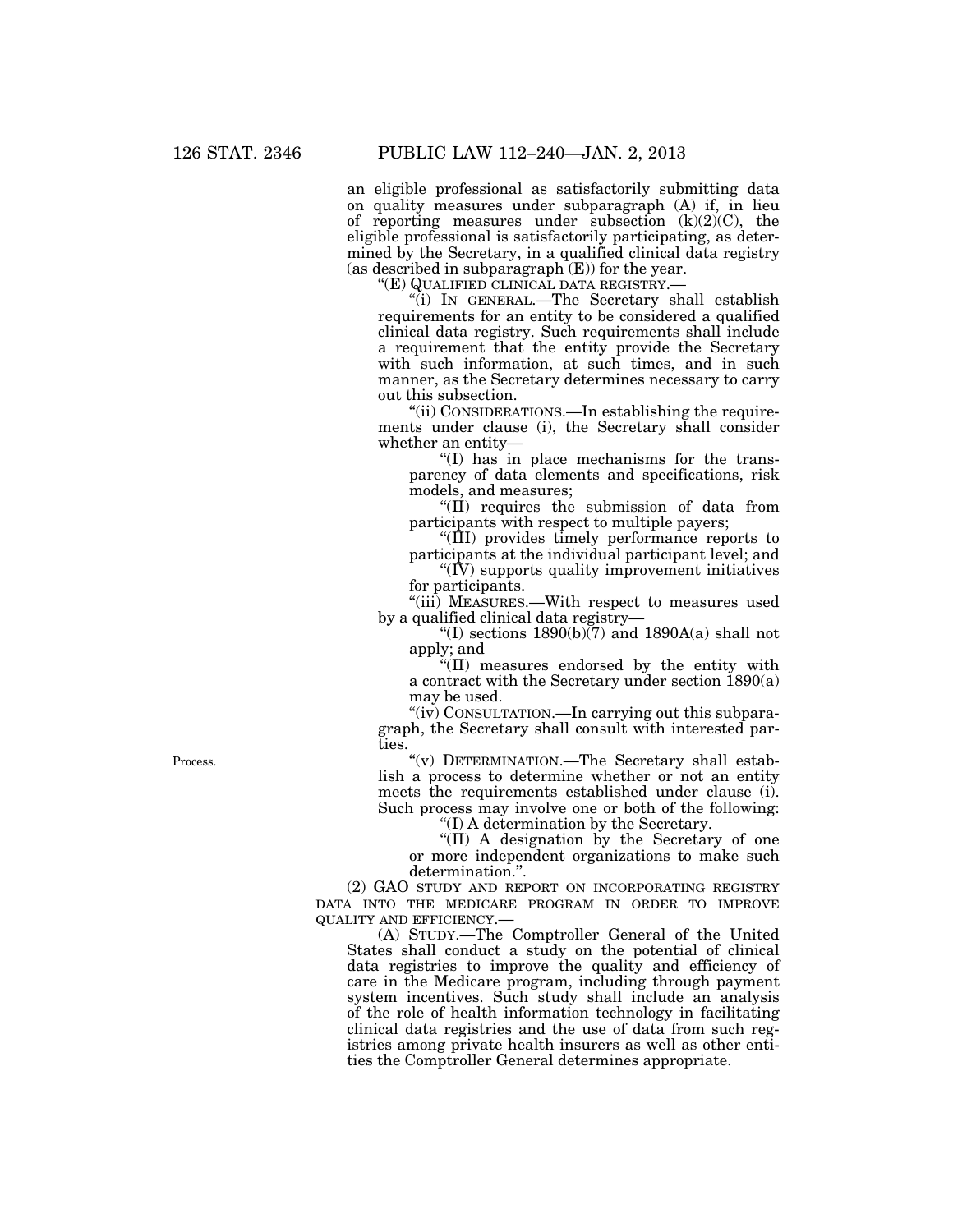(B) REPORT.—Not later than November 15, 2013, the Comptroller General of the United States shall submit to Congress a report on the study conducted under subparagraph (A), together with recommendations for such legislation and administrative action as the Comptroller General determines appropriate.

#### **SEC. 602. WORK GEOGRAPHIC ADJUSTMENT.**

Section  $1848(e)(1)(E)$  of the Social Security Act (42 U.S.C.  $1395w-4(e)(1)(E)$  is amended by striking "before January 1, 2013" and inserting ''before January 1, 2014''.

#### **SEC. 603. PAYMENT FOR OUTPATIENT THERAPY SERVICES.**

(a) EXTENSION.—Section 1833(g) of the Social Security Act (42 U.S.C.  $1395l(g)$  is amended-

(1) in paragraph (5)(A), in the first sentence, by striking ''December 31, 2012'' and inserting ''December 31, 2013''; and

 $(2)$  in paragraph  $(6)$ —

(A) by striking ''December 31, 2012'' and inserting ''December 31, 2013''; and

(B) by inserting "or 2013" after "during 2012".

(b) APPLICATION OF THERAPY CAP TO THERAPY FURNISHED AS PART OF OUTPATIENT CRITICAL ACCESS HOSPITAL SERVICES.—Section  $1833(g)(6)$  of the Social Security Act (42 U.S.C.  $1395l(g)(6)$ ), as amended by subsection (a), is amended—

 $(1)$  by striking "In applying" and inserting " $(A)$  In applying"; and

(2) by adding at the end the following new subparagraph:

 $H(B)(i)$  With respect to outpatient therapy services furnished beginning on or after January 1, 2013, and before January 1, 2014, for which payment is made under section 1834(g), the Secretary shall count toward the uniform dollar limitations described in paragraphs (1) and (3) and the threshold described in paragraph (5)(C) the amount that would be payable under this part if such services were paid under section  $1834(k)(1)(B)$  instead of being paid under section 1834(g).

''(ii) Nothing in clause (i) shall be construed as changing the method of payment for outpatient therapy services under section  $1834(g)$ .".

(c) BENEFICIARY PROTECTIONS.—Section 1833(g)(5) of the Social Security Act  $(42 \text{ U.S.C. } 1395 \text{I(g})(5))$  is amended by adding at the end the following new subparagraph:

''(D) With respect to services furnished on or after January Applicability. 1, 2013, where payment may not be made as a result of application of paragraphs  $(1)$  and  $(3)$ , section 1879 shall apply in the same manner as such section applies to a denial that is made by reason of section  $1862(a)(1)$ .".

(d) IMPLEMENTATION.—Notwithstanding any other provision of 42 USC 1395*l*  law, the Secretary of Health and Human Services may implement the provisions of, and the amendments made by, this section by program instruction or otherwise.

#### **SEC. 604. AMBULANCE ADD-ON PAYMENTS.**

(a) GROUND AMBULANCE.—Section  $1834(1)(13)(A)$  of the Social Security Act  $(42 \text{ U.S.C. } 1395 \text{m}(l)(13)(A))$  is amended—

(1) in the matter preceding clause (i), by striking ''January

1, 2013'' and inserting ''January 1, 2014''; and

Time period.

note.

Recommendations.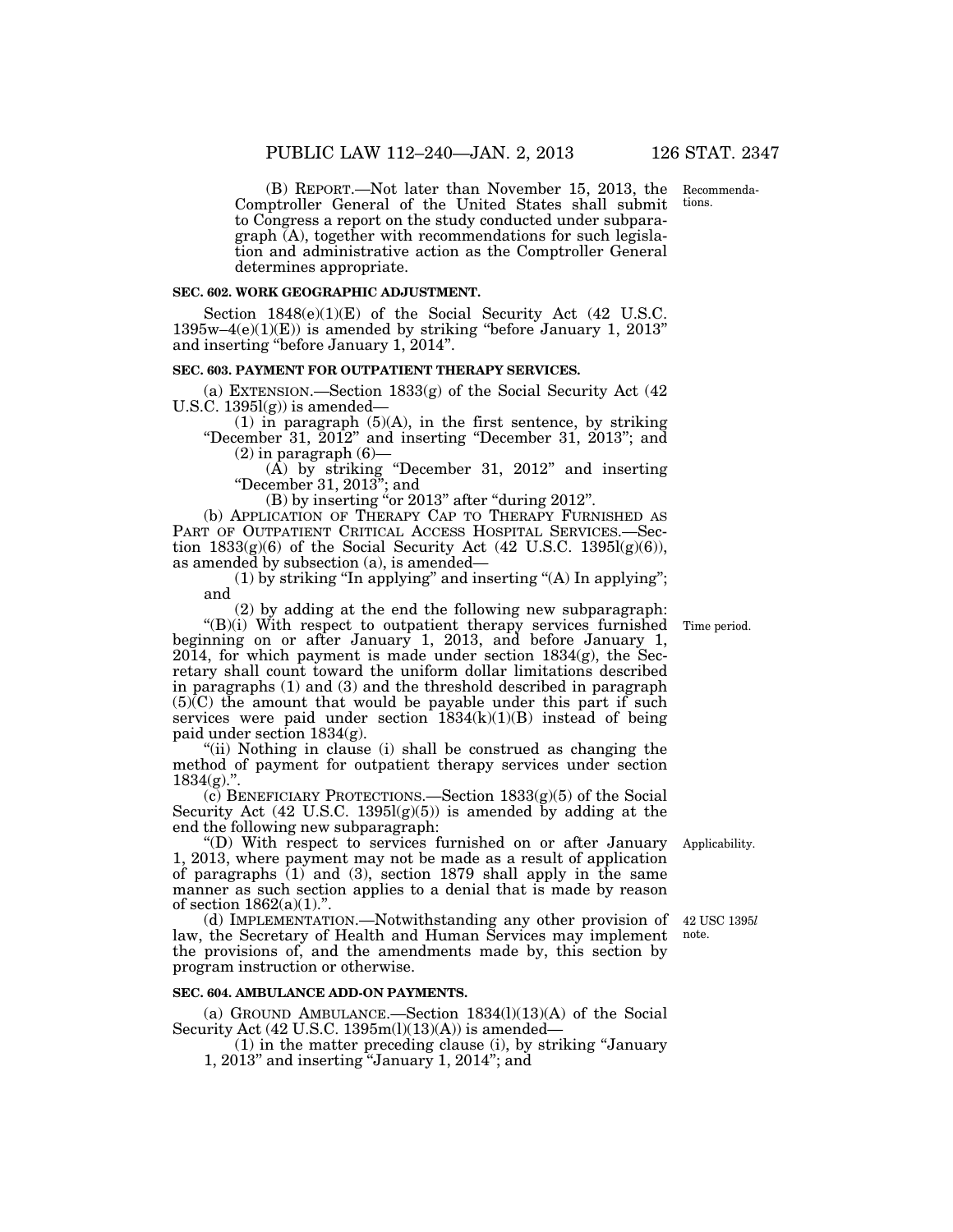(2) in each of clauses (i) and (ii), by striking ''January 1, 2013'' and inserting ''January 1, 2014'' each place it appears.

(b) AIR AMBULANCE.—Section 146(b)(1) of the Medicare Improvements for Patients and Providers Act of 2008 (Public Law 110–275), as amended by sections 3105(b) and 10311(b) of the Patient Protection and Affordable Care Act (Public Law 111–148), section 106(b) of the Medicare and Medicaid Extenders Act of 2010 (Public Law 111–309), section 306(b) of the Temporary Payroll Tax Cut Continuation Act of 2011 (Public Law 112–78), and section 3007(b) of the Middle Class Tax Relief and Job Creation Act of 2012 (Public Law 112–96), is amended by striking ''December 31, 2012'' and inserting ''June 30, 2013''.

(c) SUPER RURAL AMBULANCE.—Section 1834(l)(12)(A) of the Social Security Act (42 U.S.C. 1395m(l)(12)(A)) is amended in the first sentence by striking ''January 1, 2013'' and inserting ''January 1, 2014''.

(d) STUDIES OF AMBULANCE COSTS.—

(1) IN GENERAL.—The Secretary of Health and Health and Human Services (in this subsection referred to as the ''Secretary'') shall conduct a study of each of the following:

(A) A study that analyzes data on existing cost reports for ambulance services furnished by hospitals and critical access hospitals, including variation by characteristics of such providers of services.

(B) A study of the feasibility of obtaining cost data on a periodic basis from all ambulance providers of services and suppliers for potential use in examining the appropriateness of the Medicare add-on payments for ground ambulance services furnished under the fee schedule under section 1834(l) of the Social Security Act (42 U.S.C. 1395m(l)) and in preparing for future reform of such payment system.

(2) COMPONENTS OF ONE OF THE STUDIES.—In conducting the study under paragraph  $(1)(B)$ , the Secretary shall-

(A) consult with industry on the design of such cost collection efforts;

(B) explore use of cost surveys and cost reports to collect appropriate cost data and the periodicity of such cost data collection;

(C) examine the feasibility of development of a standard cost reporting tool for providers of services and suppliers of ground ambulance services; and

(D) examine the ability to furnish such cost data by various types of ambulance providers of services and suppliers, especially by rural and super-rural providers of services and suppliers.

(3) REPORTS.—

(A) EXISTING COST REPORTS.—Not later than October 1, 2013, the Secretary shall submit a report to Congress on the study conducted under paragraph (1)(A), together with recommendations for such legislation and administrative action as the Secretary determines appropriate.

(B) OBTAINING COST DATA.—Not later than July 1, 2014, the Secretary shall submit a report to Congress on the study conducted under paragraph  $(1)(B)$ , together with recommendations for such legislation and administrative action as the Secretary determines appropriate.

42 USC 1395m note.

Consultation.

Recommendations.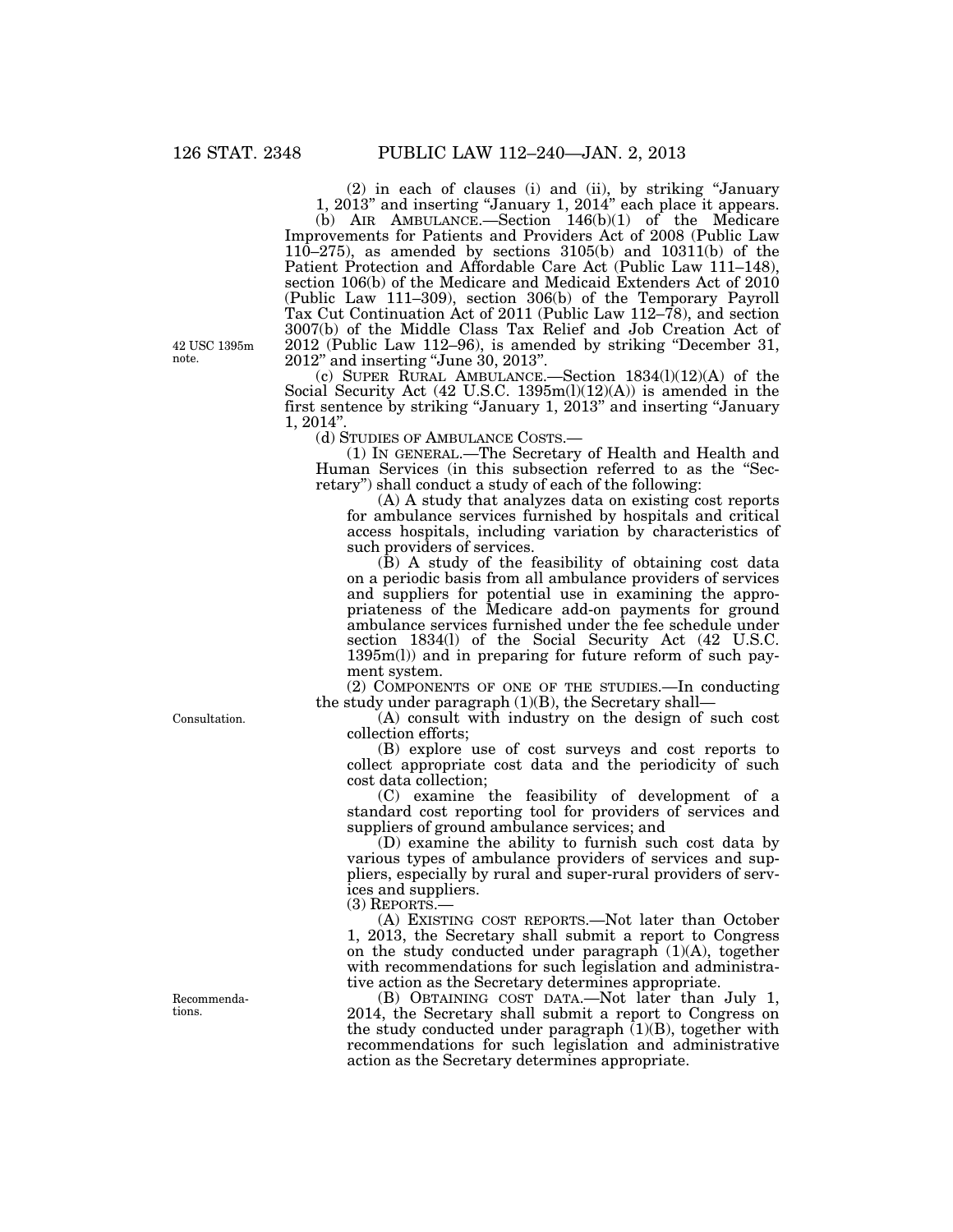#### **SEC. 605. EXTENSION OF MEDICARE INPATIENT HOSPITAL PAYMENT ADJUSTMENT FOR LOW-VOLUME HOSPITALS.**

Section  $1886(d)(12)$  of the Social Security Act (42 U.S.C.  $1395ww(d)(12)$ ) is amended—

(1) in subparagraph (B), in the matter preceding clause (i), by striking  $^{\tilde{a}}2013"$  and inserting "2014";

 $(2)$  in subparagraph  $(C)(i)$ , by striking "and 2012" each place it appears and inserting '', 2012, and 2013''; and

(3) in subparagraph (D), by striking ''and 2012'' and inserting '', 2012, and 2013''.

#### **SEC. 606. EXTENSION OF THE MEDICARE-DEPENDENT HOSPITAL (MDH) PROGRAM.**

(a) EXTENSION OF PAYMENT METHODOLOGY.—Section  $1886(d)(5)(G)$  of the Social Security Act (42 U.S.C. 1395ww(d)(5)(G)) is amended—

(1) in clause (i), by striking ''October 1, 2012'' and inserting ''October 1, 2013''; and

 $(2)$  in clause  $(ii)(II)$ , by striking "October 1, 2012" and inserting "October 1, 2013".

(b) CONFORMING AMENDMENTS.—

(1) EXTENSION OF TARGET AMOUNT.—Section  $1886(b)(3)(D)$ of the Social Security Act (42 U.S.C. 1395ww(b)(3)(D)) is amended—

(A) in the matter preceding clause (i), by striking ''October 1, 2012'' and inserting ''October 1, 2013''; and (B) in clause (iv), by striking ''through fiscal year 2012''

and inserting "through fiscal year 2013".<br>(2) PERMITTING HOSPITALS TO DECLINE RECLASSIFICATION.

Section  $13501(e)(2)$  of the Omnibus Budget Reconciliation Act of 1993 (42 U.S.C. 1395ww note) is amended by striking ''through fiscal year 2012'' and inserting ''through fiscal year 2013''.

#### **SEC. 607. EXTENSION FOR SPECIALIZED MEDICARE ADVANTAGE PLANS FOR SPECIAL NEEDS INDIVIDUALS.**

Section 1859(f)(1) of the Social Security Act (42 U.S.C. 1395w–  $28(f)(1)$ ) is amended by striking "2014" and inserting "2015".

#### **SEC. 608. EXTENSION OF MEDICARE REASONABLE COST CONTRACTS.**

Section  $1876(h)(5)(C)(ii)$  of the Social Security Act (42 U.S.C.  $1395mm(h)(5)(C)(ii)$  is amended, in the matter preceding subclause (I), by striking ''January 1, 2013'' and inserting ''January 1, 2014''.

#### **SEC. 609. PERFORMANCE IMPROVEMENT.**

(a) EXTENSION OF FUNDING FOR CONTRACT WITH CONSENSUS-BASED ENTITY REGARDING PERFORMANCE MEASUREMENT.—

(1) IN GENERAL.—Section 1890(d) of the Social Security Act (42 U.S.C. 1395aaa(d)) is amended by striking "fiscal years 2009 through 2012'' and inserting ''fiscal years 2009 through 2013''.

(2) REVISION TO DUTIES.—Section 1890(b) of the Social Security Act (42 U.S.C. 1395aaa(b)) is amended by striking paragraph (4).

(b) PROVIDING DATA FOR PERFORMANCE IMPROVEMENT IN A TIMELY MANNER.—

(1) IN GENERAL.—The Secretary of Health and Human Strategy. Services (in this subsection referred to as the "Secretary") shall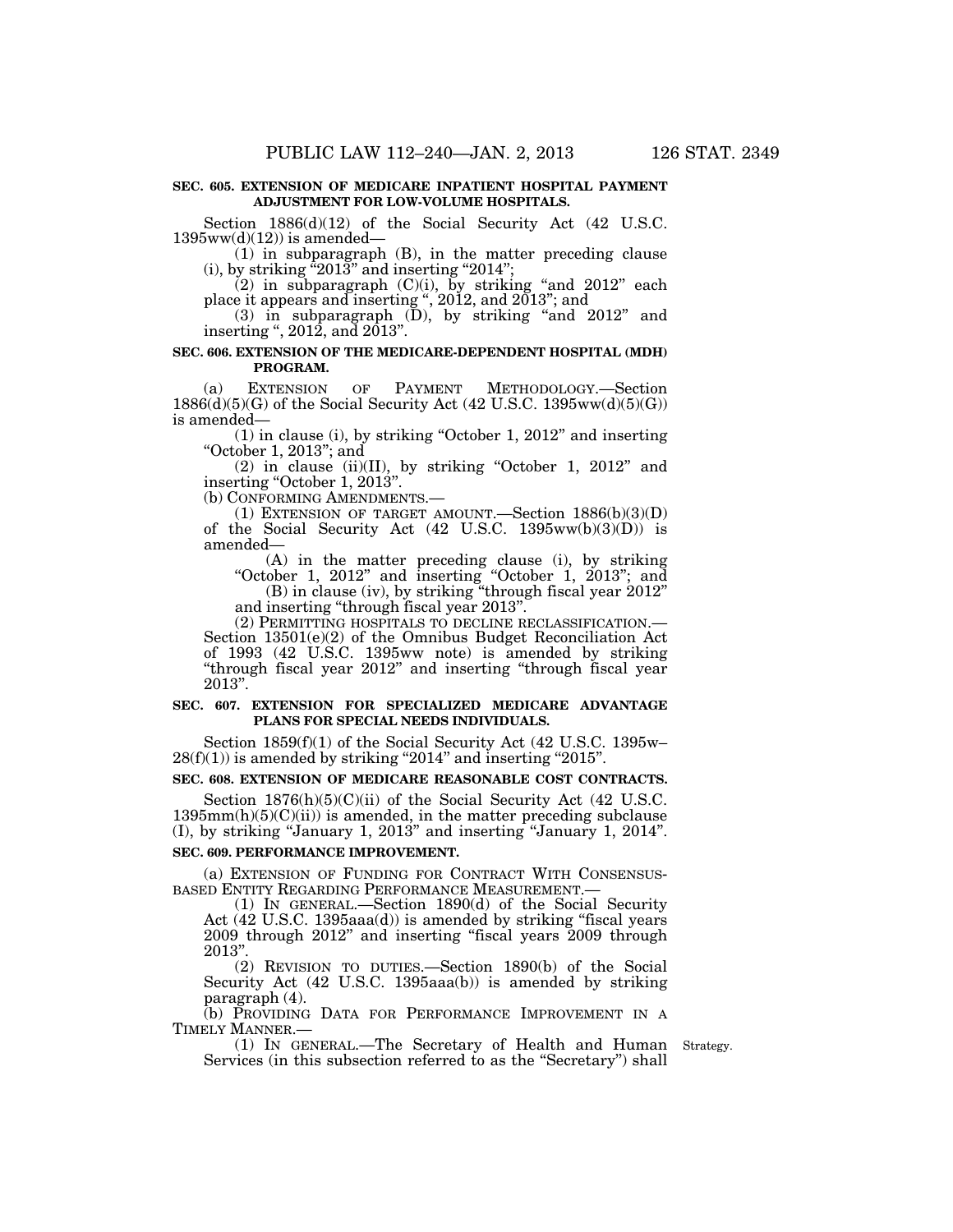develop a strategy to provide data for performance improvement in a timely manner to applicable providers under the Medicare program under title XVIII of the Social Security Act (42 U.S.C. 1395 et seq.), including with respect to the provision of the following:

(A) Utilization data, including such data for items and services under parts A, B, and D of the Medicare program.

(B) Feedback on quality data submitted by the applicable provider under the Medicare program.

(2) CONSIDERATIONS.—In developing the strategy under paragraph (1), the Secretary shall consider—

(A) the type of applicable provider receiving the data;

(B) the frequency of providing the data so that it can be the most relevant in improving provider performance;

(C) risk adjustment methods;

(D) presentation of the data in a meaningful manner and easily understandable format;

(E) with respect to utilization data, the provision of data that the Secretary determines would be useful to improve the performance of the type of applicable provider involved; and

(F) administrative costs involved with providing data. (3) SUBMISSION AND AVAILABILITY OF INITIAL STRATEGY.— Not later than 1 year after the date of the enactment of this Act, the Secretary shall—

(A) submit to the relevant committees of Congress the strategy described in paragraph (1); and

(B) post such strategy on the website of the Centers for Medicare & Medicaid Services.

(4) STRATEGY UPDATE.—

(A) FEEDBACK FROM STAKEHOLDERS.—The Secretary shall seek feedback from stakeholders on the initial strategy submitted under paragraph (3).

(B) STRATEGY UPDATE.—The Secretary shall—

(i) update the strategy described in paragraph (1) based on the feedback submitted under subparagraph (A); and

(ii) not later than 18 months after the date of the enactment of this Act—

(I) submit such updated strategy to the relevant committees of Congress; and

(II) post such updated strategy on the website

of the Centers for Medicare & Medicaid Services. (5) GAO STUDY AND REPORT ON PRIVATE SECTOR INFORMA-TION SHARING ACTIVITIES.—

(A) STUDY.—The Comptroller General of the United States (in this paragraph referred to as the ''Comptroller General'') shall conduct a study on information sharing activities. Such study shall include an analysis of—

(i) how private sector entities share timely data with hospitals, physicians, and other providers and what lessons can be learned from those activities;

(ii) how the Medicare program currently shares data with providers, including what data is provided and to which providers, and what divisions within the Centers for Medicare & Medicaid Services oversee those efforts;

Deadline. Web posting.

Deadline. Web posting.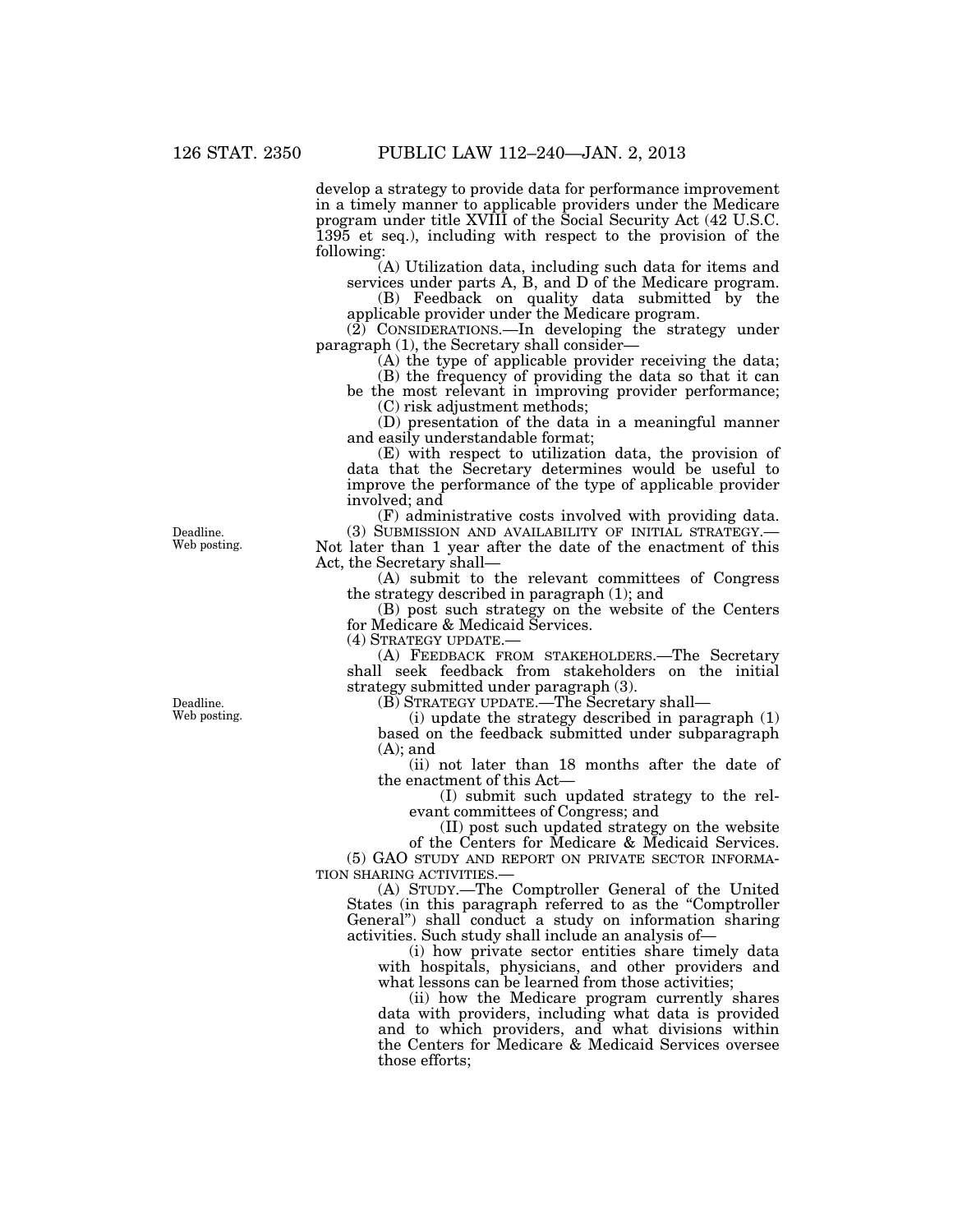(iii) what, if any, differences there are between the private sector and the Medicare program under title XVIII of the Social Security Act (42 U.S.C. 1395 et seq.) in terms of sharing data; and

(iv) what, if any, barriers there are for the Centers for Medicare & Medicaid Services to sharing timely data with applicable providers and recommendations to eliminate or reduce such barriers.

(B) REPORT.—Not later than 8 months after the date of the enactment of this Act, the Comptroller General shall submit to the relevant committees of Congress a report containing the results of the study conducted under subparagraph (A), together with recommendations for such legislation and administrative action as the Comptroller General determines appropriate.

(6) DEFINITIONS.—In this subsection:

(A) APPLICABLE PROVIDER.—The term ''applicable provider'' means the following:

(i) A critical access hospital (as defined in section 1861(mm)(1) of the Social Security Act (42 U.S.C.  $1395xx(mm)(1))$ .

(ii) A hospital (as defined in section 1861(e) of such Act (42 U.S.C. 1395x(e))).

(iii) A physician (as defined in section  $1861(r)$  of such Act  $(42 \text{ U.S.C. } 1395x(r))$ .

(iv) Any other provider the Secretary determines should receive the information described in subsection (a).

(B) PERFORMANCE IMPROVEMENT.—The term ''performance improvement'' means improvements in quality, reducing per capita costs, and other criteria the Secretary determines appropriate.

#### **SEC. 610. EXTENSION OF FUNDING OUTREACH AND ASSISTANCE FOR LOW-INCOME PROGRAMS.**

(a) ADDITIONAL FUNDING FOR STATE HEALTH INSURANCE PRO-GRAMS.—Subsection (a)(1)(B) of section 119 of the Medicare Improvements for Patients and Providers Act of 2008 (42 U.S.C. 1395b–3 note), as amended by section 3306 of the Patient Protection and Affordable Care Act Public Law 111–148), is amended—

 $(1)$  in clause  $(i)$ , by striking "and" at the end;

(2) in clause (ii), by striking the period at the end and inserting ''; and''; and

(3) by inserting after clause (ii) the following new clause: "(iii) for fiscal year 2013, of  $$7,500,000$ .".

(b) ADDITIONAL FUNDING FOR AREA AGENCIES ON AGING.— Subsection  $(b)(1)(B)$  of such section 119, as so amended, is amended—

 $(1)$  in clause  $(i)$ , by striking "and" at the end;

(2) in clause (ii), by striking the period at the end and inserting "; and"; and

(3) by inserting after clause (ii) the following new clause: "(iii) for fiscal year 2013, of  $$7,500,000$ .".

(c) ADDITIONAL FUNDING FOR AGING AND DISABILITY RESOURCE CENTERS.—Subsection  $(c)(1)(B)$  of such section 119, as so amended, is amended—

 $(1)$  in clause  $(i)$ , by striking "and" at the end;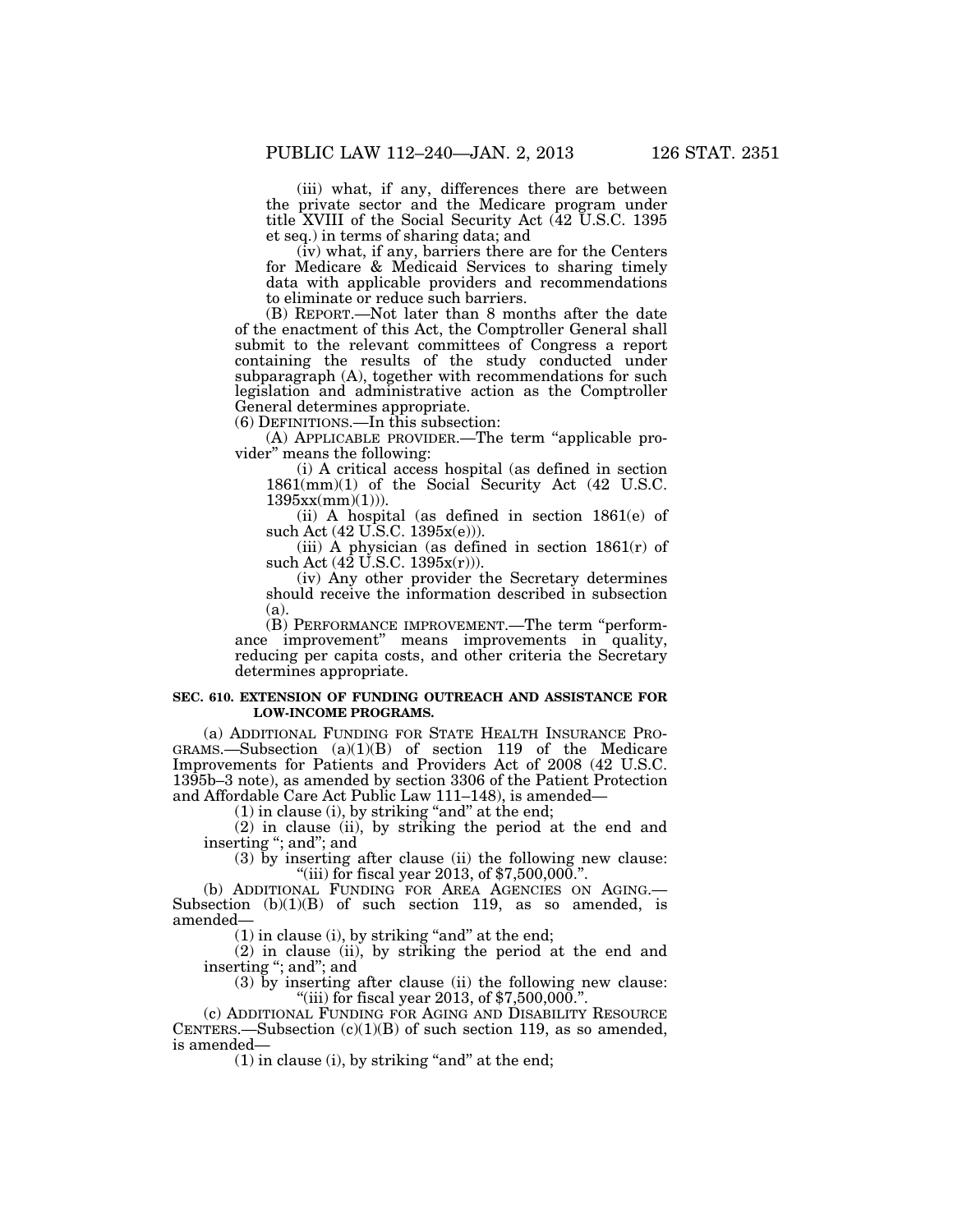(2) in clause (ii), by striking the period at the end and inserting ''; and''; and

(3) by inserting after clause (ii) the following new clause: "(iii) for fiscal year  $2013$ , of  $$5,000,000$ .".

(d) ADDITIONAL FUNDING FOR CONTRACT WITH THE NATIONAL CENTER FOR BENEFITS AND OUTREACH ENROLLMENT.—Subsection  $(d)(2)$  of such section 119, as so amended, is amended—

 $(1)$  in clause  $(i)$ , by striking "and" at the end;

(2) in clause (ii), by striking the period at the end and inserting ''; and''; and

(3) by inserting after clause (ii) the following new clause: ''(iii) for fiscal year 2013, of \$5,000,000.''.

# **Subtitle B—Other Health Extensions**

#### **SEC. 621. EXTENSION OF THE QUALIFYING INDIVIDUAL (QI) PROGRAM.**

(a) EXTENSION.—Section 1902(a)(10)(E)(iv) of the Social Security Act (42 U.S.C. 1396a(a)(10)(E)(iv)) is amended by striking "2012" and inserting "2013".<br>
(b) EXTENDING TOTAL AMOUNT AVAILABLE FOR ALLOCATION.—

Section 1933(g) of such Act (42 U.S.C. 1396u–3(g)) is amended—  $(1)$  in paragraph  $(2)$ –

 $(A)$  in subparagraph  $(Q)$ , by striking "and" after the semicolon;

(B) in subparagraph (R), by striking the period at the end and inserting a semicolon; and

(C) by adding at the end the following new subparagraphs:

''(S) for the period that begins on January 1, 2013, and ends on September 30, 2013, the total allocation amount is \$485,000,000; and

"(T) for the period that begins on October 1, 2013, and ends on December 31, 2013, the total allocation amount is \$300,000,000.''; and

(2) in paragraph (3), in the matter preceding subparagraph (A), by striking "or  $(R)$ " and inserting " $(R)$ , or  $(T)$ ".

#### **SEC. 622. EXTENSION OF TRANSITIONAL MEDICAL ASSISTANCE (TMA).**

Sections 1902(e)(1)(B) and 1925(f) of the Social Security Act  $(42 \text{ U.S.C. } 1396a(e)(1)(B), 1396r-6(f))$  are each amended by striking  $"2012"$  and inserting "2013".

#### **SEC. 623. EXTENSION OF MEDICAID AND CHIP EXPRESS LANE OPTION.**

Section 1902(e)(13)(I) of the Social Security Act (42 U.S.C.  $1396a(e)(13)(I)$  is amended by striking "2013" and inserting "2014".

#### **SEC. 624. EXTENSION OF FAMILY-TO-FAMILY HEALTH INFORMATION CENTERS.**

Section  $501(c)(1)(A)(iii)$  of the Social Security Act (42 U.S.C.  $701(c)(1)(A)(iii)$ ) is amended by striking "2012" and inserting "2013".

#### **SEC. 625. EXTENSION OF SPECIAL DIABETES PROGRAM FOR TYPE I DIABETES AND FOR INDIANS.**

(a) SPECIAL DIABETES PROGRAMS FOR TYPE I DIABETES.—Section 330B(b)(2)(C) of the Public Health Service Act (42 U.S.C. 254c–  $2(b)(2)(C)$ ) is amended by striking "2013" and inserting "2014".

Time periods.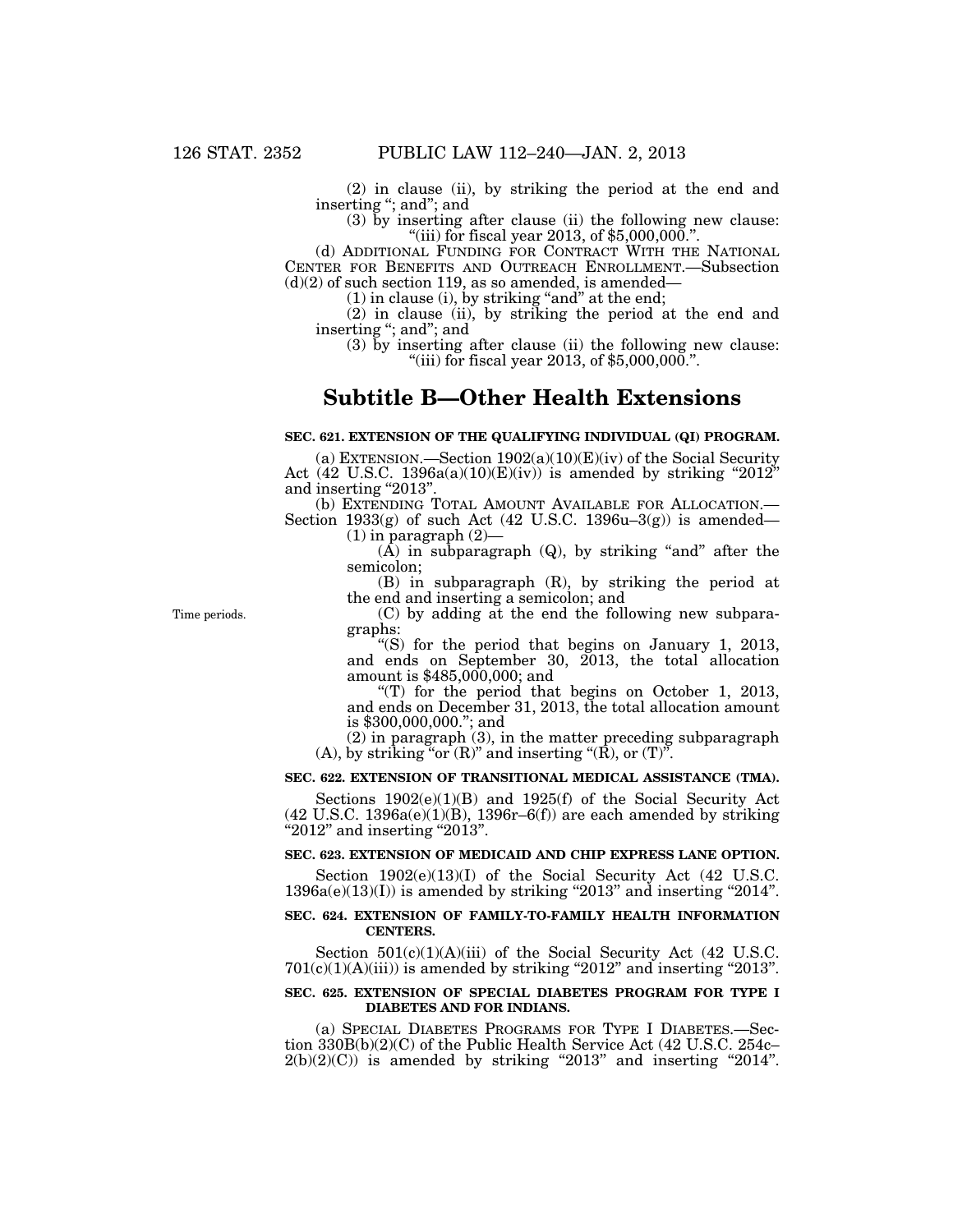(b) SPECIAL DIABETES PROGRAMS FOR INDIANS.—Section 330C(c)(2)(C) of the Public Health Service Act (42 U.S.C. 254c–  $3(c)(2)(C)$  is amended by striking "2013" and inserting "2014".

### **Subtitle C—Other Health Provisions**

#### **SEC. 631. IPPS DOCUMENTATION AND CODING ADJUSTMENT FOR IMPLEMENTATION OF MS-DRGS.**

(a) RULE OF CONSTRUCTION AND CLARIFICATION.— (1) RULE OF CONSTRUCTION.—Nothing in the amendments made by subsection (b) shall be construed as changing the existing authority under section 1886(d) of the Social Security Act (42 U.S.C. 1395ww(d)) to make prospective documentation and coding adjustments to the standardized amounts under such section 1886(d) to correct for changes in the coding or classification of discharges that do not reflect real changes in case mix.

(2) CLARIFICATION.—Effective on the date of the enactment of this section, except as provided in section  $7(b)(1)(B)(ii)$  of the TMA, Abstinence Education, and QI Programs Extension Act of 2007, as added by subsection  $(b)(2)(A)(ii)(IV)$  of this section, the Secretary of Health and Human Services shall not have authority to fully recoup past overpayments related to documentation and coding changes from fiscal years 2008 and 2009.

(b) ADJUSTMENT.—Section 7 of the TMA, Abstinence Education, and QI Programs Extension Act of 2007 (Public Law 110–90; 121 Stat. 986) is amended—

(1) in the heading, by striking ''**LIMITATION**'' and all that follows through ''**ADJUSTMENT**'' and inserting ''**DOCUMENTATION AND CODING ADJUSTMENTS**''; and

 $(2)$  in subsection  $(b)$ -

 $(A)$  in paragraph  $(1)$ —

 $(i)$  in the matter before subparagraph  $(A)$ —

(I) by striking "or 2009" and inserting ", 2009, or 2010''; and

(II) by inserting ''or otherwise applied for such year" after "applied under subsection (a)"; and

 $(ii)$  in subparagraph  $(B)$ —

(I) by inserting "(i)" after "(B)";

(II) by striking ''or decrease'';

(III) by striking the period at the end and inserting "; and"; and

(IV) by adding at the end the following:

''(ii) make an additional adjustment to the standardized amounts under such section 1886(d) based upon the Secretary's estimates for discharges occurring only during fiscal years 2014, 2015, 2016, and 2017 to fully offset \$11,000,000,000 (which represents the amount of the increase in aggregate payments from fiscal years 2008 through 2013 for which an adjustment was not previously applied).''; and

(B) in paragraph (3)—

(i) in subparagraph (A), by inserting before the semicolon the following: "or affecting the Secretary's authority under such paragraph to apply a prospective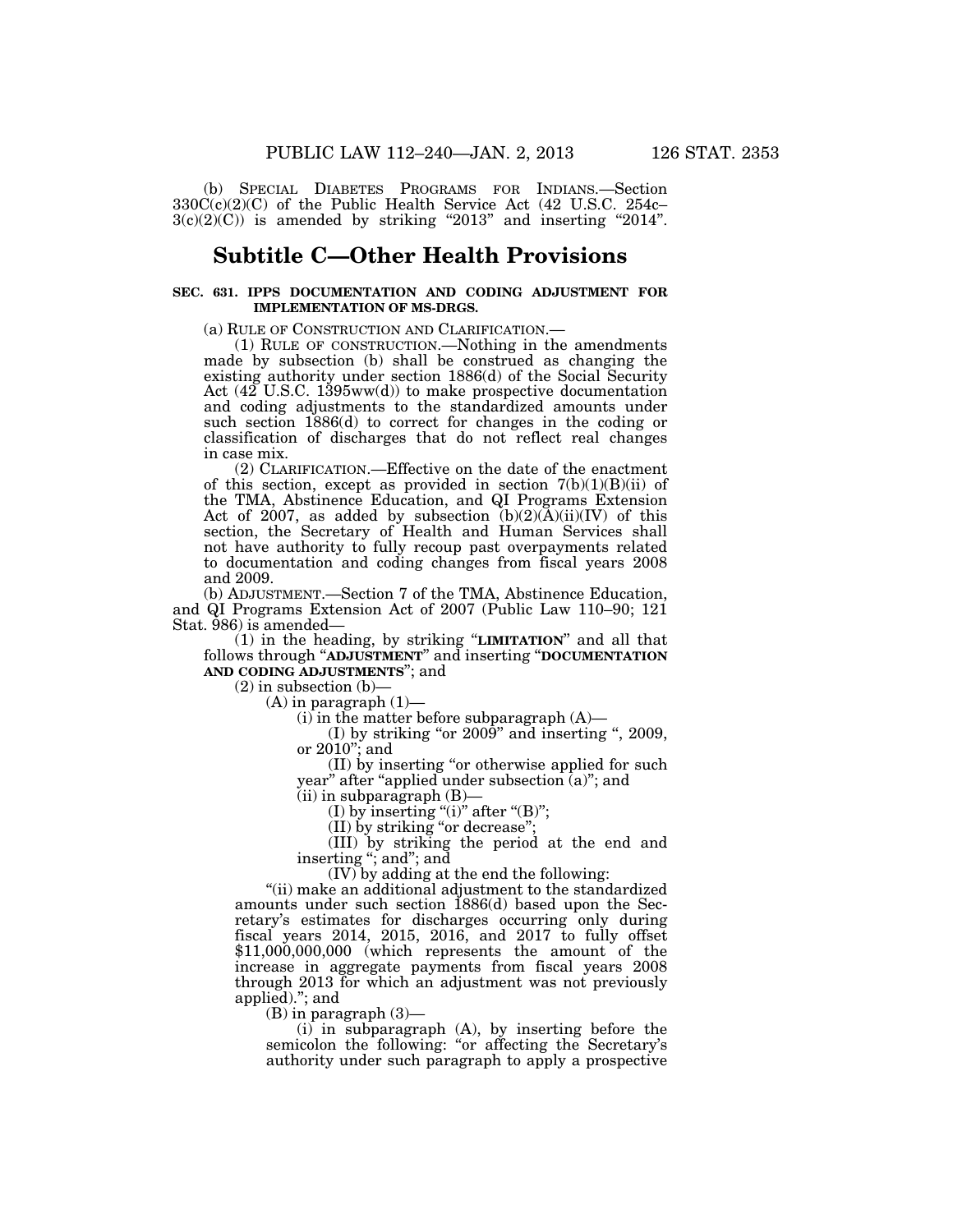adjustment to offset aggregate additional payments related to documentation and coding improvements made with respect to discharges during fiscal year 2010''; and

(ii) in subparagraph  $(B)$ , by striking "and  $2012$ " and inserting ''2012, 2014, 2015, 2016, and 2017''.

#### **SEC. 632. REVISIONS TO THE MEDICARE ESRD BUNDLED PAYMENT SYSTEM TO REFLECT FINDINGS IN THE GAO REPORT.**

(a) ADJUSTMENT TO ESRD BUNDLED PAYMENT RATE TO ACCOUNT FOR CHANGES IN THE UTILIZATION OF CERTAIN DRUGS AND BIOLOGICALS.—Section 1881(b)(14) of the Social Security Act (42 U.S.C. 1395rr(b)(14)) is amended by adding at the end the following new subparagraph:

''(I) For services furnished on or after January 1, 2014, the Secretary shall, by comparing per patient utilization data from 2007 with such data from 2012, make reductions to the single payment that would otherwise apply under this paragraph for renal dialysis services to reflect the Secretary's estimate of the change in the utilization of drugs and biologicals described in clauses (ii), (iii), and (iv) of subparagraph (B) (other than oral-only ESRDrelated drugs, as such term is used in the final rule promulgated by the Secretary in the Federal Register on August 12, 2010 (75 Fed. Reg. 49030)). In making reductions under the preceding sentence, the Secretary shall take into account the most recently available data on average sales prices and changes in prices for drugs and biological reflected in the ESRD market basket percentage increase factor under subparagraph (F).''.

(b) TWO-YEAR DELAY OF IMPLEMENTATION OF ORAL-ONLY ESRD-RELATED DRUGS IN THE ESRD PROSPECTIVE PAYMENT SYSTEM; MONITORING.

(1) DELAY.—The Secretary of Health and Human Services may not implement the policy under section 413.174(f)(6) of title 42, Code of Federal Regulations (relating to oral-only ESRD-related drugs in the ESRD prospective payment system), prior to January 1, 2016.

(2) MONITORING.—With respect to the implementation of oral-only ESRD-related drugs in the ESRD prospective payment system under subsection  $(b)(14)$  of section 1881 of the Social Security Act (42 U.S.C. 1395rr(b)(14)), the Secretary of Health and Human Services shall monitor the bone and mineral metabolism of individuals with end stage renal disease.

(c) ANALYSIS OF CASE MIX PAYMENT ADJUSTMENTS.—By not later than January 1, 2016, the Secretary of Health and Human Services shall—

(1) conduct an analysis of the case mix payment adjustments being used under section  $1881(b)(14)(D)(i)$  of the Social Security Act  $(42 \text{ U.S.C. } 1395 \text{rr}(b)(14)(D)(i))$ ; and

(2) make appropriate revisions to such case mix payment adjustments.

(d) UPDATED GAO REPORT.—Not later than December 31, 2015, the Comptroller General of the United States shall submit to Congress a report that updates the report submitted to Congress under section 10336 of the Patient Protection and Affordable Care Act (Public Law 111–148; 124 Stat. 974). The updated report shall include an analysis of how the Secretary of Health and Human Services has addressed points raised in the report submitted under

Reductions.

42 USC 1395rr note.

42 USC 1395rr note.

Analysis.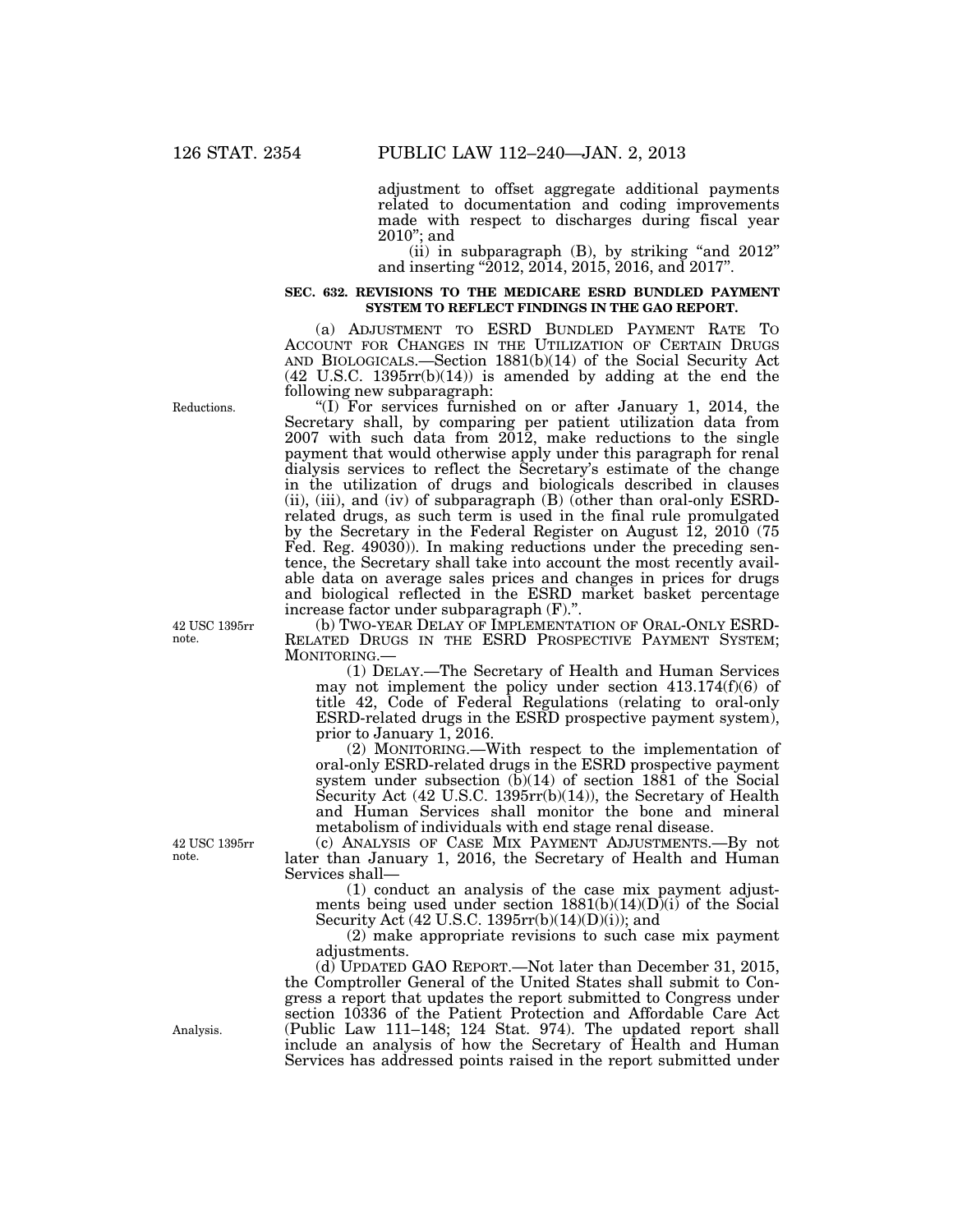such section 10336 with respect to the Secretary's preparations to implement payment for oral-only ESRD-related drugs in the bundled prospective payment system under section 1881(b)(14) of the Social Security Act  $(42 \text{ U.S.} \check{\text{C}}. 1395 \text{rr(b)}(14)).$ 

#### **SEC. 633. TREATMENT OF MULTIPLE SERVICE PAYMENT POLICIES FOR THERAPY SERVICES.**

(a) SERVICES FURNISHED BY PHYSICIANS AND CERTAIN OTHER PROVIDERS.—Section 1848(b)(7) of the Social Security Act (42 U.S.C.  $1395w-4(b)(7)$  is amended-

 $(1)$  by striking "2011," and inserting "2011, and before April 1, 2013,''; and

(2) by adding at the end the following new sentence: ''In the case of such services furnished on or after April 1, 2013, and for which payment is made under such fee schedules, instead of the 25 percent multiple procedure payment reduction specified in such final rule, the reduction percentage shall be 50 percent.''.

(b) SERVICES FURNISHED BY OTHER PROVIDERS.—Section 1834(k) of the Social Security Act (42 U.S.C. 1395m(k)) is amended by adding at the end the following new paragraph:

"(7) ADJUSTMENT IN DISCOUNT FOR CERTAIN MULTIPLE THERAPY SERVICES.—In the case of therapy services furnished on or after April 1, 2013, and for which payment is made under this subsection pursuant to the applicable fee schedule amount (as defined in paragraph (3)), instead of the 25 percent multiple procedure payment reduction specified in the final rule published by the Secretary in the Federal Register on November 29, 2010, the reduction percentage shall be 50 percent.''.

#### **SEC. 634. PAYMENT FOR CERTAIN RADIOLOGY SERVICES FURNISHED UNDER THE MEDICARE HOSPITAL OUTPATIENT DEPART-MENT PROSPECTIVE PAYMENT SYSTEM.**

Section 1833(t)(16) of the Social Security Act (42 U.S.C.  $1395l(t)(16)$ ) is amended by adding at the end the following new subparagraph:<br>"(D) SPECIAL PAYMENT RULE.—

"(i) IN GENERAL.—In the case of covered OPD services furnished on or after April 1, 2013, in a hospital described in clause (ii), if—

''(I) the payment rate that would otherwise apply under this subsection for stereotactic radiosurgery, complete course of treatment of cranial lesion(s) consisting of 1 session that is multisource Cobalt 60 based (identified as of January 1, 2013, by HCPCS code 77371 (and any succeeding code) and reimbursed as of such date under APC 0127 (and any succeeding classification group)); exceeds

''(II) the payment rate that would otherwise apply under this subsection for linear accelerator based stereotactic radiosurgery, complete course of therapy in one session (identified as of January 1, 2013, by HCPCS code G0173 (and any succeeding code) and reimbursed as of such date under APC 0067 (and any succeeding classification group)),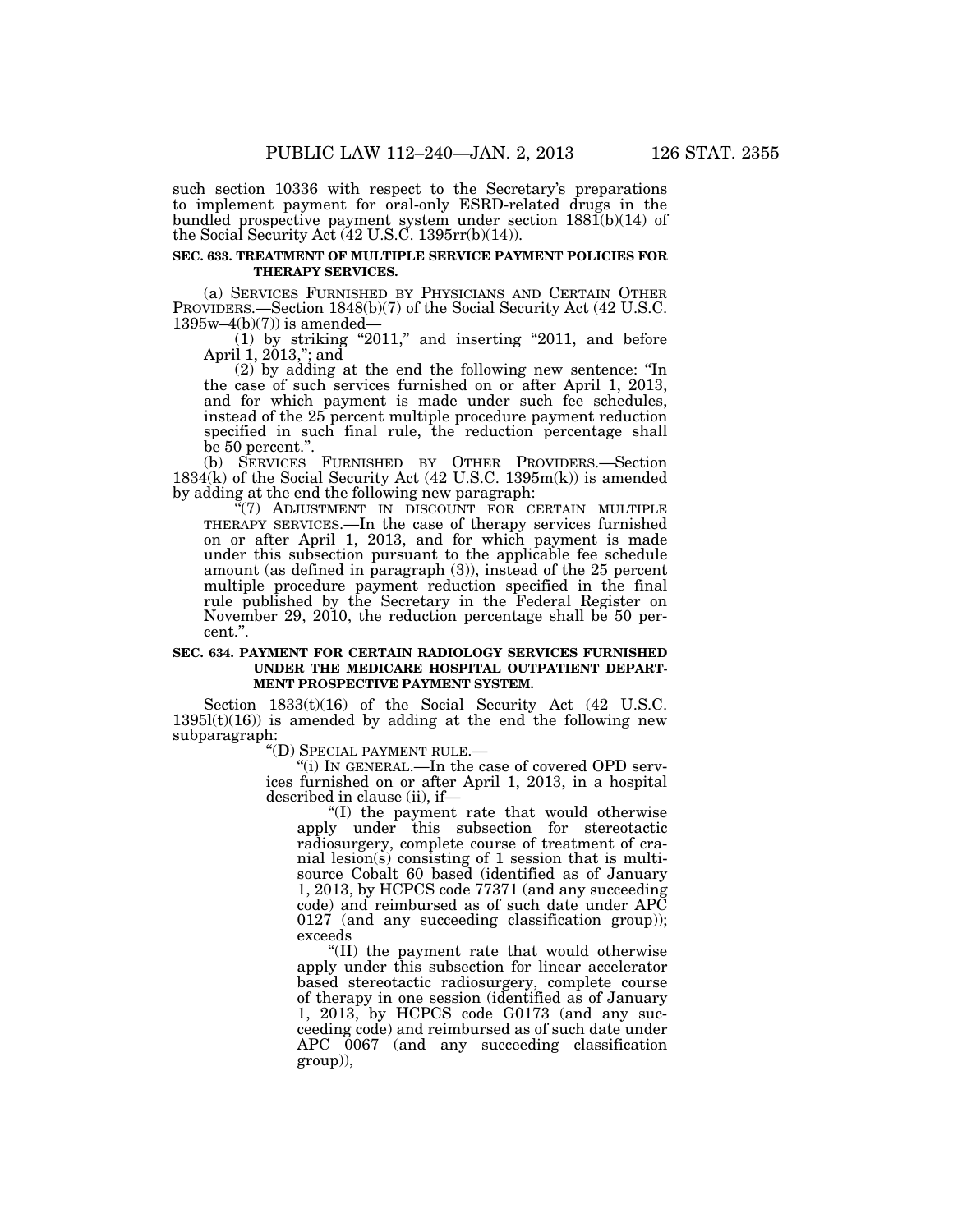the payment rate for the service described in subclause (I) shall be reduced to an amount equal to the payment rate for the service described in subclause (II).

''(ii) HOSPITAL DESCRIBED.—A hospital described in this clause is a hospital that is not—

''(I) located in a rural area (as defined in section  $1886(d)(2)(D)$ ;

''(II) classified as a rural referral center under section  $1886(d)(5)(C)$ ; or

''(III) a sole community hospital (as defined in section  $1886(d)(5)(D)(iii)$ .

"(iii) NOT BUDGET NEUTRAL.—In making any budget neutrality adjustments under this subsection for 2013 (with respect to covered OPD services furnished on or after April 1, 2013, and before January 1, 2014) or a subsequent year, the Secretary shall not take into account the reduced expenditures that result from the application of this subparagraph.''.

#### **SEC. 635. ADJUSTMENT OF EQUIPMENT UTILIZATION RATE FOR ADVANCED IMAGING SERVICES.**

Section 1848 of the Social Security Act (42 U.S.C. 1395w– 4) is amended—

 $(1)$  in subsection  $(b)(4)(C)$ —

(A) by striking ''and subsequent years'' and inserting '', 2012, and 2013''; and

(B) by adding at the end the following new sentence: ''With respect to fee schedules established for 2014 and subsequent years, in such methodology, the Secretary shall use a 90 percent utilization rate.''; and

(2) in subsection  $(c)(2)(B)(v)(III)$ , by striking "change in the utilization rate applicable to  $2011$ , as described in<sup>"</sup> and inserting "changes in the utilization rate applicable to 2011 and 2014, as described in the first and second sentence, respectively, of".

#### **SEC. 636. MEDICARE PAYMENT OF COMPETITIVE PRICES FOR DIABETIC SUPPLIES AND ELIMINATION OF OVERPAYMENT FOR DIABETIC SUPPLIES.**

(a) APPLICATION OF COMPETITIVE BIDDING PRICES FOR DIABETIC SUPPLIES.—Section 1834(a)(1) of the Social Security Act (42 U.S.C.  $1395m(a)(1)$  is amended-

(1) in subparagraph (F), in the matter preceding clause  $(i)$ , by striking "subparagraph  $(G)$ " and inserting "subparagraphs  $(G)$  and  $(H)$ "; and

(2) by adding at the end the following new subparagraph: " $(H)$  DIABETIC SUPPLIES.—

"(i) In GENERAL.—On or after the date described in clause (ii), the payment amount under this part for diabetic supplies, including testing strips, that are non-mail order items (as defined by the Secretary) shall be equal to the single payment amounts established under the national mail order competition for diabetic supplies under section 1847.

"(ii) DATE DESCRIBED.—The date described in this clause is the date of the implementation of the single payment amounts under the national mail order competition for diabetic supplies under section 1847.''.

Time period.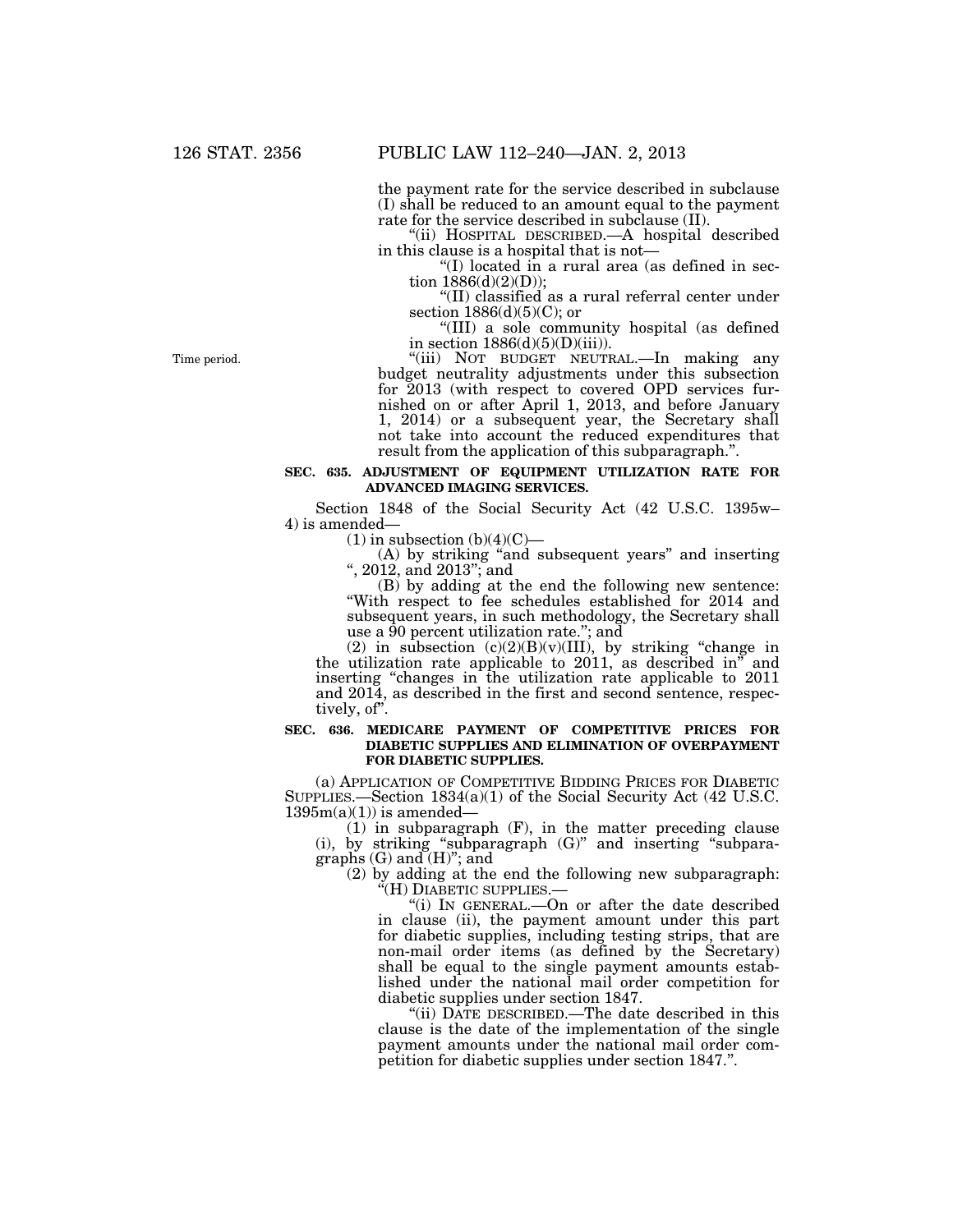(b) OVERPAYMENT ELIMINATION FOR DIABETIC SUPPLIES.—Section 1834(a) of the Social Security Act (42 U.S.C. 1395m(a)) is amended by adding at the end the following new paragraph:

"(22) SPECIAL PAYMENT RULE FOR DIABETIC SUPPLIES.—Notwithstanding the preceding provisions of this subsection, for purposes of determining the payment amount under this subsection for diabetic supplies furnished on or after the first day of the calendar quarter during 2013 that is at least 30 days after the date of the enactment of this paragraph and before the date described in paragraph  $(1)(H)(ii)$ , the Secretary shall recalculate and apply the covered item update under paragraph (14) as if subparagraph (J)(i) of such paragraph was amended by striking 'but only if furnished through mail order'.''.

#### **SEC. 637. MEDICARE PAYMENT ADJUSTMENT FOR NON-EMERGENCY AMBULANCE TRANSPORTS FOR ESRD BENEFICIARIES.**

Section 1834(l) of the Social Security Act (42 U.S.C. 1395m(l)) is amended by adding at the end the following new paragraph:

"(15) PAYMENT ADJUSTMENT FOR NON-EMERGENCY AMBU-LANCE TRANSPORTS FOR ESRD BENEFICIARIES.—The fee schedule amount otherwise applicable under the preceding provisions of this subsection shall be reduced by 10 percent for ambulance services furnished on or after October 1, 2013, consisting of non-emergency basic life support services involving transport of an individual with end-stage renal disease for renal dialysis services (as described in section 1881(b)(14)(B)) furnished other than on an emergency basis by a provider of services or a renal dialysis facility.''.

#### **SEC. 638. REMOVING OBSTACLES TO COLLECTION OF OVERPAYMENTS.**

(a) IN GENERAL.—The last sentence of subsections (b) and (c) of section 1870 of the Social Security Act (42 U.S.C. 1395gg) are each amended—

(1) by striking ''third year'' and inserting ''fifth year''; and (2) by striking ''three-year'' and inserting ''five-year''.

(b) EFFECTIVE DATE.—The amendments made by subsection 42 USC 1395gg (a) shall take effect on the date of the enactment of this Act.

note.

#### **SEC. 639. MEDICARE ADVANTAGE CODING INTENSITY ADJUSTMENT.**

Section  $1853(a)(1)(C)(ii)(III)$  of the Social Security Act (42 U.S.C.  $1395w-23(a)(1)(C)(ii)(III))$  is amended—

 $(1)$  by striking "1.3 percentage points" and inserting "1.5 percentage points''; and

 $(2)$  by striking "5.7 percent" and inserting "5.9 percent".

#### **SEC. 640. ELIMINATION OF ALL FUNDING FOR THE MEDICARE IMPROVEMENT FUND.**

Section 1898(b)(1) of the Social Security Act (42 U.S.C.  $1395iii(b)(1)$  is amended by striking subparagraphs  $(A)$ ,  $(B)$ , and (C) and inserting the following new subparagraphs: ''(A) fiscal year 2014, \$0; and

''(B) fiscal year 2015, \$0.''.

#### **SEC. 641. REBASING OF STATE DSH ALLOTMENTS.**

Section 1923(f)(8) of the Social Security Act (42 U.S.C. 1396r– 4(f)(8)) is amended to read as follows:

Time period. Applicability.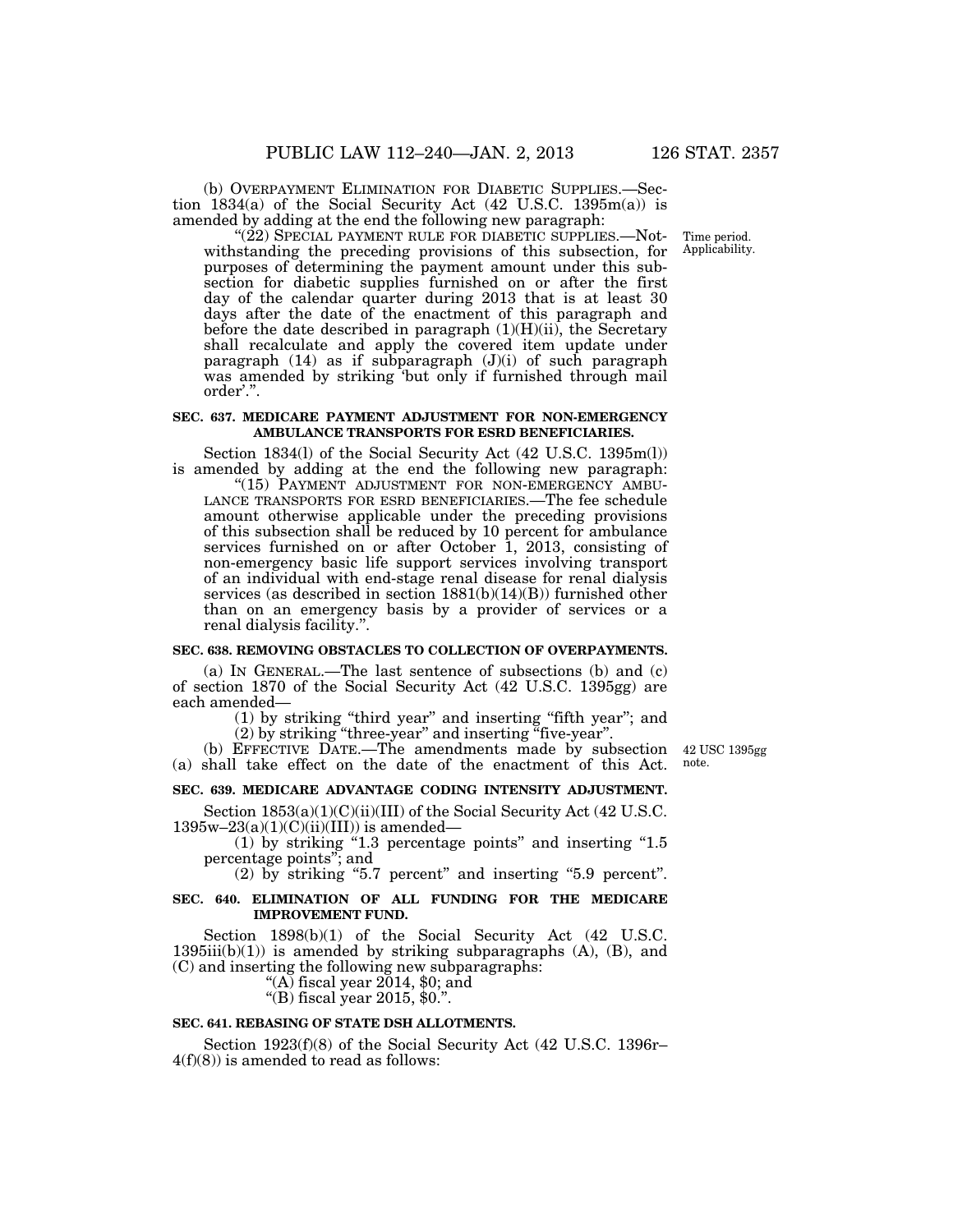$\lq\lq(8)$  SPECIAL RULES FOR CALCULATING DSH ALLOTMENTS FOR CERTAIN FISCAL YEARS.—

"(A) FISCAL YEAR 2021.—Only with respect to fiscal year 2021, the DSH allotment for a State, in lieu of the amount determined under paragraph (3) for the State for that year, shall be equal to the DSH allotment for the State as reduced under paragraph (7) for fiscal year 2020, increased, subject to subparagraphs (B) and (C) of paragraph (3), and paragraph (5), by the percentage change in the consumer price index for all urban consumers (all items; U.S. city average), for fiscal year 2020.

"(B) FISCAL YEAR  $2022$ . - Only with respect to fiscal year 2022, the DSH allotment for a State, in lieu of the amount determined under paragraph (3) for the State for that year, shall be equal to the DSH allotment for the State for fiscal year 2021, as determined under subparagraph (A), increased, subject to subparagraphs (B) and  $(C)$  of paragraph  $(3)$ , and paragraph  $(5)$ , by the percentage change in the consumer price index for all urban consumers (all items; U.S. city average), for fiscal year 2021.

''(C) SUBSEQUENT FISCAL YEARS.—The DSH allotment for a State for fiscal years after fiscal year 2022 shall be calculated under paragraph (3) without regard to this paragraph and paragraph  $(7)$ .".

#### **SEC. 642. REPEAL OF CLASS PROGRAM.**

(a) REPEAL.—Title XXXII of the Public Health Service Act (42 U.S.C. 300ll et seq.; relating to the CLASS program) is repealed. (b) CONFORMING CHANGES.— (1) Title VIII of the Patient Protection and Affordable Care

Act (Public Law 111–148; 124 Stat. 119, 846–847) is repealed. (2) Section 1902(a) of the Social Security Act (42 U.S.C.

 $1396a(a)$  is amended—

(A) by striking paragraphs (81) and (82);

(B) in paragraph  $(80)$ , by inserting "and" at the end; and

(C) by redesignating paragraph (83) as paragraph (81). (3) Paragraphs  $(2)$  and  $(3)$  of section 6021(d) of the Deficit Reduction Act of 2005 (42 U.S.C. 1396p note) are amended to read as such paragraphs were in effect on the day before the date of the enactment of section 8002(d) of the Patient Protection and Affordable Care Act (Public Law 111–148). Of the funds appropriated by paragraph (3) of such section 6021(d), as amended by the Patient Protection and Affordable Care Act, the unobligated balance is rescinded.

#### **SEC. 643. COMMISSION ON LONG-TERM CARE.**

(a) ESTABLISHMENT.—There is established a commission to be known as the Commission on Long-Term Care (referred to in this section as the "Commission").

(b) DUTIES.

(1) IN GENERAL.—The Commission shall develop a plan for the establishment, implementation, and financing of a comprehensive, coordinated, and high-quality system that ensures the availability of long-term services and supports for individuals in need of such services and supports, including elderly individuals, individuals with substantial cognitive or functional limitations, other individuals who require assistance to perform

42 USC 300*ll*—300*ll*–9.

42 USC 201 note, 300*ll* notes.

Plans.

Rescission.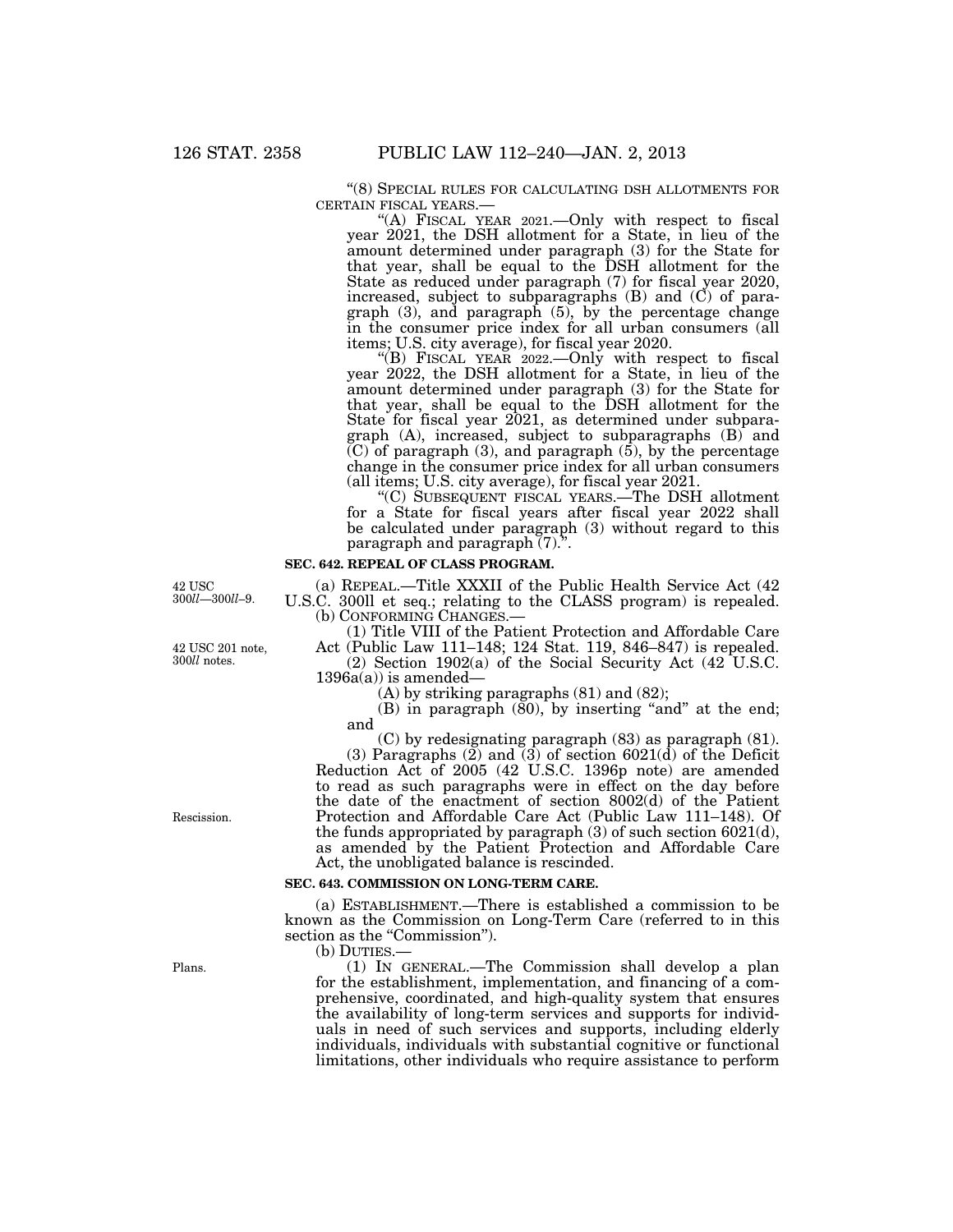activities of daily living, and individuals desiring to plan for future long-term care needs.

(2) EXISTING HEALTH CARE PROGRAMS.—For purposes of developing the plan described in paragraph (1), the Commission shall provide recommendations for—

(A) addressing the interaction of a long-term services and support system with existing programs for long-term services and supports, including the Medicare program under title XVIII of the Social Security Act (42 U.S.C. 1395 et seq.) and the Medicaid program under title XIX of the Social Security Act (42 U.S.C. 1396 et seq.), and private long-term care insurance;

(B) improvements to such health care programs that are necessary for ensuring the availability of long-term services and supports; and

(C) issues related to workers who provide long-term services and supports, including—

(i) whether the number of such workers is adequate to provide long-term services and supports to individuals with long-term care needs;

(ii) workforce development necessary to deliver high-quality services to such individuals;

(iii) development of entities that have the capacity to serve as employers and fiscal agents for workers who provide long-term services and supports in the homes of such individuals; and

(iv) addressing gaps in Federal and State infrastructure that prevent delivery of high-quality long term services and supports to such individuals.

(3) ADDITIONAL CONSIDERATIONS.—For purposes of developing the plan described in paragraph (1), the Commission shall take into account projected demographic changes and trends in the population of the United States, as well as the potential for development of new technologies, delivery systems, or other mechanisms to improve the availability and quality of long-term services and supports.

(4) CONSULTATION.—For purposes of developing the plan described in paragraph (1), the Commission shall consult with the Medicare Payment Advisory Commission, the Medicaid and CHIP Payment and Access Commission, the National Council on Disability, and relevant consumer groups.

(c) MEMBERSHIP.—

(1) IN GENERAL.—The Commission shall be composed of 15 members, to be appointed not later than 30 days after the date of enactment of this Act, as follows:

Deadline. Appointments. President. Congress.

(A) The President of the United States shall appoint 3 members.

(B) The majority leader of the Senate shall appoint 3 members.

(C) The minority leader of the Senate shall appoint 3 members.

(D) The Speaker of the House of Representatives shall appoint 3 members.

(E) The minority leader of the House of Representatives shall appoint 3 members.

(2) REPRESENTATION.—The membership of the Commission shall include individuals who—

Recommendations.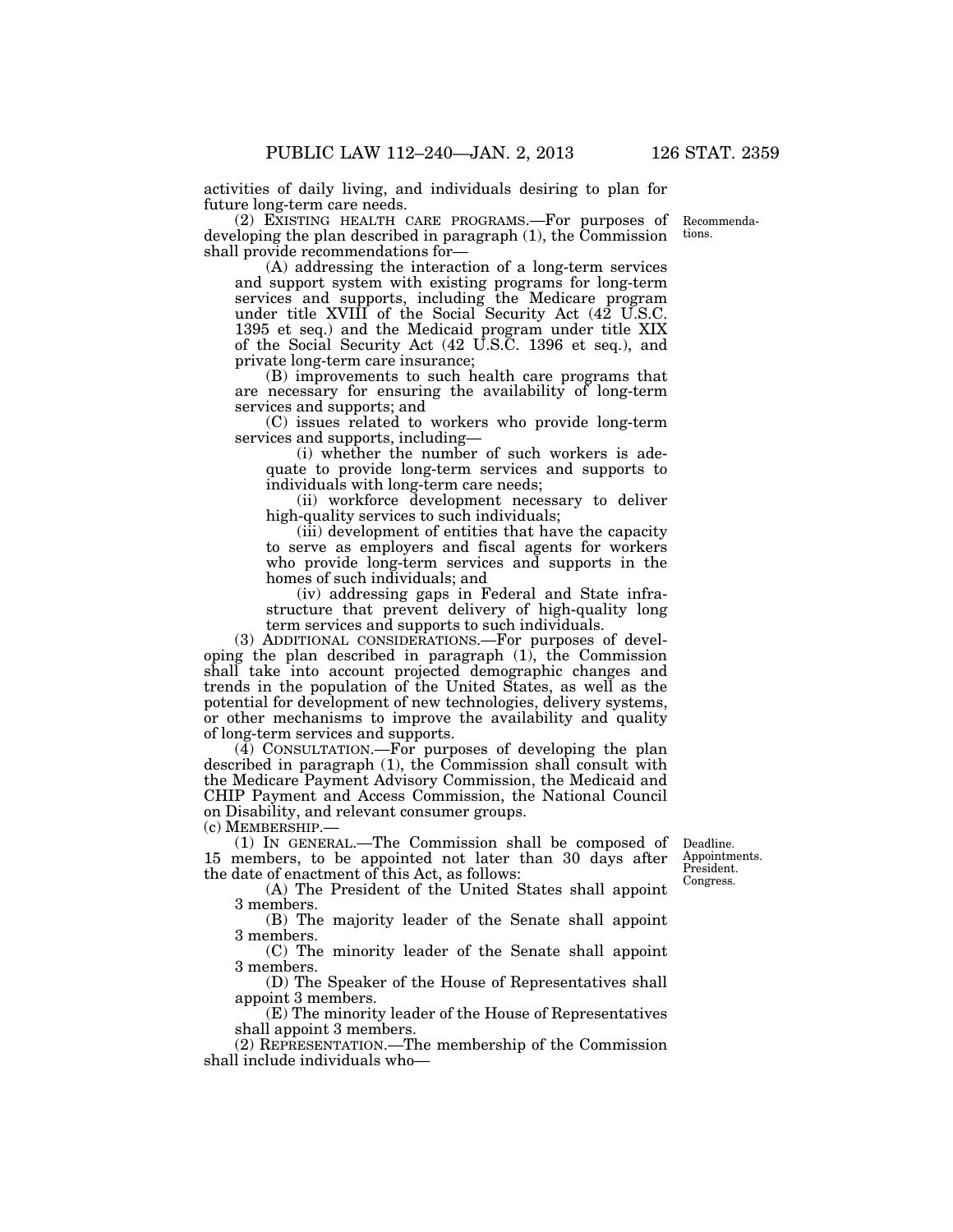(A) represent the interests of—

(i) consumers of long-term services and supports and related insurance products, as well as their representatives;

(ii) older adults;

(iii) individuals with cognitive or functional limitations;

(iv) family caregivers for individuals described in clause  $(i)$ ,  $(ii)$ , or  $(iii)$ ;

(v) the health care workforce who directly provide long-term services and supports;

(vi) private long-term care insurance providers;

(vii) employers;

(viii) State insurance departments; and

(ix) State Medicaid agencies;

(B) have demonstrated experience in dealing with issues related to long-term services and supports, health care policy, and public and private insurance; and

(C) represent the health care interests and needs of a variety of geographic areas and demographic groups.

(3) CHAIRMAN AND VICE-CHAIRMAN.—The Commission shall elect a chairman and vice chairman from among its members. (4) VACANCIES.—Any vacancy in the membership of the

Commission shall be filled in the manner in which the original appointment was made and shall not affect the power of the remaining members to execute the duties of the Commission.

(5) QUORUM.—A quorum shall consist of 8 members of the Commission, except that 4 members may conduct a hearing under subsection  $(e)(1)$ .

(6) MEETINGS.—The Commission shall meet at the call of its chairman or a majority of its members.

(7) COMPENSATION AND REIMBURSEMENT OF EXPENSES.—

(A) IN GENERAL.—To enable the Commission to exercise its powers, functions, and duties, there are authorized to be disbursed by the Senate the actual and necessary expenses of the Commission approved by the chairman and vice chairman, subject to subparagraph (B) and the rules and regulations of the Senate.

(B) MEMBERS.—Members of the Commission are not entitled to receive compensation for service on the Commission. Members may be reimbursed for travel, subsistence, and other necessary expenses incurred in carrying out the duties of the Commission.

(d) STAFF AND ETHICAL STANDARDS.—

(1) STAFF.—The chairman and vice chairman of the Commission may jointly appoint and fix the compensation of staff as they deem necessary, within the guidelines for employees of the Senate and following all applicable rules and employment requirements of the Senate.

(2) ETHICAL STANDARDS.—Members of the Commission who serve in the House of Representatives shall be governed by the ethics rules and requirements of the House. Members of the Senate who serve on the Commission and staff of the Commission shall comply with the ethics rules of the Senate.

(e) POWERS.— (1) HEARINGS AND OTHER ACTIVITIES.—For the purpose of carrying out its duties, the Commission may hold such hearings

Compliance.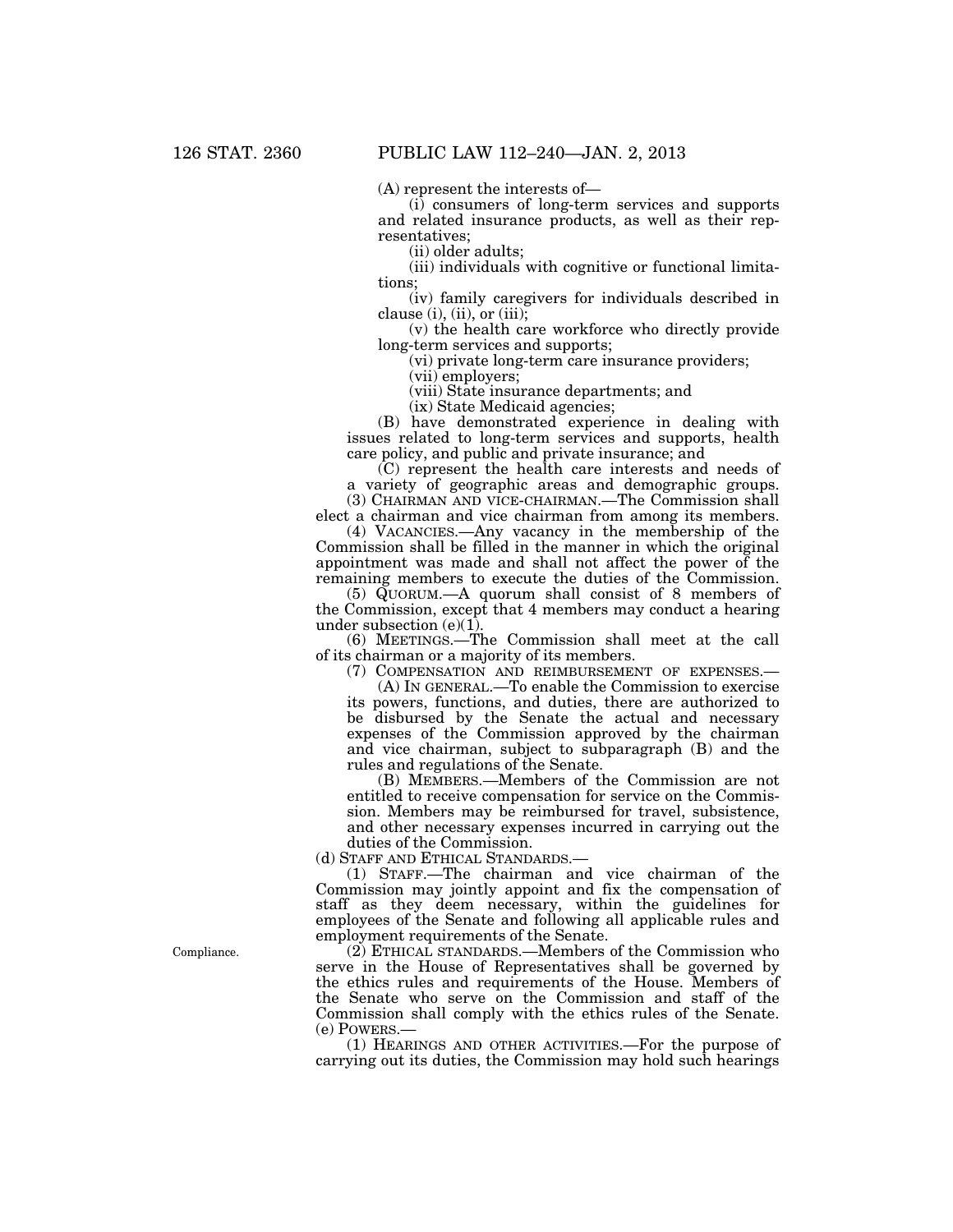and undertake such other activities as the Commission determines to be necessary to carry out its duties.

(2) STUDIES BY GENERAL ACCOUNTING OFFICE.—Upon the request of the Commission, the Comptroller General of the United States shall conduct such studies or investigations as the Commission determines to be necessary to carry out its

duties.<br>(3) COST ESTIMATES BY CONGRESSIONAL BUDGET OFFICE.— Upon the request of the Commission, the Director of the Congressional Budget Office shall provide to the Commission such cost estimates as the Commission determines to be necessary to carry out its duties.

(4) DETAIL OF FEDERAL EMPLOYEES.—Upon the request of the Commission, the head of any Federal agency is authorized to detail, without reimbursement, any of the personnel of such agency to the Commission to assist the Commission in carrying out its duties. Any such detail shall not interrupt or otherwise affect the civil service status or privileges of the Federal employee.

(5) TECHNICAL ASSISTANCE.—Upon the request of the Commission, the head of a Federal agency shall provide such technical assistance to the Commission as the Commission determines to be necessary to carry out its duties.

(6) USE OF MAILS.—The Commission may use the United States mails in the same manner and under the same conditions as Federal agencies.

(7) OBTAINING INFORMATION.—The Commission may secure directly from any Federal agency information necessary to enable it to carry out its duties, if the information may be disclosed under section 552 of title 5, United States Code. Upon request of the Chairman of the Commission, the head of such agency shall furnish such information to the Commission.

(8) ADMINISTRATIVE SUPPORT SERVICES.—Upon the request of the Commission, the Administrator of General Services shall provide to the Commission on a reimbursable basis such administrative support services as the Commission may request.

(f) COMMISSION CONSIDERATION.—

(1) APPROVAL OF REPORT AND LEGISLATIVE LANGUAGE.—

(A) IN GENERAL.—Not later than 6 months after appointment of the members of the Commission (as described in subsection  $(c)(1)$ ), the Commission shall vote on a comprehensive and detailed report based on the longterm care plan described in subsection  $(b)(1)$  that contains any recommendations or proposals for legislative or administrative action as the Commission deems appropriate, including proposed legislative language to carry out the recommendations or proposals (referred to in this section as the "Commission bill").

(B) APPROVAL BY MAJORITY OF MEMBERS.—The Commission bill shall require the approval of a majority of the members of the Commission.

(2) TRANSMISSION OF COMMISSION BILL.—

(A) IN GENERAL.—If the Commission bill is approved Deadline. by the Commission pursuant to paragraph (1), then not later than 10 days after such approval, the Commission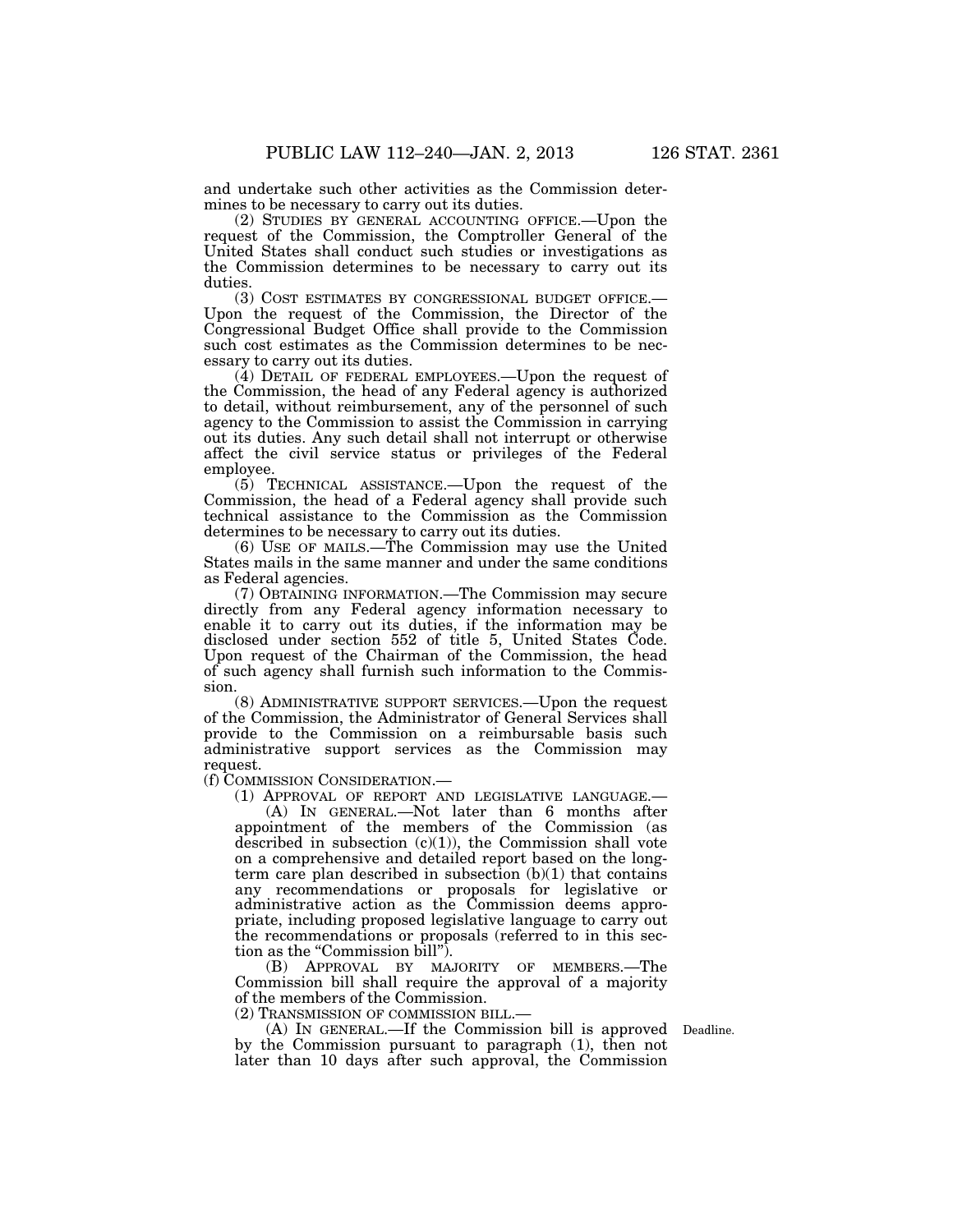shall submit the Commission bill to the President, the Vice President, the Speaker of the House of Representatives, and the majority and minority Leaders of each House on Congress.

(B) COMMISSION BILL TO BE MADE PUBLIC.—Upon the approval or disapproval of the Commission bill pursuant to paragraph (1), the Commission shall promptly make such proposal, and a record of the vote, available to the public.

(g) TERMINATION.—The Commission shall terminate 30 days after the vote described in subsection (f)(1).

(h) CONSIDERATION OF COMMISSION RECOMMENDATIONS.—If approved by the majority required by subsection  $(f)(1)$ , the Commission bill that has been submitted pursuant to subsection  $(f)(2)(A)$ shall be introduced in the Senate (by request) on the next day on which the Senate is in session by the majority leader of the Senate or by a Member of the Senate designated by the majority leader of the Senate and shall be introduced in the House of Representatives (by request) on the next legislative day by the majority leader of the House or by a member of the House designated by the majority leader of the House.

#### **SEC. 644. CONSUMER OPERATED AND ORIENTED PLAN PROGRAM CONTINGENCY FUND.**

(a) ESTABLISHMENT.—The Secretary of Health and Human Services shall establish a fund to be used to provide assistance and oversight to qualified nonprofit health insurance issuers that have been awarded loans or grants under section 1322 of the Patient Protection and Affordable Care Act (42 U.S.C. 18042) prior to the date of enactment of this Act.

(b) TRANSFER AND RESCISSION.—

(1) TRANSFER.—From the unobligated balance of funds appropriated under section  $1322(g)$  of the Patient Protection and Affordable Care Act (42 U.S.C. 18042(g)), 10 percent of such sums are hereby transferred to the fund established under subsection (a) to remain available until expended.

(2) RESCISSION.—Except as provided for in paragraph (1), amounts appropriated under section 1322(g) of the Patient Protection and Affordable Care Act (42 U.S.C. 18042(g)) that are unobligated as of the date of enactment of this Act are rescinded.

# **TITLE VII—EXTENSION OF AGRICULTURAL PROGRAMS**

7 USC 8701 note.

Deadline.

**SEC. 701. 1-YEAR EXTENSION OF AGRICULTURAL PROGRAMS.** 

(a) EXTENSION.—Except as otherwise provided in this section and amendments made by this section and notwithstanding any other provision of law, the authorities provided by each provision of the Food, Conservation, and Energy Act of 2008 (Public Law 110–246; 122 Stat. 1651) and each amendment made by that Act (and for mandatory programs at such funding levels), as in effect on September 30, 2012, shall continue, and the Secretary of Agriculture shall carry out the authorities, until the later of—

(1) September 30, 2013; or

42 USC 18042 note.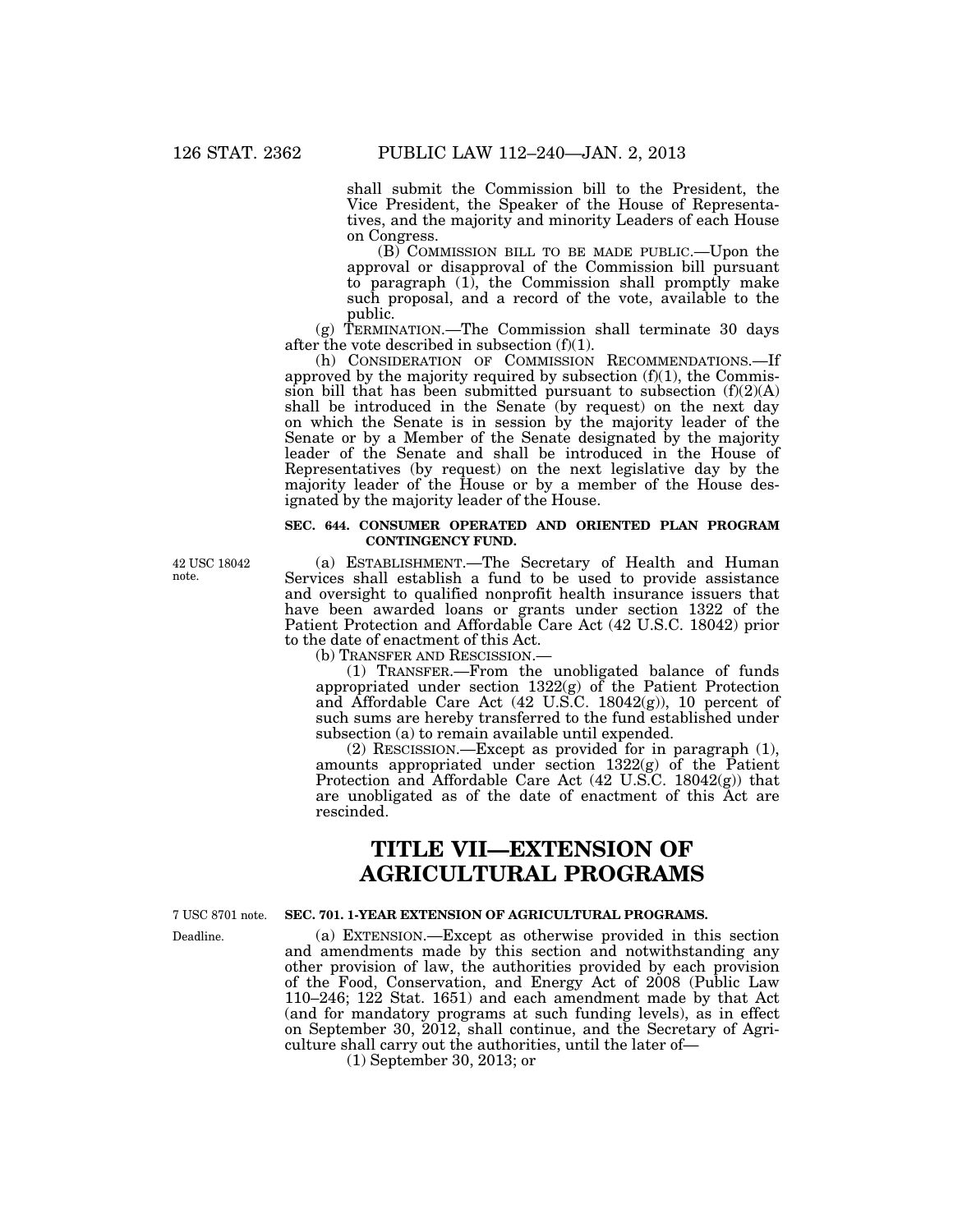(2) the date specified in the provision of that Act or amendment made by that Act.

(b) COMMODITY PROGRAMS.—

(1) IN GENERAL.—The terms and conditions applicable to a covered commodity or loan commodity (as those terms are defined in section 1001 of the Food, Conservation, and Energy Act of 2008 (7 U.S.C. 8702)) or to peanuts, sugarcane, or sugar beets for the 2012 crop year pursuant to title I of that Act (7 U.S.C. 8702 et seq.) and each amendment made by that title shall be applicable to the 2013 crop year for that covered commodity, loan commodity, peanuts, sugarcane, or sugar beets.

(2) MILK.—<br>(A) IN GENERAL.—Notwithstanding subsection (a), the Secretary of Agriculture shall carry out the dairy product price support program under section 1501 of the Food, Conservation, and Energy Act of 2008 (7 U.S.C. 8771) through December 31, 2013.

(B) MILK INCOME LOSS CONTRACT PROGRAM.—Section 1506 of the Food, Conservation, and Energy Act of 2008 (7 U.S.C. 8773) is amended by striking ''2012'' each place it appears in subsections  $(c)(3)$ ,  $(d)(1)$ ,  $(d)(2)$ ,  $(e)(2)(A)$ ,  $(g)$ , and  $(h)(1)$  and inserting "2013".

(3) SUSPENSION OF PERMANENT PRICE SUPPORT AUTHORI-TIES.—The provisions of law specified in subsections (a) through (c) of section 1602 of the Food, Conservation, and Energy Act of 2008 (7 U.S.C. 8782) shall be suspended—

(A) for the 2013 crop or production year of a covered commodity (as that term is defined in section 1001 of that Act (7 U.S.C. 8702)), peanuts, sugarcane, and sugar, as appropriate; and

(B) in the case of milk, through December 31, 2013. (c) CONSERVATION PROGRAMS.—

(1) CONSERVATION RESERVE.—Section 1231(d) of the Food Security Act of 1985 (16 U.S.C. 3831(d)) is amended in the second sentence by striking "and 2012" and inserting "2012, and 2013''.

(2) VOLUNTARY PUBLIC ACCESS.—Section 1240R of the Food Security Act of 1985 (16 U.S.C. 3839bb–5) is amended by striking subsection (f) and inserting the following:

"(f) FUNDING.-

"(1) FISCAL YEARS 2009 THROUGH 2012.—Of the funds of the Commodity Credit Corporation, the Secretary shall use to carry out this section, to the maximum extent practicable, \$50,000,000 for the period of fiscal years 2009 through 2012.

"(2) AUTHORIZATION OF APPROPRIATIONS.—There is authorized to be appropriated to carry out this section \$10,000,000 for fiscal year 2013.''.

(d) SUPPLEMENTAL NUTRITION ASSISTANCE PROGRAM.—

(1) EMPLOYMENT AND TRAINING PROGRAM.—Section 16(h)(1)(A) of the Food and Nutrition Act of 2008 (7 U.S.C.  $2025(h)(1)(A)$  is amended by inserting ", except that for fiscal  $\frac{2025(11)(1)(1)}{8}$  is allended by inserting care at the state of the period at the end.

(2) NUTRITION EDUCATION.—Section 28(d)(1) of the Food and Nutrition Act of 2008 (7 U.S.C. 2036a(d)(1)) is amended—

 $(A)$  in subparagraph  $(A)$ , by striking "and" after the semicolon at the end; and

7 USC 8773 note.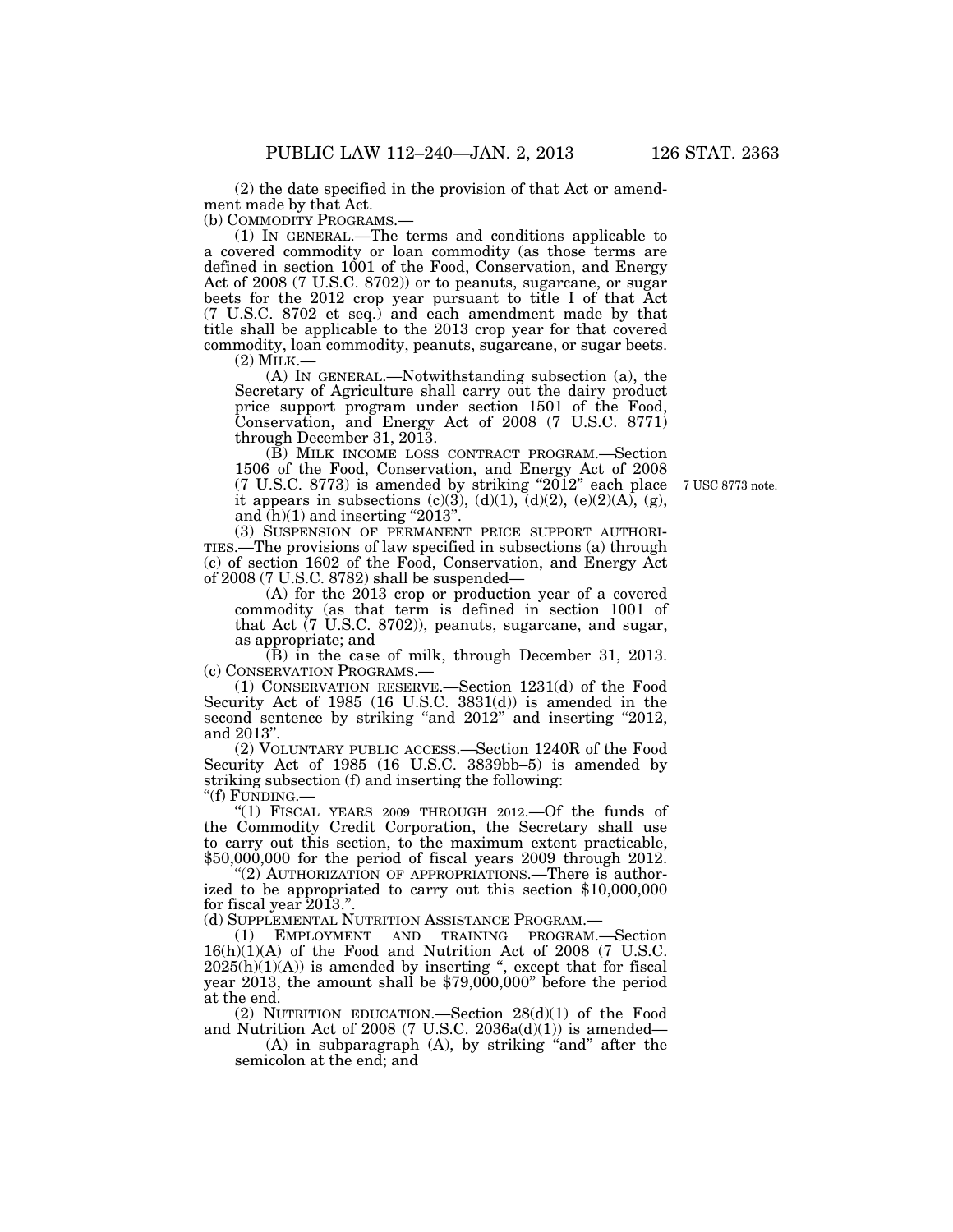(B) by striking subparagraph (B) and inserting the following:

''(B) for fiscal year 2012, \$388,000,000;

''(C) for fiscal year 2013, \$285,000,000;

''(D) for fiscal year 2014, \$401,000,000;

''(E) for fiscal year 2015, \$407,000,000; and

 $!(F)$  for fiscal year 2016 and each subsequent fiscal year, the applicable amount during the preceding fiscal year, as adjusted to reflect any increases for the 12-month period ending the preceding June 30 in the Consumer Price Index for All Urban Consumers published by the Bureau of Labor Statistics of the Department of Labor.''.

(e) RESEARCH PROGRAMS.—

(1) ORGANIC AGRICULTURE RESEARCH AND EXTENSION INITIA-TIVE.—Section 1672B(f) of the Food, Agriculture, Conservation, and Trade Act of 1990 (7 U.S.C. 5925b(f)) is amended—

(A) in the heading of paragraph (1), by striking ''IN GENERAL'' and inserting ''MANDATORY FUNDING FOR FISCAL YEARS 2009 THROUGH 2012'';

(B) in the heading of paragraph (2), by striking ''ADDI-TIONAL FUNDING'' and inserting ''DISCRETIONARY FUNDING FOR FISCAL YEARS 2009 THROUGH 2012"; and

(C) by adding at the end the following:

"(3) FISCAL YEAR 2013.—There is authorized to be appropriated to carry out this section \$25,000,000 for fiscal year  $2013."$ 

(2) SPECIALTY CROP RESEARCH INITIATIVE.—Section 412(h) of the Agricultural Research, Extension, and Education Reform Act of 1998 (7 U.S.C. 7632(h)) is amended—

(A) in the heading of paragraph (1), by striking ''IN GENERAL'' and inserting ''MANDATORY FUNDING FOR FISCAL YEARS 2008 THROUGH 2012'';

(B) in the heading of paragraph (2), by inserting ''FOR FISCAL YEARS 2008 THROUGH 2012" after "APPROPRIATIONS";

(C) by redesignating paragraphs (3) and (4) as paragraphs (4) and (5), respectively; and

(D) by inserting after paragraph (2) the following:

"(3) FISCAL YEAR 2013.—There is authorized to be appropriated to carry out this section \$100,000,000 for fiscal year 2013.''.

(3) BEGINNING FARMER AND RANCHER DEVELOPMENT PRO-GRAM.—Section 7405(h) of the Farm Security and Rural Investment Act of 2002 (7 U.S.C. 3319f(h)) is amended—

(A) in the heading of paragraph (1), by striking ''IN GENERAL'' and inserting ''MANDATORY FUNDING FOR FISCAL YEARS 2009 THROUGH 2012'

 $(B)$  in the heading of paragraph  $(2)$ , by inserting "FOR FISCAL YEARS 2008 THROUGH 2012" after "APPROPRIATIONS"; and

(C) by adding at the end the following:

"(3) FISCAL YEAR 2013.—There is authorized to be appropriated to carry out this section \$30,000,000 for fiscal year 2013.''.

(f) ENERGY PROGRAMS.—

(1) BIOBASED MARKETS PROGRAM.—Section 9002(h) of the Farm Security and Rural Investment Act of 2002 (7 U.S.C.

Appropriation authorization.

Appropriation authorization.

Appropriation authorization.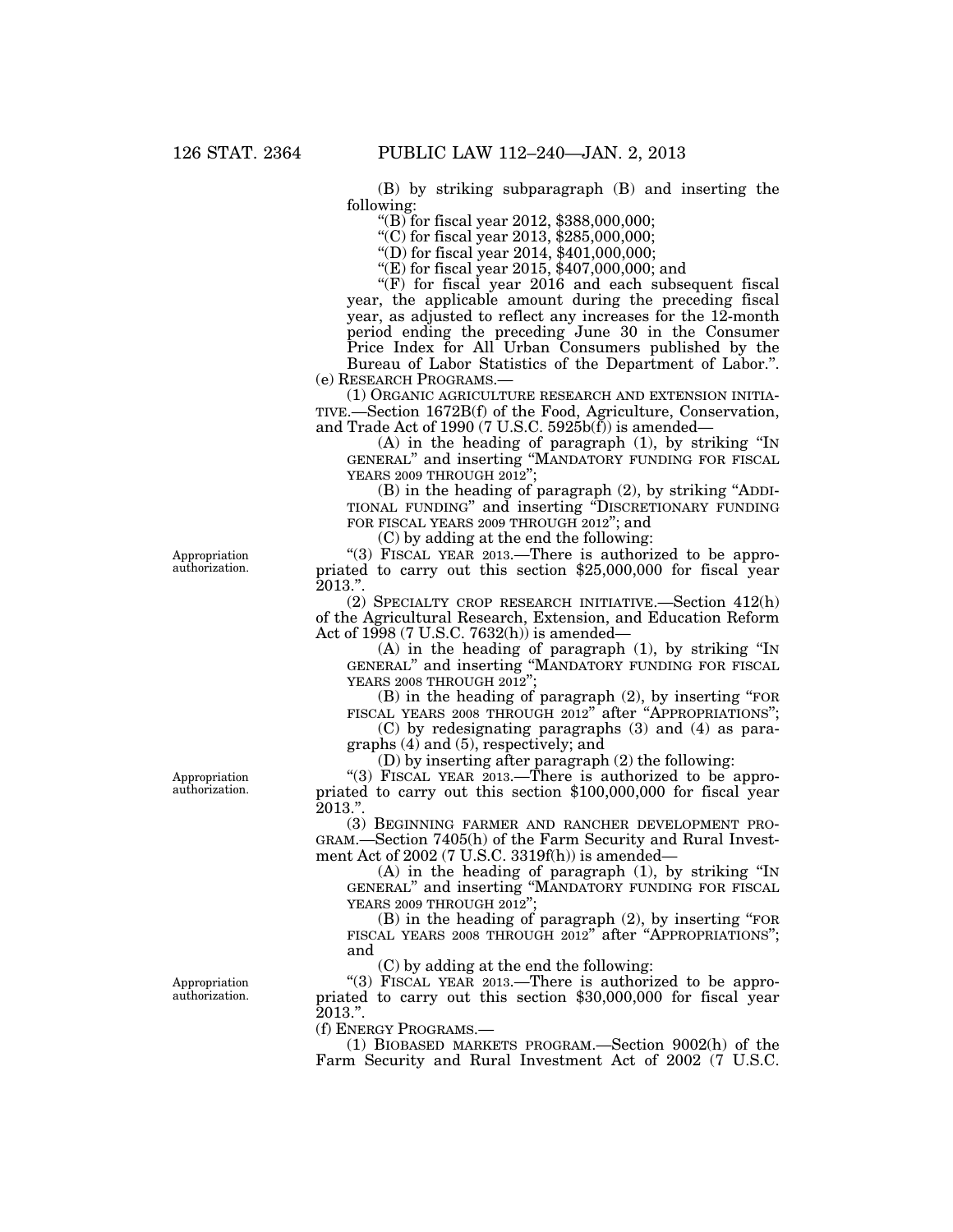$8102(h)$ ) is amended in paragraph (2) by striking "2012" and inserting "2013".

(2) BIOREFINERY ASSISTANCE.—Section 9003(h)(2) of the Farm Security and Rural Investment Act of 2002 (7 U.S.C.  $8103(h)(2)$ ) is amended by striking "2012" and inserting "2013".

(3) REPOWERING ASSISTANCE.—Section 9004(d)(2) of the Farm Security and Rural Investment Act of 2002 (7 U.S.C.  $8104(d)(2)$ ) is amended by striking "2012" and inserting "2013".

(4) BIOENERGY PROGRAM FOR ADVANCED BIOFUELS.—Section 9005(g)(2) of the Farm Security and Rural Investment Act of 2002 (7 U.S.C.  $8105(g)(2)$ ) is amended by striking "2012" and inserting "2013".

(5) BIODIESEL FUEL EDUCATION PROGRAM.—Section 9006 of the Farm Security and Rural Investment Act of 2002 (7 U.S.C. 8106) is amended by striking subsection (d) and inserting the following:

''(d) FUNDING.—

''(1) FISCAL YEARS 2009 THROUGH 2012.—Of the funds of the Commodity Credit Corporation, the Secretary shall use to carry out this section \$1,000,000 for each of fiscal years 2008 through 2012.

"(2) AUTHORIZATION OF APPROPRIATIONS.—There is authorized to be appropriated to carry out this section \$1,000,000 for fiscal year  $2013$ .".

(6) RURAL ENERGY FOR AMERICA PROGRAM.—Section  $9007(g)(3)$  of the Farm Security and Rural Investment Act of  $2002$  (7 U.S.C.  $8107(g)(3)$ ) is amended by striking "2012" and inserting "2013".

(7) BIOMASS RESEARCH AND DEVELOPMENT.—Section 9008(h)(2) of the Farm Security and Rural Investment Act of 2002 (7 U.S.C.  $8108(h)(2)$ ) is amended by striking "2012" and inserting "2013".

(8) RURAL ENERGY SELF-SUFFICIENCY INITIATIVE.—Section 9009(d) of the Farm Security and Rural Investment Act of  $2002$  (7 U.S.C. 8109(d)) is amended by striking "2012" and inserting "2013".

(9) FEEDSTOCK FLEXIBILITY PROGRAM FOR BIOENERGY PRO-DUCERS.—Section 9010(b) of the Farm Security and Rural Investment Act of 2002 (7 U.S.C. 8110(b)) is amended in paragraphs  $(1)(A)$  and  $(2)(A)$  by striking "2012" each place it appears and inserting "2013".

(10) BIOMASS CROP ASSISTANCE PROGRAM.—Section 9011(f) of the Farm Security and Rural Investment Act of 2002 (7 U.S.C.  $8111(f)$  is amended-

(A) by striking "(f) FUNDING. - Of the funds" and inserting "(f) FUNDING.

''(1) FISCAL YEARS 2008 THROUGH 2012.—Of the funds''; and (B) adding at the end the following:

"(2) FISCAL YEAR 2013.-

"(A) IN GENERAL.—There is authorized to be appropriated to carry out this section \$20,000,000 for fiscal year 2013.

''(B) MULTIYEAR CONTRACTS.—For each multiyear contract entered into by the Secretary during a fiscal year under this paragraph, the Secretary shall ensure that sufficient funds are obligated from the amounts appropriated

Appropriation authorization.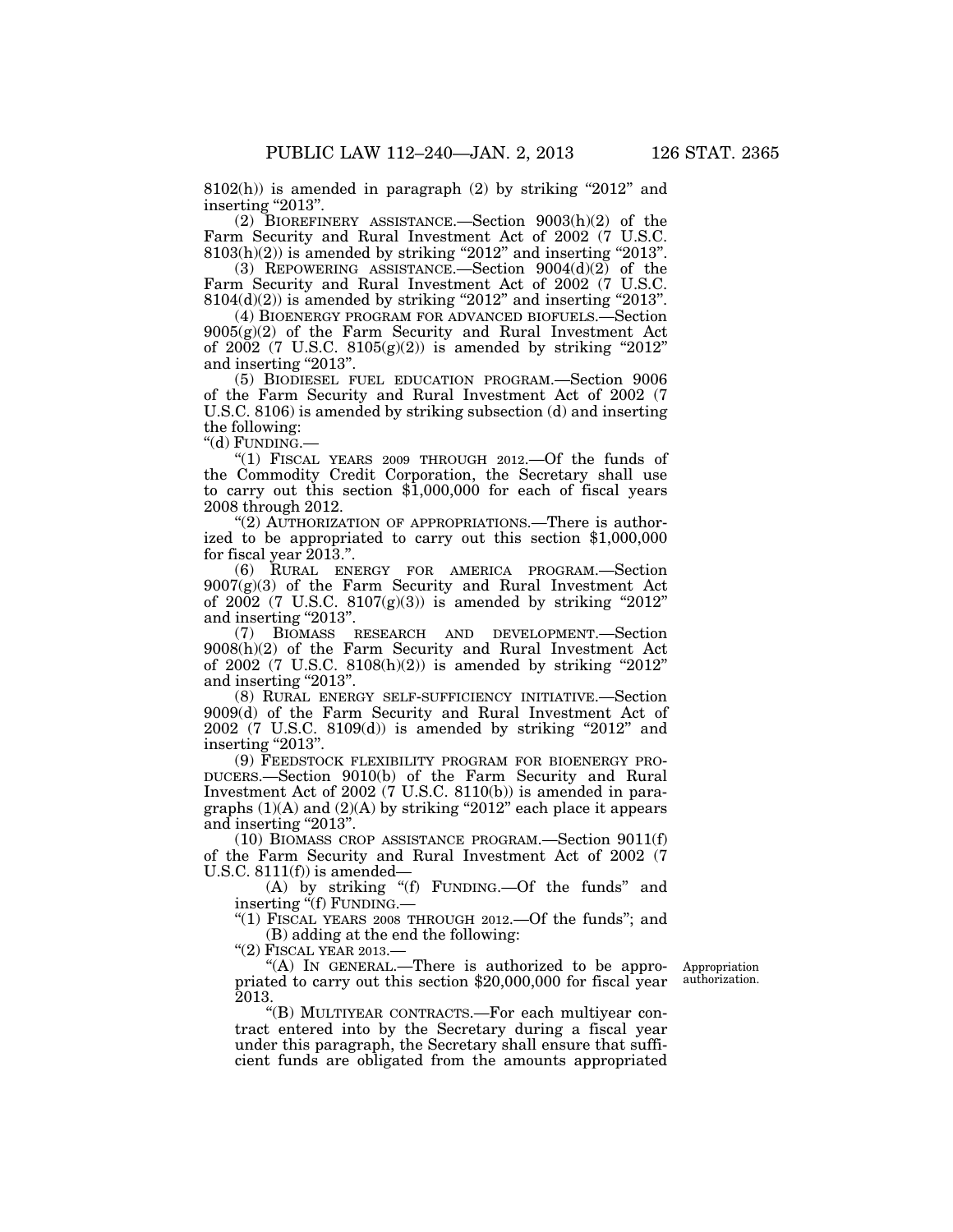for that fiscal year to fully cover all payments required by the contract for all years of the contract.''.

(11) FOREST BIOMASS FOR ENERGY.—Section 9012(d) of the Farm Security and Rural Investment Act of 2002 (7 U.S.C.  $8112(d)$ ) is amended by striking "2012" and inserting "2013".

(12) COMMUNITY WOOD ENERGY PROGRAM.—Section 9013(e) of the Farm Security and Rural Investment Act of 2002 (7 U.S.C.  $8113(e)$ ) is amended by striking "2012" and inserting ''2013''.

(g) HORTICULTURE AND ORGANIC AGRICULTURE PROGRAMS.— (1) FARMERS MARKET PROMOTION PROGRAM.—Section 6(e)

of the Farmer-to-Consumer Direct Marketing Act of 1976 (7 U.S.C. 3005(e)) is amended—

(A) in the heading of paragraph (1), by striking ''IN GENERAL'' and inserting ''FISCAL YEARS 2008 THROUGH 2012'';

(B) by redesignating paragraphs (2), (3), and (4) as paragraphs (3), (4), and (5), respectively;

 $(C)$  by inserting after paragraph  $(1)$  the following:

"(2) FISCAL YEAR 2013.—There is authorized to be appropriated to carry out this section \$10,000,000 for fiscal year 2013.'';

(D) in paragraph (3) (as so redesignated), by striking "paragraph<sup>-</sup>(1)" and inserting "paragraph (1) or (2)"; and

 $(E)$  in paragraph  $(5)$  (as so redesignated), by striking ''paragraph (2)'' and inserting ''paragraph (3)''.

(2) NATIONAL CLEAN PLANT NETWORK.—Section 10202(e) of the Food, Conservation, and Energy Act of 2008 (7 U.S.C.  $7761(e)$ ) is amended—

(A) by striking "Of the funds" and inserting the following:

"(1) FISCAL YEARS 2009 THROUGH 2012.—Of the funds"; and (B) by adding at the end the following:

"(2) FISCAL YEAR 2013.—There is authorized to be appropriated to carry out the Program \$5,000,000 for fiscal year  $2013."$ 

(3) NATIONAL ORGANIC CERTIFICATION COST-SHARE PRO-GRAM.—Section 10606 of the Farm Security and Rural Investment Act of 2002 (7 U.S.C. 6523) is amended—

(A) in subsection (a), by striking ''Of funds of the Commodity Credit Corporation, the Secretary of Agriculture (acting through the Agricultural Marketing Service) shall use \$22,000,000 for fiscal year 2008, to remain available until expended, to'' and inserting ''The Secretary of Agriculture (acting through the Agricultural Marketing Service) shall''; and

(B) by adding at the end the following:

"(d) FUNDING.-

''(1) MANDATORY FUNDING FOR FISCAL YEARS 2008 THROUGH 2012.—Of the funds of the Commodity Credit Corporation, the Secretary shall make available to carry out this section  $$22,000,000$  for the period of fiscal years  $2008$  through 2012.

"(2) FISCAL YEAR 2013.—There is authorized to be appropriated to carry out this section \$22,000,000 for fiscal year 2013, to remain available until expended.''.

(4) ORGANIC PRODUCTION AND MARKET DATA INITIATIVES.— Section 7407(d) of the Farm Security and Rural Investment Act of 2002 (7 U.S.C. 5925c(d)) is amended—

Appropriation authorization.

Appropriation authorization.

Appropriation authorization.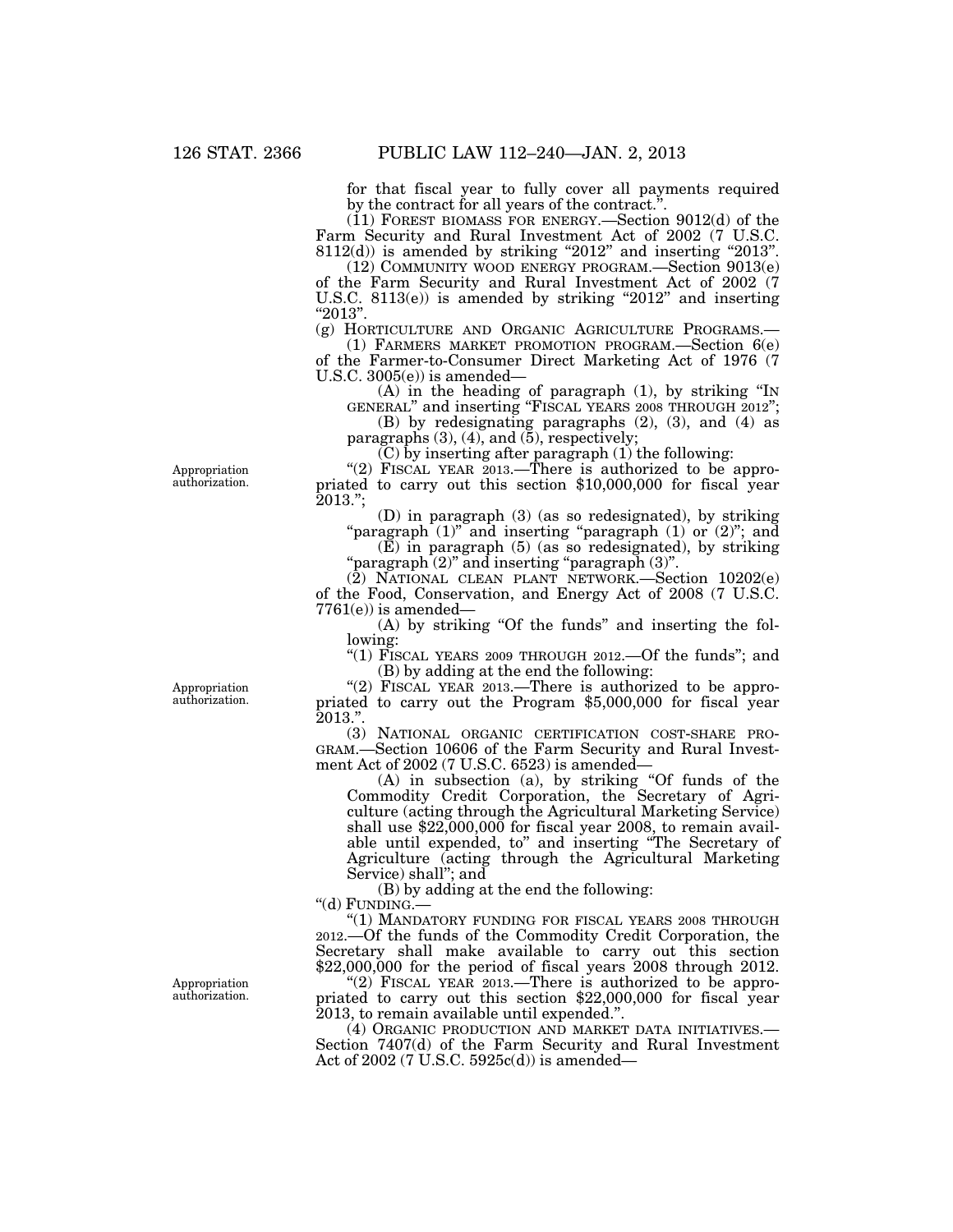(A) in the heading of paragraph (1), by striking ''IN GENERAL'' and inserting ''MANDATORY FUNDING THROUGH FISCAL YEAR 2012";<br>(B) in the heading of paragraph (2), by striking "ADDI-

TIONAL FUNDING" and inserting "DISCRETIONARY FUNDING FOR FISCAL YEARS 2008 THROUGH 2012"; and

(C) by adding at the end the following:

priated to carry out this section \$5,000,000, to remain available until expended.''. "(3) FISCAL YEAR 2013.-There is authorized to be appro- Appropriation

(h) OUTREACH AND TECHNICAL ASSISTANCE FOR SOCIALLY DIS- ADVANTAGED FARMERS OR RANCHERS.—Section 2501(a)(4) of the Food, Agriculture, Conservation, and Trade Act of 1990 (7 U.S.C.  $2279(a)(4)$  is amended-

 $(1)$  in the heading of subparagraph  $(A)$ , by striking "IN GENERAL'' and inserting ''FISCAL YEARS 2009 THROUGH 2012'';

(2) by redesignating subparagraphs (B) and (C) as subparagraphs (C) and (D), respectively;

(3) by inserting after subparagraph (A) the following:

''(B) FISCAL YEAR 2013.—There is authorized to be appropriated to carry out this section \$20,000,000 for fiscal year 2013.'';

(4) in subparagraph (C) (as so redesignated), by striking "subparagraph  $(A)$ " and inserting "subparagraph  $(A)$  or  $(B)$ "; and

(5) in subparagraph (D) (as so redesignated), by striking "subparagraph  $(A)$ " and inserting "subparagraph  $(A)$  or  $(B)$ ". (i) EXCEPTIONS.—

(1) IN GENERAL.—Subsection (a) does not apply with respect to mandatory funding provided by programs authorized by provisions of law amended by subsections (d) through (h).

(2) CONSERVATION.—Subsection (a) does not apply with respect to the programs specified in paragraphs  $(\overline{3})(\overline{B})$ , (4),  $(6)$ , and  $(7)$  of section 1241 $(a)$  of the Food Security Act of 1985 (16 U.S.C. 3841(a)), relating to the conservation stewardship program, farmland protection program, environmental quality incentives program, and wildlife habitat incentives program, for which program authority was extended through fiscal year 2014 by section 716 of Public Law 112–55 (125 Stat. 582).

(3) TRADE.—Subsection (a) does not apply with respect to the following provisions of law:

(A) Section 3206 of the Food, Conservation, and Energy Act of 2008 (7 U.S.C. 1726c) relating to the use of Commodity Credit Corporation funds to support local and regional food aid procurement projects.

(B) Section 3107(l)(1) of the Farm Security and Rural Investment Act of 2002 (7 U.S.C. 1736 $o-1(1)(1)$ ) relating to the use of Commodity Credit Corporation funds to carry out the McGovern-Dole International Food for Education and Child Nutrition Program.

(4) SURVEY OF FOODS PURCHASED BY SCHOOL FOOD AUTHORI-TIES.—Subsection (a) does not apply with respect to section 4307 of the Food, Conservation, and Energy Act of 2008 (Public Law 110–246; 122 Stat. 1893) relating to the use of Commodity Credit Corporation funds for a survey and report regarding foods purchased by school food authorities.

Appropriation authorization.

authorization.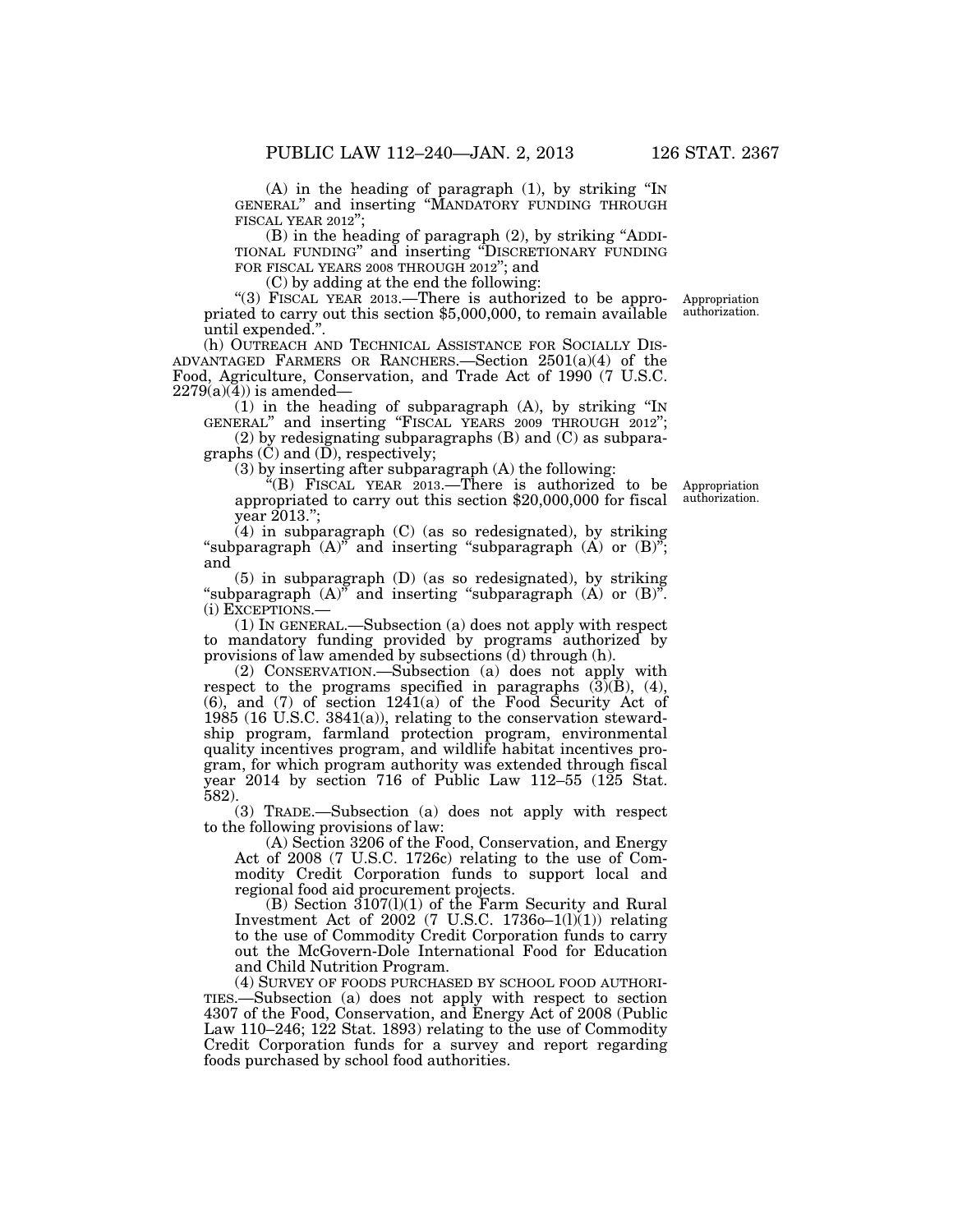(5) RURAL DEVELOPMENT.—Subsection (a) does not apply with respect to the following provisions of law:

 $(A)$  Section 379 $E(\overline{d})$  of the Consolidated Farm and Rural Development Act  $(7 \text{ U.S.C. } 2008s(d)(1)),$  relating to funding of the rural microentrepreneur assistance program.

(B) Section 6029 of the Food, Conservation, and Energy Act of 2008 (Public Law 110–246; 122 Stat. 1955) relating to funding of pending rural development loan and grant applications.

(C) Section 231(b)(7)(A) of the Agricultural Risk Protection Act of 2000 (7 U.S.C. 1632a(b)(7)(A)), relating to funding of value-added agricultural market development program grants.

 $(D)$  Section 375(e)(6)(B) of the Consolidated Farm and Rural Development Act (7 U.S.C. 2008j(e)(6)(B)) relating to the use of Commodity Credit Corporation funds for the National Sheep Industry Improvement Center.

(6) MARKET LOSS ASSISTANCE FOR ASPARAGUS PRODUCERS.— Subsection (a) does not apply with respect to section 10404(d) of the Food, Conservation, and Energy Act of 2008 (Public Law 110–246; 122 Stat. 2112).

(7) SUPPLEMENTAL AGRICULTURAL DISASTER ASSISTANCE.— Subsection (a) does not apply with respect to section 531 of the Federal Crop Insurance Act (7 U.S.C. 1531) and title IX of the Trade Act of 1974 (19 U.S.C. 2497 et seq.) relating to the provision of supplemental agricultural disaster assistance.

(8) PIGFORD CLAIMS.—Subsection (a) does not apply with respect to section 14012 of the Food, Conservation, and Energy Act of 2008 (Public Law 110–246; 122 Stat. 2209) relating to determination on the merits of Pigford claims.

(9) HEARTLAND, HABITAT, HARVEST, AND HORTICULTURE ACT OF 2008.—Subsection (a) does not apply with respect to title XV of the Food, Conservation, and Energy Act of 2008 (Public Law 110–246; 122 Stat. 2246), and amendments made by that title, relating to the provision of supplemental agricultural disaster assistance under title IX of the Trade Act of 1974 (19 U.S.C. 2497 et seq.), certain revenue and tax provisions, and certain trade benefits and other matters.

(j) EFFECTIVE DATE.—Except as otherwise provided in this section, this section and the amendments made by this section take effect on the earlier of—

(1) the date of the enactment of this Act; or

(2) September 30, 2012.

#### **SEC. 702. SUPPLEMENTAL AGRICULTURAL DISASTER ASSISTANCE.**

(a) IN GENERAL.—Section 531 of the Federal Crop Insurance Act (7 U.S.C. 1531) is amended—

 $(1)$  in subsection  $(a)(5)$ —

(A) in the matter preceding clause (i), by striking the first "under"; and

(B) by redesignating clauses (i) through (iii) as subparagraphs  $(A)$ ,  $(B)$ , and  $(C)$ , respectively, and indenting appropriately;

 $(2)$  in subsection  $(c)$ —

(A) in paragraph (1), by striking ''use such sums as are necessary from the Trust Fund to''; and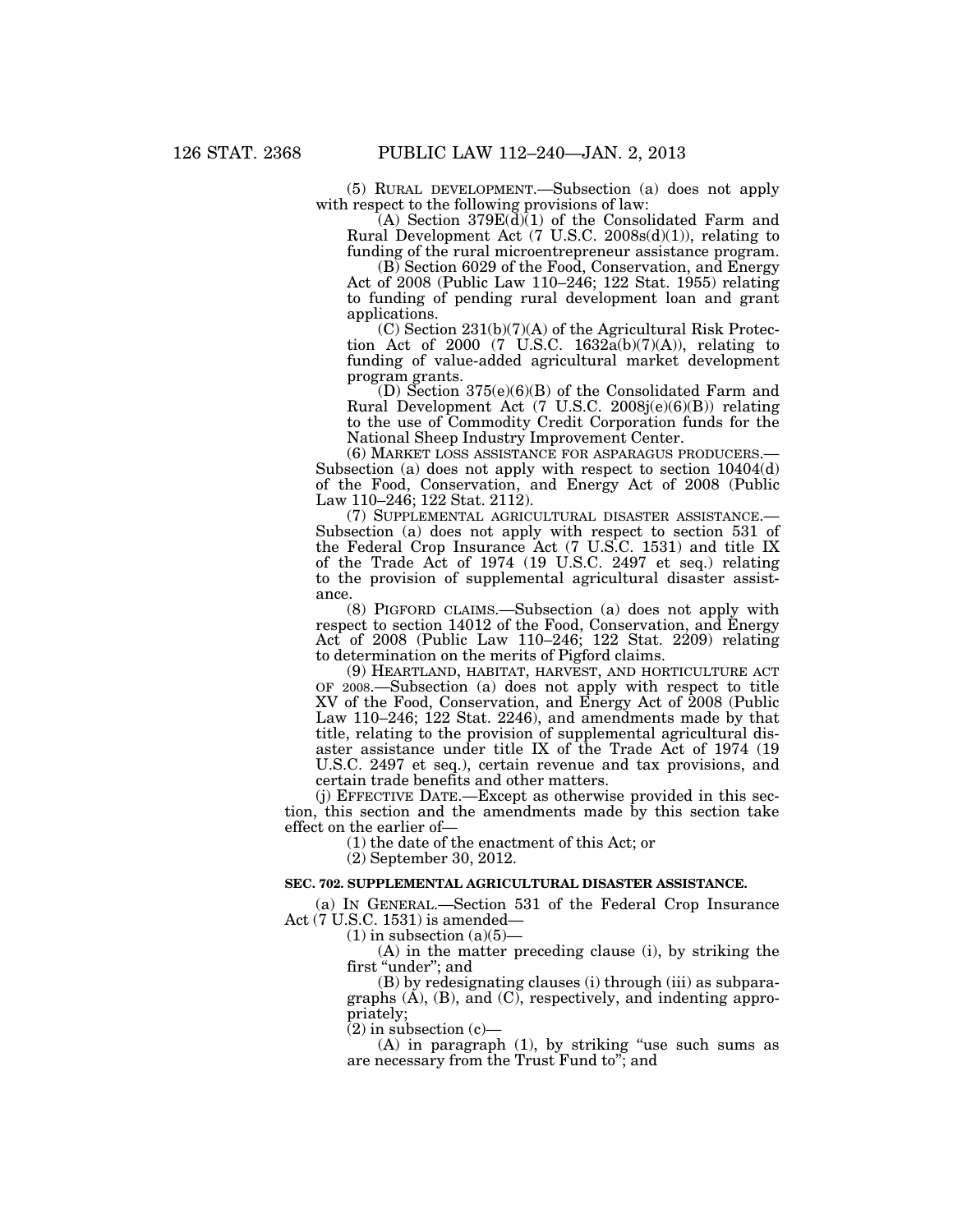(B) by adding at the end the following:

"(3) AUTHORIZATION OF APPROPRIATIONS.—There is authorized to be appropriated to carry out this subsection \$80,000,000 for each of fiscal years 2012 and 2013.'';

 $(3)$  in subsection  $(d)$ —

 $(A)$  in paragraph  $(2)$ , by striking "use such sums as are necessary from the Trust Fund to''; and

(B) by adding at the end the following:

"(7) AUTHORIZATION OF APPROPRIATIONS.—There is authorized to be appropriated to carry out this subsection \$400,000,000 for each of fiscal years 2012 and 2013.";

 $(4)$  in subsection  $(e)$ —

(A) in paragraph  $(1)$ , by striking "use up to  $$50,000,000$ per year from the Trust Fund to''; and

(B) by adding at the end the following:

"(4) AUTHORIZATION OF APPROPRIATIONS.—There is authorized to be appropriated to carry out this subsection \$50,000,000 for each of fiscal years 2012 and 2013.'';

 $(5)$  in subsection  $(f)$ —

 $(A)$  in paragraph  $(2)(A)$ , by striking "use such sums as are necessary from the Trust Fund to''; and

(B) by adding at the end the following:

''(5) AUTHORIZATION OF APPROPRIATIONS.—There is authorized to be appropriated to carry out this subsection \$20,000,000 for each of fiscal years 2012 and 2013.''; and

 $(6)$  in subsection (i), by inserting "or, in the case of subsections (c) through  $(f)$ , September 30, 2013" after "2011,". (b) EFFECTIVE DATE.—The amendments made by subsection 7 USC 1531 note. (a) shall take effect on October 1, 2012.

# **TITLE VIII—MISCELLANEOUS PROVISIONS**

#### **SEC. 801. STRATEGIC DELIVERY SYSTEMS.**

(a) IN GENERAL.—Paragraph 3 of section 495(c) of title 10, United States Code,, as added by section 1035 of the National Defense Authorization Act for Fiscal Year 2013, is amended—

(1) by striking ''that'' before ''the Russian Federation'' and inserting ''whether''; and

(2) by inserting ''strategic'' before ''arms control obligations''.

(b) EFFECTIVE DATE.—The amendments made by subsection 10 USC 495 note. (a) shall take effect as if included in the enactment of the National Defense Authorization Act for Fiscal Year 2013.

#### **SEC. 802. NO COST OF LIVING ADJUSTMENT IN PAY OF MEMBERS OF CONGRESS.**

Notwithstanding any other provision of law, no adjustment 2 USC 31 note. shall be made under section  $601(a)$  of the Legislative Reorganization Act of 1946 (2 U.S.C. 31) (relating to cost of living adjustments for Members of Congress) during fiscal year 2013.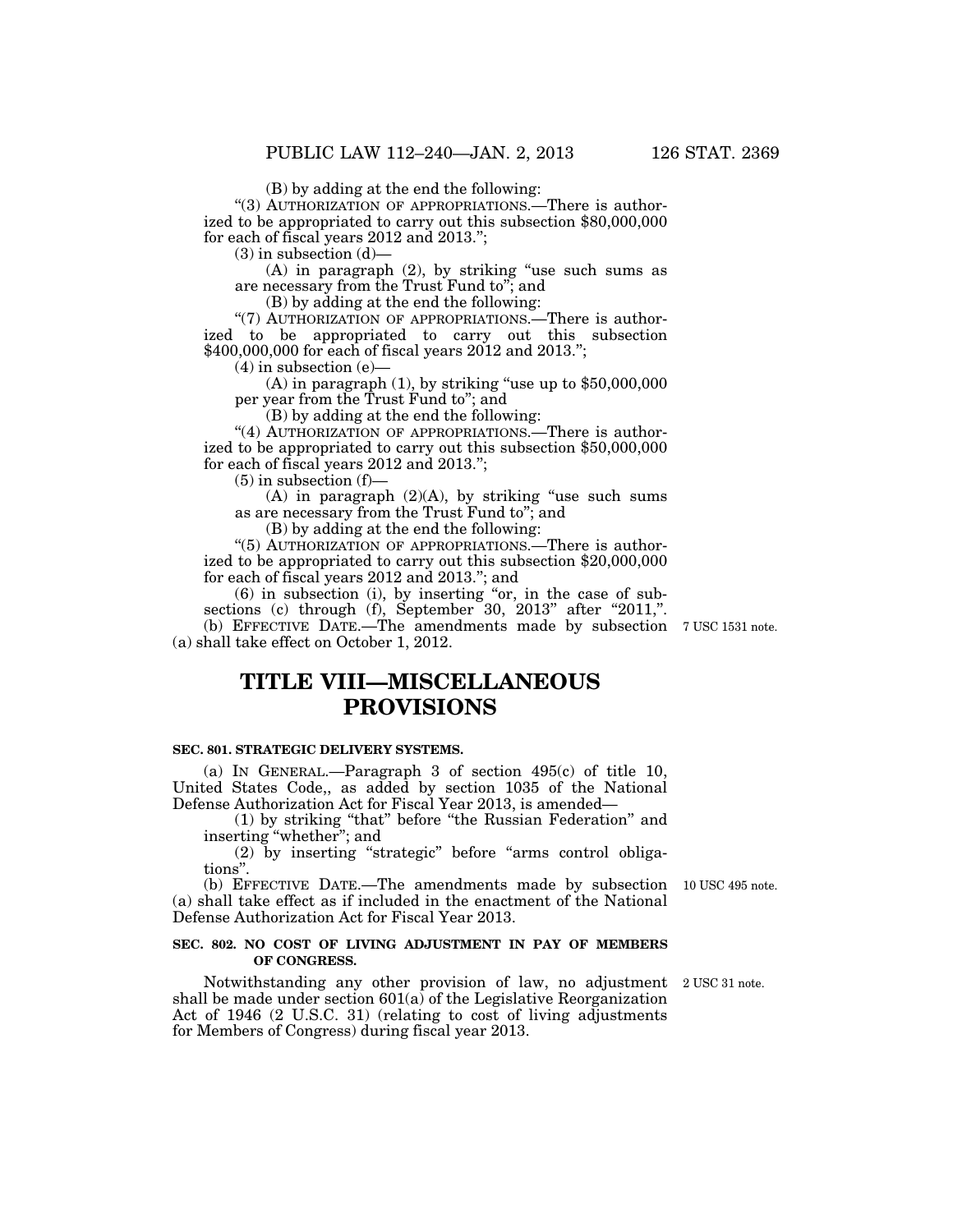# **TITLE IX—BUDGET PROVISIONS**

## **Subtitle A—Modifications of Sequestration**

#### **SEC. 901. TREATMENT OF SEQUESTER.**

2 USC 901a.

(a) ADJUSTMENT.—Section 251A(3) of the Balanced Budget and Emergency Deficit Control Act of 1985 is amended—

 $(1)$  in subparagraph  $(C)$ , by striking "and" after the semicolon;

(2) in subparagraph (D), by striking the period and inserting'' ; and''; and

(3) by inserting at the end the following:

 $E(E)$  for fiscal year 2013, reducing the amount calculated under subparagraphs (A) through (D) by \$24,000,000,000.''.

(b) AFTER SESSION SEQUESTER.—Notwithstanding any other provision of law, the fiscal year 2013 spending reductions required by section 251(a)(1) of the Balanced Budget and Emergency Deficit Control Act of 1985 shall be evaluated and implemented on March 27, 2013.

(c) POSTPONEMENT OF BUDGET CONTROL ACT SEQUESTER FOR FISCAL YEAR 2013.—Section 251A of the Balanced Budget and Emergency Deficit Control Act of 1985 is amended—

 $(1)$  in paragraph  $(4)$ , by striking "January 2, 2013" and inserting ''March 1, 2013''; and

 $(2)$  in paragraph  $(7)(A)$ , by striking "January 2, 2013" and inserting "March 1, 2013".

(d) ADDITIONAL ADJUSTMENTS.—

(1) SECTION 251.—Paragraphs  $(2)$  and  $(3)$  of section  $251(c)$ of the Balanced Budget and Emergency Deficit Control Act of 1985 are amended to read as follows:

" $(2)$  for fiscal year 2013–

"(A) for the security category, as defined in section  $250(c)(4)(B)$ , \$684,000,000,000 in budget authority; and

''(B) for the nonsecurity category, as defined in section  $250(c)(4)(A)$ , \$359,000,000,000 in budget authority;

" $(3)$  for fiscal year 2014–

"(A) for the security category,  $$552,000,000,000$  in budget authority; and

 $E(B)$  for the nonsecurity category, \$506,000,000,000 in budget authority;''.

(e) 2013 SEQUESTER.—On March 1, 2013, the President shall order a sequestration for fiscal year 2013 pursuant to section 251A of the Balanced Budget and Emergency Deficit Control Act of 1985, as amended by this section, pursuant to which, only for the purposes of the calculation in sections 251A(5)(A), 251A(6)(A), and 251A(7)(A), section  $251(c)(2)$  shall be applied as if it read as follows:

''(2) For fiscal year 2013—

"(A) for the security category,  $$544,000,000,000$  in budget authority; and

 $\mathcal{H}(B)$  for the nonsecurity category, \$499,000,000,000 in budget authority;''.

Effective date. President. Applicability. 2 USC 901a note.

2 USC 901.